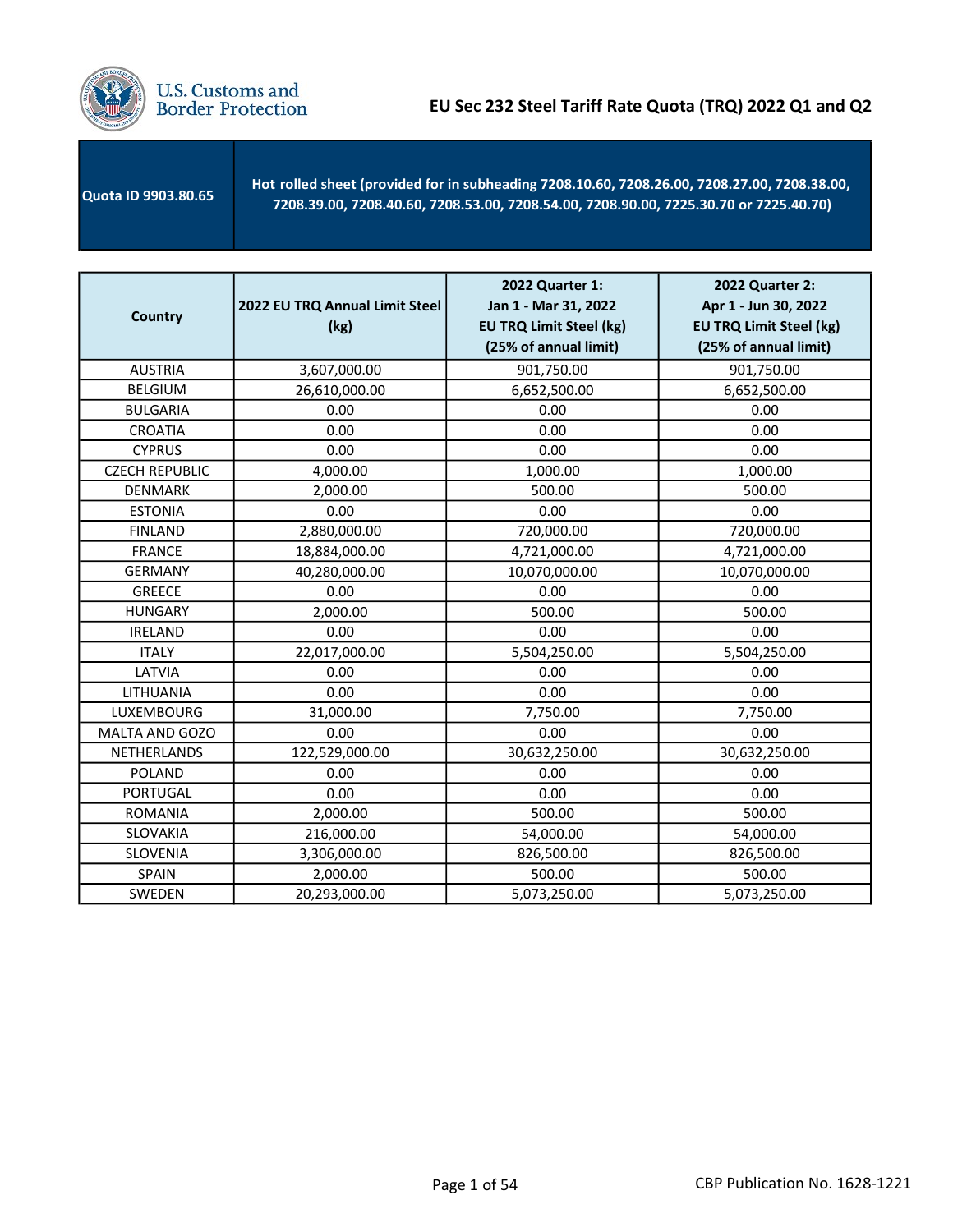

| <b>Quota ID 9903.80.66</b> | Hot rolled strip (provided for in subheading 7211.19.15, 7211.19.20, 7211.19.30, 7211.19.45,<br>7211.19.60, 7211.19.75, 7226.91.70 or 7226.91.80) |
|----------------------------|---------------------------------------------------------------------------------------------------------------------------------------------------|
|                            |                                                                                                                                                   |

| <b>Country</b>        | 2022 EU TRQ Annual Limit Steel<br>(kg) | 2022 Quarter 1:<br>Jan 1 - Mar 31, 2022<br><b>EU TRQ Limit Steel (kg)</b><br>(25% of annual limit) | 2022 Quarter 2:<br>Apr 1 - Jun 30, 2022<br><b>EU TRQ Limit Steel (kg)</b><br>(25% of annual limit) |
|-----------------------|----------------------------------------|----------------------------------------------------------------------------------------------------|----------------------------------------------------------------------------------------------------|
| <b>AUSTRIA</b>        | 12,000.00                              | 3,000.00                                                                                           | 3,000.00                                                                                           |
| <b>BELGIUM</b>        | 0.00                                   | 0.00                                                                                               | 0.00                                                                                               |
| <b>BULGARIA</b>       | 0.00                                   | 0.00                                                                                               | 0.00                                                                                               |
| <b>CROATIA</b>        | 0.00                                   | 0.00                                                                                               | 0.00                                                                                               |
| <b>CYPRUS</b>         | 0.00                                   | 0.00                                                                                               | 0.00                                                                                               |
| <b>CZECH REPUBLIC</b> | 0.00                                   | 0.00                                                                                               | 0.00                                                                                               |
| <b>DENMARK</b>        | 6,000.00                               | 1,500.00                                                                                           | 1,500.00                                                                                           |
| <b>ESTONIA</b>        | 0.00                                   | 0.00                                                                                               | 0.00                                                                                               |
| <b>FINLAND</b>        | 2,000.00                               | 500.00                                                                                             | 500.00                                                                                             |
| <b>FRANCE</b>         | 55,000.00                              | 13,750.00                                                                                          | 13,750.00                                                                                          |
| <b>GERMANY</b>        | 7,912,000.00                           | 1,978,000.00                                                                                       | 1,978,000.00                                                                                       |
| <b>GREECE</b>         | 0.00                                   | 0.00                                                                                               | 0.00                                                                                               |
| <b>HUNGARY</b>        | 0.00                                   | 0.00                                                                                               | 0.00                                                                                               |
| <b>IRELAND</b>        | 0.00                                   | 0.00                                                                                               | 0.00                                                                                               |
| <b>ITALY</b>          | 113,000.00                             | 28,250.00                                                                                          | 28,250.00                                                                                          |
| LATVIA                | 0.00                                   | 0.00                                                                                               | 0.00                                                                                               |
| LITHUANIA             | 0.00                                   | 0.00                                                                                               | 0.00                                                                                               |
| LUXEMBOURG            | 0.00                                   | 0.00                                                                                               | 0.00                                                                                               |
| MALTA AND GOZO        | 0.00                                   | 0.00                                                                                               | 0.00                                                                                               |
| NETHERLANDS           | 20,000.00                              | 5,000.00                                                                                           | 5,000.00                                                                                           |
| <b>POLAND</b>         | 4,000.00                               | 1,000.00                                                                                           | 1,000.00                                                                                           |
| <b>PORTUGAL</b>       | 5,000.00                               | 1,250.00                                                                                           | 1,250.00                                                                                           |
| <b>ROMANIA</b>        | 0.00                                   | 0.00                                                                                               | 0.00                                                                                               |
| <b>SLOVAKIA</b>       | 0.00                                   | 0.00                                                                                               | 0.00                                                                                               |
| SLOVENIA              | 354,000.00                             | 88,500.00                                                                                          | 88,500.00                                                                                          |
| SPAIN                 | 0.00                                   | 0.00                                                                                               | 0.00                                                                                               |
| SWEDEN                | 42,000.00                              | 10,500.00                                                                                          | 10,500.00                                                                                          |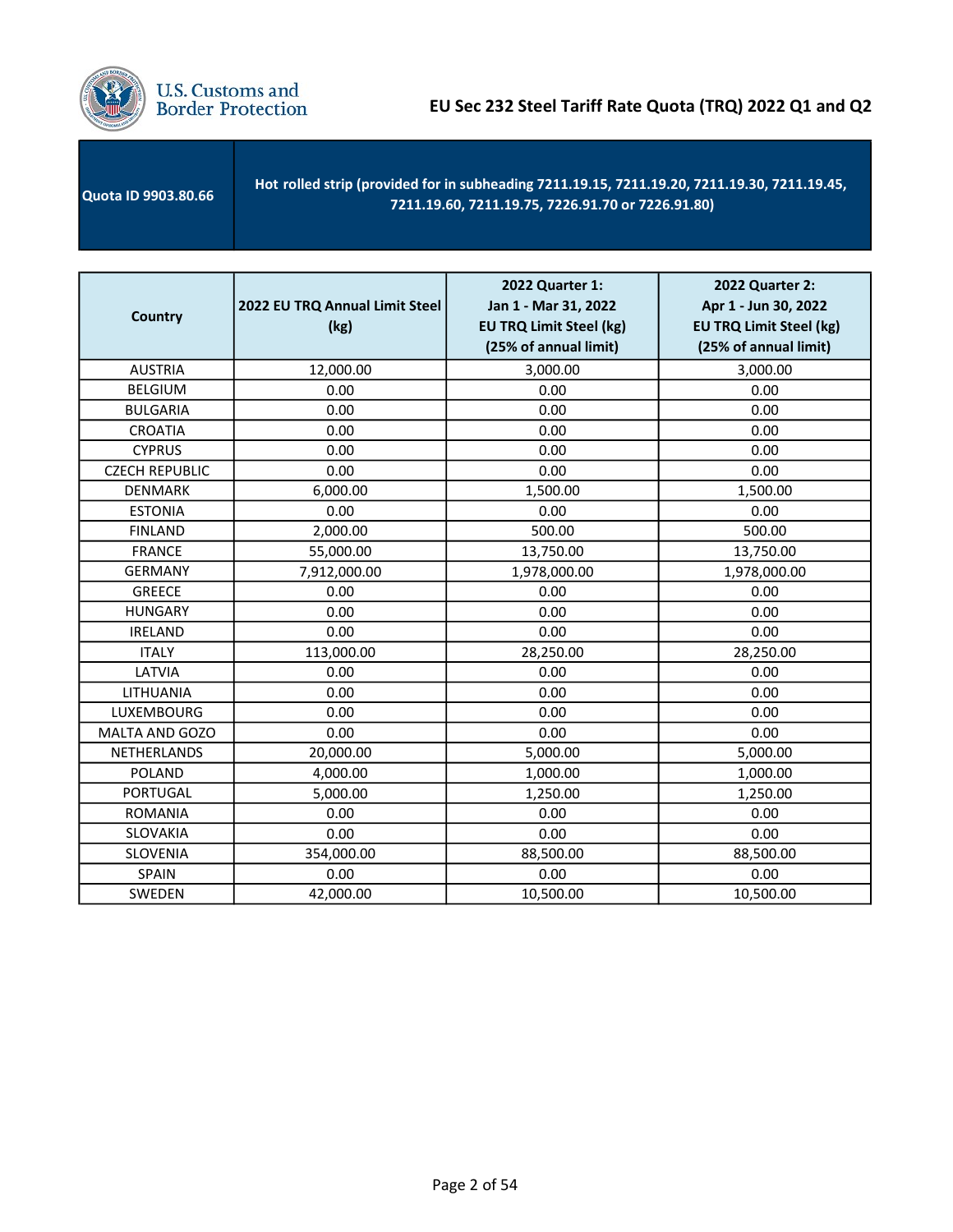

 Quota ID 9903.80.67 - Hot rolled plate, in coils (provided for in subheading 7208.10.15, 7208.10.30, 7208.25.30, 7208.25.60, 7208.36.00, 7208.37.00, 7211.14.00 (except for statistical reporting number 7211.14.0030 or 7211.14.0045) or 7225.30.30)

| <b>Country</b>        | 2022 EU TRQ Annual Limit Steel<br>(kg) | 2022 Quarter 1:<br>Jan 1 - Mar 31, 2022<br><b>EU TRQ Limit Steel (kg)</b><br>(25% of annual limit) | <b>2022 Quarter 2:</b><br>Apr 1 - Jun 30, 2022<br><b>EU TRQ Limit Steel (kg)</b><br>(25% of annual limit) |
|-----------------------|----------------------------------------|----------------------------------------------------------------------------------------------------|-----------------------------------------------------------------------------------------------------------|
| <b>AUSTRIA</b>        | 1,081,000.00                           | 270,250.00                                                                                         | 270,250.00                                                                                                |
| <b>BELGIUM</b>        | 3,521,000.00                           | 880,250.00                                                                                         | 880,250.00                                                                                                |
| <b>BULGARIA</b>       | 0.00                                   | 0.00                                                                                               | 0.00                                                                                                      |
| <b>CROATIA</b>        | 0.00                                   | 0.00                                                                                               | 0.00                                                                                                      |
| <b>CYPRUS</b>         | 0.00                                   | 0.00                                                                                               | 0.00                                                                                                      |
| <b>CZECH REPUBLIC</b> | 5,000.00                               | 1,250.00                                                                                           | 1,250.00                                                                                                  |
| <b>DENMARK</b>        | 0.00                                   | 0.00                                                                                               | 0.00                                                                                                      |
| <b>ESTONIA</b>        | 0.00                                   | 0.00                                                                                               | 0.00                                                                                                      |
| <b>FINLAND</b>        | 4,755,000.00                           | 1,188,750.00                                                                                       | 1,188,750.00                                                                                              |
| <b>FRANCE</b>         | 11,015,000.00                          | 2,753,750.00                                                                                       | 2,753,750.00                                                                                              |
| <b>GERMANY</b>        | 35,061,000.00                          | 8,765,250.00                                                                                       | 8,765,250.00                                                                                              |
| <b>GREECE</b>         | 0.00                                   | 0.00                                                                                               | 0.00                                                                                                      |
| <b>HUNGARY</b>        | 2,000.00                               | 500.00                                                                                             | 500.00                                                                                                    |
| <b>IRELAND</b>        | 0.00                                   | 0.00                                                                                               | 0.00                                                                                                      |
| <b>ITALY</b>          | 6,692,000.00                           | 1,673,000.00                                                                                       | 1,673,000.00                                                                                              |
| LATVIA                | 0.00                                   | 0.00                                                                                               | 0.00                                                                                                      |
| LITHUANIA             | 0.00                                   | 0.00                                                                                               | 0.00                                                                                                      |
| LUXEMBOURG            | 294,000.00                             | 73,500.00                                                                                          | 73,500.00                                                                                                 |
| MALTA AND GOZO        | 0.00                                   | 0.00                                                                                               | 0.00                                                                                                      |
| NETHERLANDS           | 72,575,000.00                          | 18,143,750.00                                                                                      | 18,143,750.00                                                                                             |
| <b>POLAND</b>         | 5,000.00                               | 1,250.00                                                                                           | 1,250.00                                                                                                  |
| <b>PORTUGAL</b>       | 0.00                                   | 0.00                                                                                               | 0.00                                                                                                      |
| <b>ROMANIA</b>        | 0.00                                   | 0.00                                                                                               | 0.00                                                                                                      |
| SLOVAKIA              | 0.00                                   | 0.00                                                                                               | 0.00                                                                                                      |
| SLOVENIA              | 0.00                                   | 0.00                                                                                               | 0.00                                                                                                      |
| <b>SPAIN</b>          | 2,000.00                               | 500.00                                                                                             | 500.00                                                                                                    |
| SWEDEN                | 32,320,000.00                          | 8,080,000.00                                                                                       | 8,080,000.00                                                                                              |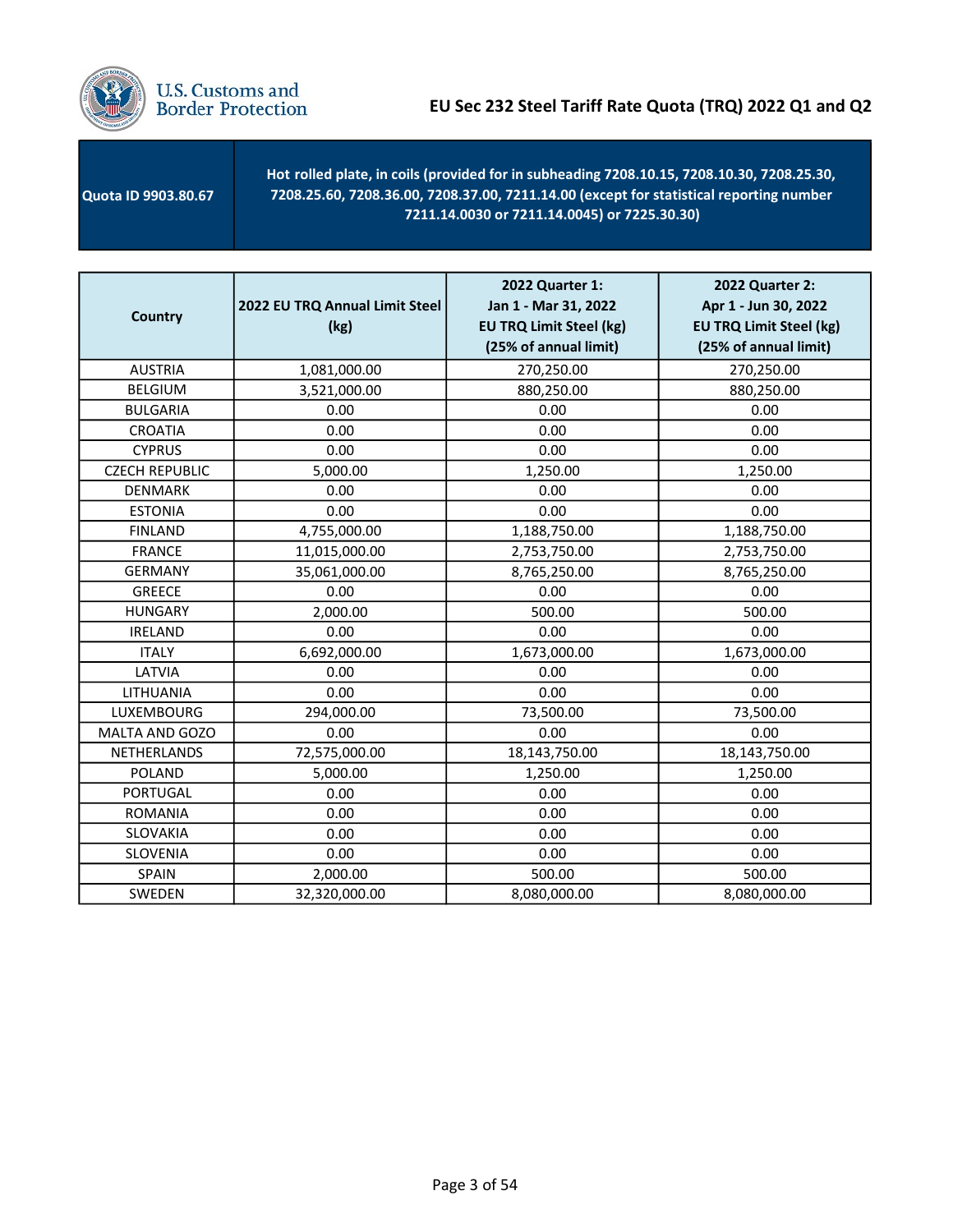

 Quota ID 9903.80.68 - Cold rolled sheet, provided for in subheading 7209.15.00, 7209.16.00, 7209.17.00, 7209.18.15, 7209.18.60, 7209.25.00, 7209.26.00, 7209.27.00, 7209.28.00, 7209.90.00, 7210.70.30, 7225.50.70, 7225.50.80 or 7225.99.00)

| <b>Country</b>        | 2022 EU TRQ Annual Limit Steel<br>(kg) | 2022 Quarter 1:<br>Jan 1 - Mar 31, 2022<br><b>EU TRQ Limit Steel (kg)</b><br>(25% of annual limit) | 2022 Quarter 2:<br>Apr 1 - Jun 30, 2022<br><b>EU TRQ Limit Steel (kg)</b><br>(25% of annual limit) |
|-----------------------|----------------------------------------|----------------------------------------------------------------------------------------------------|----------------------------------------------------------------------------------------------------|
| <b>AUSTRIA</b>        | 2,356,000.00                           | 589,000.00                                                                                         | 589,000.00                                                                                         |
| <b>BELGIUM</b>        | 24,463,000.00                          | 6,115,750.00                                                                                       | 6,115,750.00                                                                                       |
| <b>BULGARIA</b>       | 5,000.00                               | 1,250.00                                                                                           | 1,250.00                                                                                           |
| <b>CROATIA</b>        | 0.00                                   | 0.00                                                                                               | 0.00                                                                                               |
| <b>CYPRUS</b>         | 0.00                                   | 0.00                                                                                               | 0.00                                                                                               |
| <b>CZECH REPUBLIC</b> | 0.00                                   | 0.00                                                                                               | 0.00                                                                                               |
| <b>DENMARK</b>        | 0.00                                   | 0.00                                                                                               | 0.00                                                                                               |
| <b>ESTONIA</b>        | 0.00                                   | 0.00                                                                                               | 0.00                                                                                               |
| <b>FINLAND</b>        | 4,000.00                               | 1,000.00                                                                                           | 1,000.00                                                                                           |
| <b>FRANCE</b>         | 7,850,000.00                           | 1,962,500.00                                                                                       | 1,962,500.00                                                                                       |
| <b>GERMANY</b>        | 53,540,000.00                          | 13,385,000.00                                                                                      | 13,385,000.00                                                                                      |
| <b>GREECE</b>         | 0.00                                   | 0.00                                                                                               | 0.00                                                                                               |
| <b>HUNGARY</b>        | 6,000.00                               | 1,500.00                                                                                           | 1,500.00                                                                                           |
| <b>IRELAND</b>        | 0.00                                   | 0.00                                                                                               | 0.00                                                                                               |
| <b>ITALY</b>          | 13,791,000.00                          | 3,447,750.00                                                                                       | 3,447,750.00                                                                                       |
| LATVIA                | 0.00                                   | 0.00                                                                                               | 0.00                                                                                               |
| LITHUANIA             | 0.00                                   | 0.00                                                                                               | 0.00                                                                                               |
| LUXEMBOURG            | 1,177,000.00                           | 294,250.00                                                                                         | 294,250.00                                                                                         |
| MALTA AND GOZO        | 0.00                                   | 0.00                                                                                               | 0.00                                                                                               |
| <b>NETHERLANDS</b>    | 48,120,000.00                          | 12,030,000.00                                                                                      | 12,030,000.00                                                                                      |
| POLAND                | 13,000.00                              | 3,250.00                                                                                           | 3,250.00                                                                                           |
| <b>PORTUGAL</b>       | 0.00                                   | 0.00                                                                                               | 0.00                                                                                               |
| <b>ROMANIA</b>        | 0.00                                   | 0.00                                                                                               | 0.00                                                                                               |
| <b>SLOVAKIA</b>       | 0.00                                   | 0.00                                                                                               | 0.00                                                                                               |
| SLOVENIA              | 5,000.00                               | 1,250.00                                                                                           | 1,250.00                                                                                           |
| SPAIN                 | 14,000.00                              | 3,500.00                                                                                           | 3,500.00                                                                                           |
| SWEDEN                | 76,750,000.00                          | 19,187,500.00                                                                                      | 19,187,500.00                                                                                      |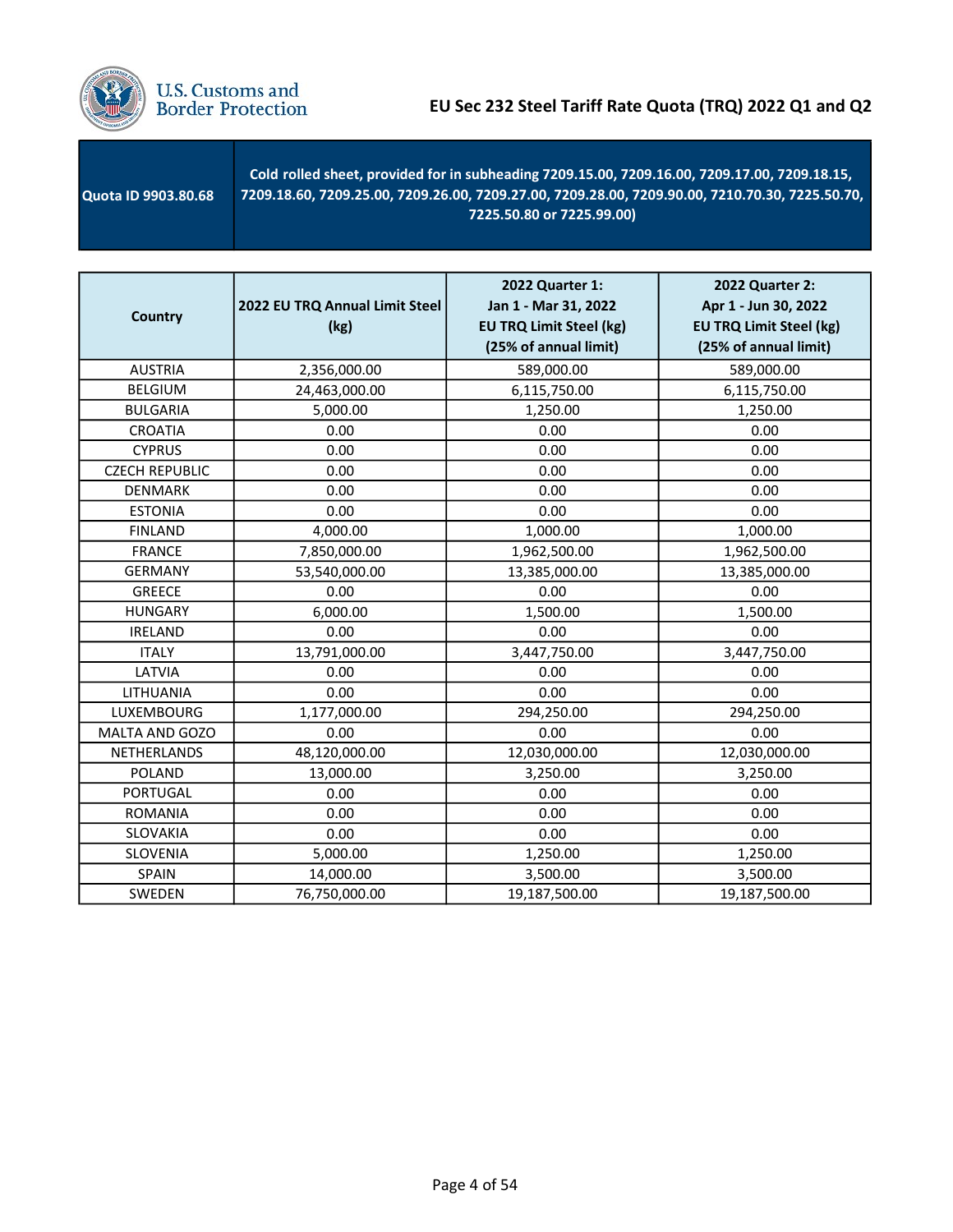

| <b>Country</b>        | 2022 EU TRQ Annual Limit Steel<br>(kg) | 2022 Quarter 1:<br>Jan 1 - Mar 31, 2022<br><b>EU TRQ Limit Steel (kg)</b><br>(25% of annual limit) | 2022 Quarter 2:<br>Apr 1 - Jun 30, 2022<br><b>EU TRQ Limit Steel (kg)</b><br>(25% of annual limit) |
|-----------------------|----------------------------------------|----------------------------------------------------------------------------------------------------|----------------------------------------------------------------------------------------------------|
| <b>AUSTRIA</b>        | 4,766,000.00                           | 1,191,500.00                                                                                       | 1,191,500.00                                                                                       |
| <b>BELGIUM</b>        | 213,000.00                             | 53,250.00                                                                                          | 53,250.00                                                                                          |
| <b>BULGARIA</b>       | 0.00                                   | 0.00                                                                                               | 0.00                                                                                               |
| <b>CROATIA</b>        | 0.00                                   | 0.00                                                                                               | 0.00                                                                                               |
| <b>CYPRUS</b>         | 0.00                                   | 0.00                                                                                               | 0.00                                                                                               |
| <b>CZECH REPUBLIC</b> | 2,000.00                               | 500.00                                                                                             | 500.00                                                                                             |
| <b>DENMARK</b>        | 2,000.00                               | 500.00                                                                                             | 500.00                                                                                             |
| <b>ESTONIA</b>        | 0.00                                   | 0.00                                                                                               | 0.00                                                                                               |
| <b>FINLAND</b>        | 2,000.00                               | 500.00                                                                                             | 500.00                                                                                             |
| <b>FRANCE</b>         | 466,000.00                             | 116,500.00                                                                                         | 116,500.00                                                                                         |
| <b>GERMANY</b>        | 52,793,000.00                          | 13,198,250.00                                                                                      | 13,198,250.00                                                                                      |
| <b>GREECE</b>         | 0.00                                   | 0.00                                                                                               | 0.00                                                                                               |
| <b>HUNGARY</b>        | 0.00                                   | 0.00                                                                                               | 0.00                                                                                               |
| <b>IRELAND</b>        | 0.00                                   | 0.00                                                                                               | 0.00                                                                                               |
| <b>ITALY</b>          | 2,799,000.00                           | 699,750.00                                                                                         | 699,750.00                                                                                         |
| LATVIA                | 0.00                                   | 0.00                                                                                               | 0.00                                                                                               |
| LITHUANIA             | 0.00                                   | 0.00                                                                                               | 0.00                                                                                               |
| <b>LUXEMBOURG</b>     | 0.00                                   | 0.00                                                                                               | 0.00                                                                                               |
| MALTA AND GOZO        | 0.00                                   | 0.00                                                                                               | 0.00                                                                                               |
| NETHERLANDS           | 134,000.00                             | 33,500.00                                                                                          | 33,500.00                                                                                          |
| <b>POLAND</b>         | 19,000.00                              | 4,750.00                                                                                           | 4,750.00                                                                                           |
| <b>PORTUGAL</b>       | 5,000.00                               | 1,250.00                                                                                           | 1,250.00                                                                                           |
| <b>ROMANIA</b>        | 0.00                                   | 0.00                                                                                               | 0.00                                                                                               |
| SLOVAKIA              | 0.00                                   | 0.00                                                                                               | 0.00                                                                                               |
| SLOVENIA              | 36,000.00                              | 9,000.00                                                                                           | 9,000.00                                                                                           |
| SPAIN                 | 66,000.00                              | 16,500.00                                                                                          | 16,500.00                                                                                          |
| SWEDEN                | 1,298,000.00                           | 324,500.00                                                                                         | 324,500.00                                                                                         |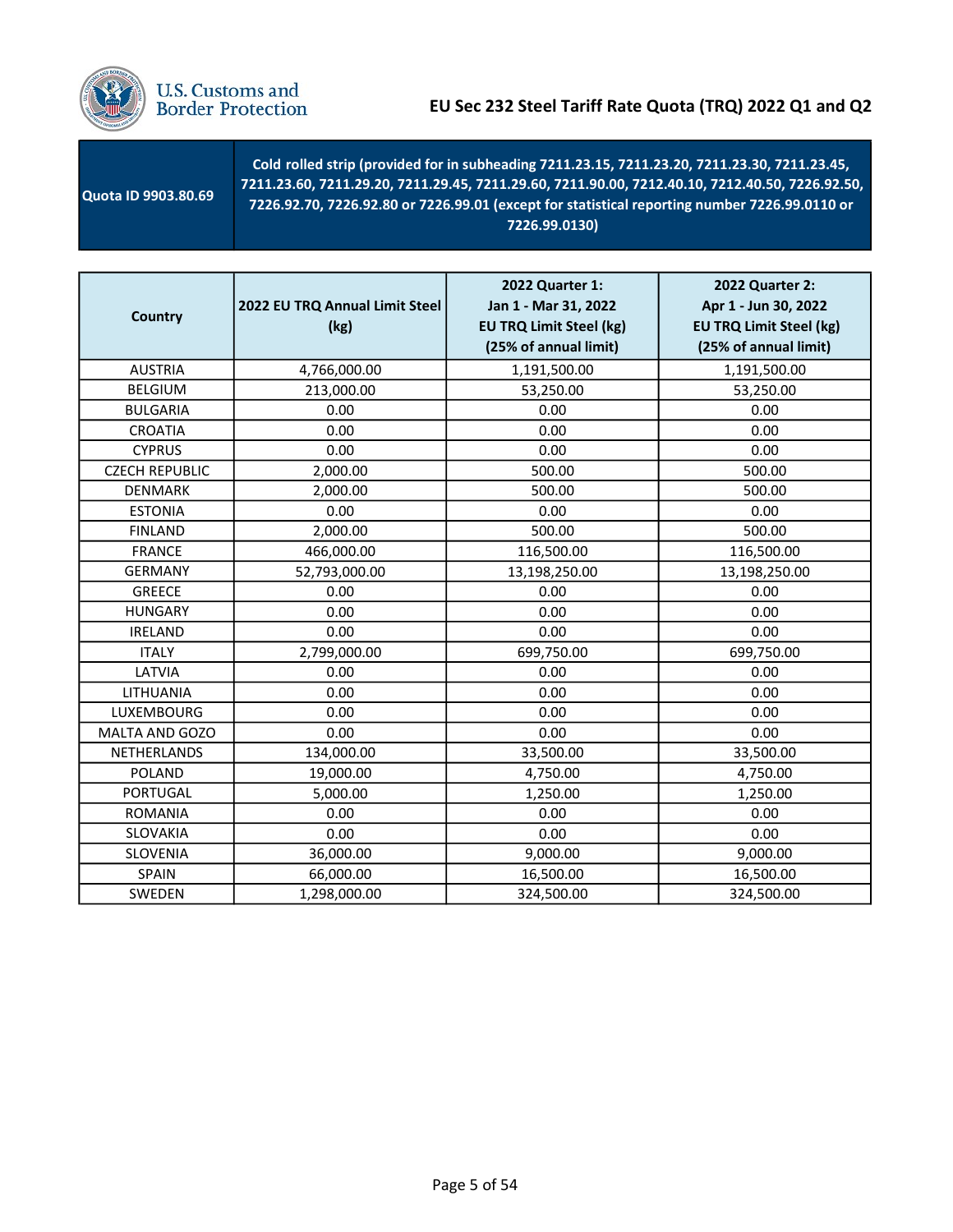

# **U.S. Customs and<br>Border Protection**

| <b>Quota ID 9903.80.70</b> | Cold rolled black plate (provided for in subheading 7209.18.25) |
|----------------------------|-----------------------------------------------------------------|
|----------------------------|-----------------------------------------------------------------|

| <b>Country</b>        | 2022 EU TRQ Annual Limit Steel<br>(kg) | 2022 Quarter 1:<br>Jan 1 - Mar 31, 2022<br><b>EU TRQ Limit Steel (kg)</b><br>(25% of annual limit) | 2022 Quarter 2:<br>Apr 1 - Jun 30, 2022<br><b>EU TRQ Limit Steel (kg)</b><br>(25% of annual limit) |
|-----------------------|----------------------------------------|----------------------------------------------------------------------------------------------------|----------------------------------------------------------------------------------------------------|
| <b>AUSTRIA</b>        | 0.00                                   | 0.00                                                                                               | 0.00                                                                                               |
| <b>BELGIUM</b>        | 2,000.00                               | 500.00                                                                                             | 500.00                                                                                             |
| <b>BULGARIA</b>       | 0.00                                   | 0.00                                                                                               | 0.00                                                                                               |
| <b>CROATIA</b>        | 0.00                                   | 0.00                                                                                               | 0.00                                                                                               |
| <b>CYPRUS</b>         | 0.00                                   | 0.00                                                                                               | 0.00                                                                                               |
| <b>CZECH REPUBLIC</b> | 0.00                                   | 0.00                                                                                               | 0.00                                                                                               |
| <b>DENMARK</b>        | 0.00                                   | 0.00                                                                                               | 0.00                                                                                               |
| <b>ESTONIA</b>        | 0.00                                   | 0.00                                                                                               | 0.00                                                                                               |
| <b>FINLAND</b>        | 0.00                                   | 0.00                                                                                               | 0.00                                                                                               |
| <b>FRANCE</b>         | 2,000.00                               | 500.00                                                                                             | 500.00                                                                                             |
| <b>GERMANY</b>        | 2,646,000.00                           | 661,500.00                                                                                         | 661,500.00                                                                                         |
| <b>GREECE</b>         | 0.00                                   | 0.00                                                                                               | 0.00                                                                                               |
| <b>HUNGARY</b>        | 0.00                                   | 0.00                                                                                               | 0.00                                                                                               |
| <b>IRELAND</b>        | 0.00                                   | 0.00                                                                                               | 0.00                                                                                               |
| <b>ITALY</b>          | 0.00                                   | 0.00                                                                                               | 0.00                                                                                               |
| LATVIA                | 0.00                                   | 0.00                                                                                               | 0.00                                                                                               |
| LITHUANIA             | 0.00                                   | 0.00                                                                                               | 0.00                                                                                               |
| LUXEMBOURG            | 0.00                                   | 0.00                                                                                               | 0.00                                                                                               |
| MALTA AND GOZO        | 0.00                                   | 0.00                                                                                               | 0.00                                                                                               |
| NETHERLANDS           | 758,000.00                             | 189,500.00                                                                                         | 189,500.00                                                                                         |
| <b>POLAND</b>         | 0.00                                   | 0.00                                                                                               | 0.00                                                                                               |
| <b>PORTUGAL</b>       | 0.00                                   | 0.00                                                                                               | 0.00                                                                                               |
| <b>ROMANIA</b>        | 0.00                                   | 0.00                                                                                               | 0.00                                                                                               |
| SLOVAKIA              | 0.00                                   | 0.00                                                                                               | 0.00                                                                                               |
| SLOVENIA              | 0.00                                   | 0.00                                                                                               | 0.00                                                                                               |
| <b>SPAIN</b>          | 0.00                                   | 0.00                                                                                               | 0.00                                                                                               |
| SWEDEN                | 0.00                                   | 0.00                                                                                               | 0.00                                                                                               |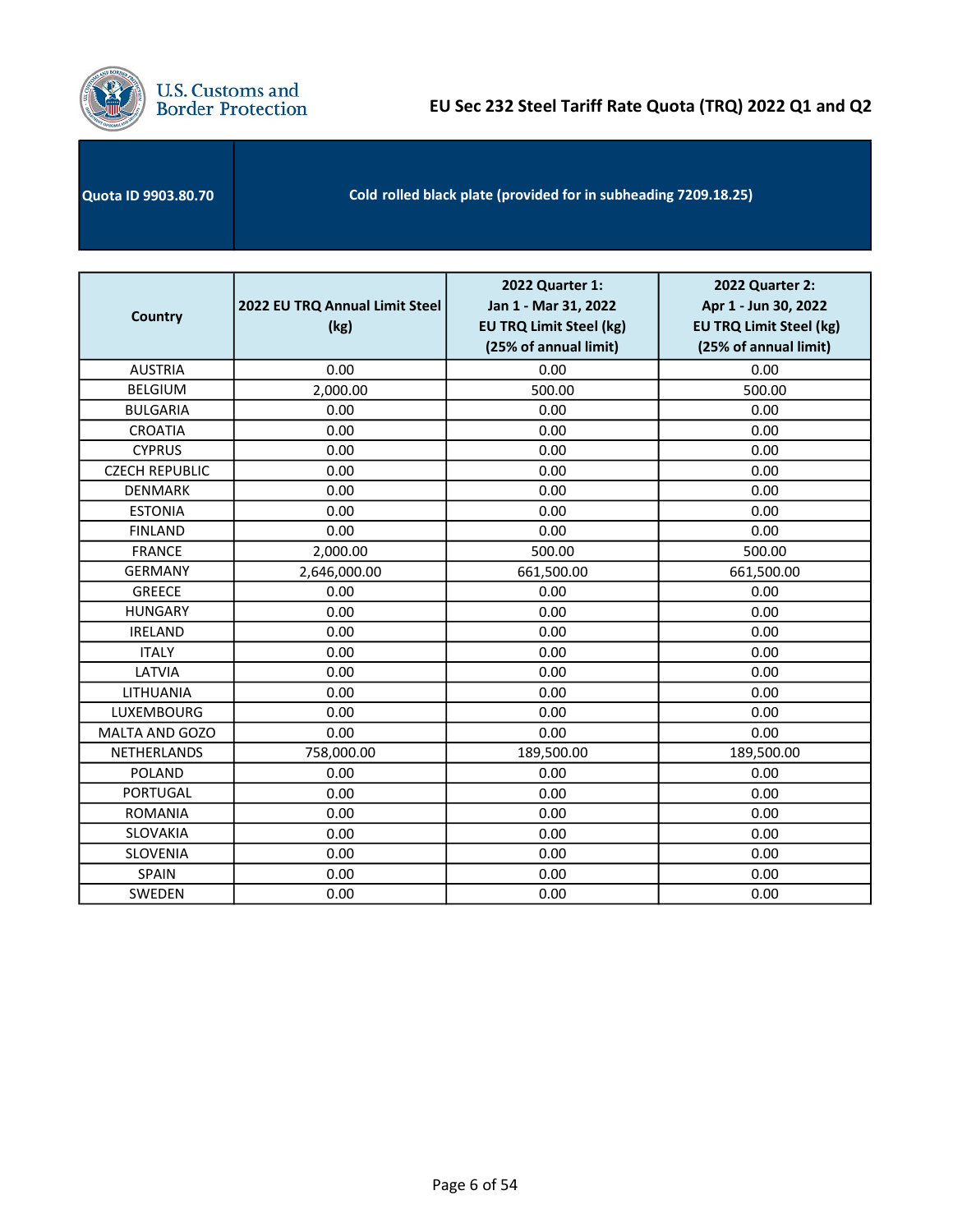

 Quota ID 9903.80.71 Plate in cut lengths (provided for in subheading 7208.40.30, 7208.51.00, 7208.52.00, 7210.90.10, 7211.13.00, 7211.14.00 (except for statistical reporting number 7211.14.0090), 7225.40.30, 7225.50.60 or 7226.91.50)

| <b>Country</b>        | 2022 EU TRQ Annual Limit Steel<br>(kg) | 2022 Quarter 1:<br>Jan 1 - Mar 31, 2022<br><b>EU TRQ Limit Steel (kg)</b><br>(25% of annual limit) | <b>2022 Quarter 2:</b><br>Apr 1 - Jun 30, 2022<br><b>EU TRQ Limit Steel (kg)</b><br>(25% of annual limit) |
|-----------------------|----------------------------------------|----------------------------------------------------------------------------------------------------|-----------------------------------------------------------------------------------------------------------|
| <b>AUSTRIA</b>        | 5,287,000.00                           | 1,321,750.00                                                                                       | 1,321,750.00                                                                                              |
| <b>BELGIUM</b>        | 13,108,000.00                          | 3,277,000.00                                                                                       | 3,277,000.00                                                                                              |
| <b>BULGARIA</b>       | 1,677,000.00                           | 419,250.00                                                                                         | 419,250.00                                                                                                |
| <b>CROATIA</b>        | 0.00                                   | 0.00                                                                                               | 0.00                                                                                                      |
| <b>CYPRUS</b>         | 0.00                                   | 0.00                                                                                               | 0.00                                                                                                      |
| <b>CZECH REPUBLIC</b> | 0.00                                   | 0.00                                                                                               | 0.00                                                                                                      |
| <b>DENMARK</b>        | 11,024,000.00                          | 2,756,000.00                                                                                       | 2,756,000.00                                                                                              |
| <b>ESTONIA</b>        | 0.00                                   | 0.00                                                                                               | 0.00                                                                                                      |
| <b>FINLAND</b>        | 18,220,000.00                          | 4,555,000.00                                                                                       | 4,555,000.00                                                                                              |
| <b>FRANCE</b>         | 73,869,000.00                          | 18,467,250.00                                                                                      | 18,467,250.00                                                                                             |
| <b>GERMANY</b>        | 86,221,000.00                          | 21,555,250.00                                                                                      | 21,555,250.00                                                                                             |
| <b>GREECE</b>         | 0.00                                   | 0.00                                                                                               | 0.00                                                                                                      |
| <b>HUNGARY</b>        | 0.00                                   | 0.00                                                                                               | 0.00                                                                                                      |
| <b>IRELAND</b>        | 0.00                                   | 0.00                                                                                               | 0.00                                                                                                      |
| <b>ITALY</b>          | 22,470,000.00                          | 5,617,500.00                                                                                       | 5,617,500.00                                                                                              |
| LATVIA                | 0.00                                   | 0.00                                                                                               | 0.00                                                                                                      |
| LITHUANIA             | 0.00                                   | 0.00                                                                                               | 0.00                                                                                                      |
| LUXEMBOURG            | 6,000.00                               | 1,500.00                                                                                           | 1,500.00                                                                                                  |
| MALTA AND GOZO        | 0.00                                   | 0.00                                                                                               | 0.00                                                                                                      |
| NETHERLANDS           | 177,000.00                             | 44,250.00                                                                                          | 44,250.00                                                                                                 |
| <b>POLAND</b>         | 134,000.00                             | 33,500.00                                                                                          | 33,500.00                                                                                                 |
| <b>PORTUGAL</b>       | 0.00                                   | 0.00                                                                                               | 0.00                                                                                                      |
| <b>ROMANIA</b>        | 0.00                                   | 0.00                                                                                               | 0.00                                                                                                      |
| SLOVAKIA              | 317,000.00                             | 79,250.00                                                                                          | 79,250.00                                                                                                 |
| SLOVENIA              | 326,000.00                             | 81,500.00                                                                                          | 81,500.00                                                                                                 |
| SPAIN                 | 15,000.00                              | 3,750.00                                                                                           | 3,750.00                                                                                                  |
| SWEDEN                | 15,521,000.00                          | 3,880,250.00                                                                                       | 3,880,250.00                                                                                              |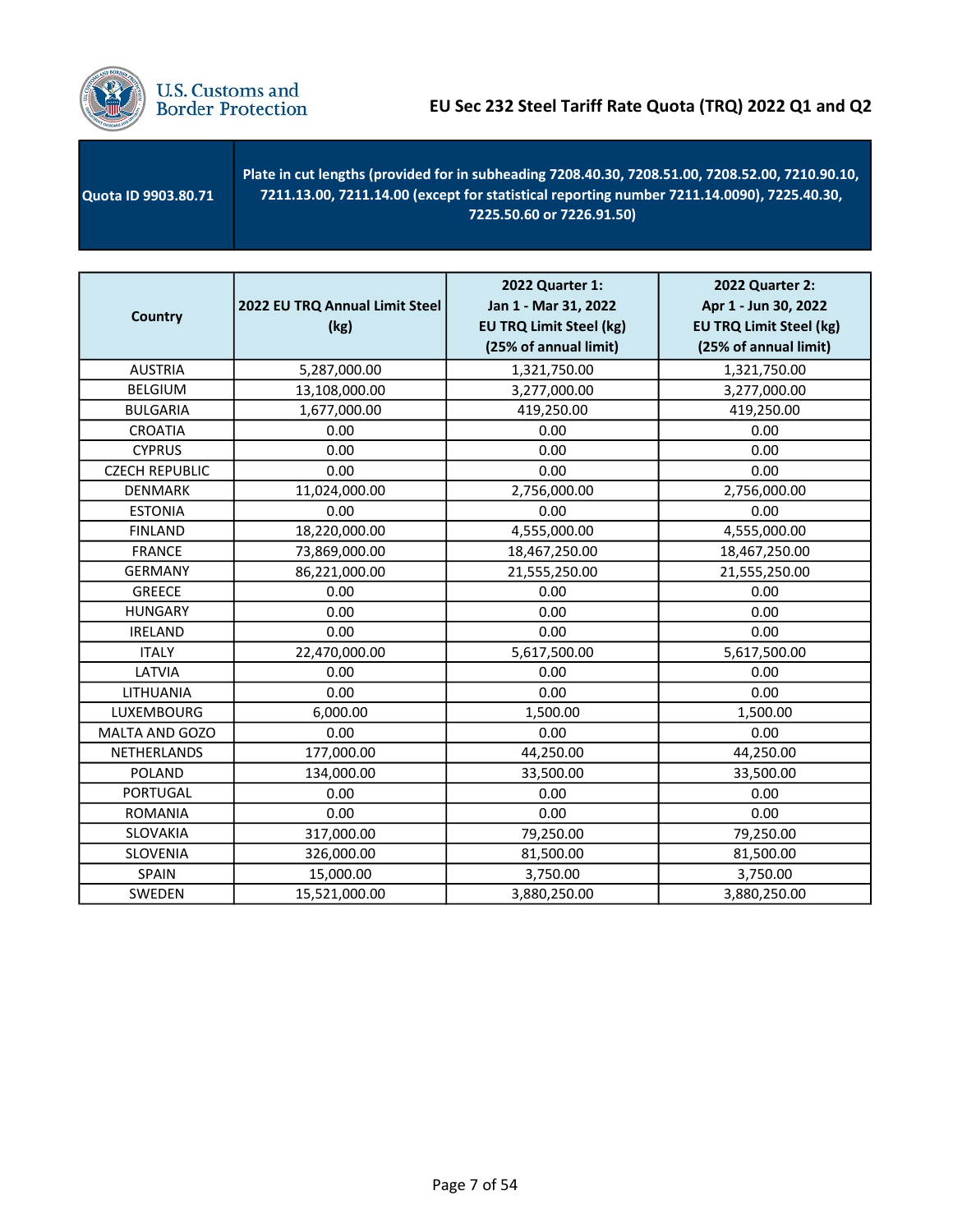

| <b>Quota ID 9903.80.72</b> | Flat rolled products, hot dipped (provided for in subheading 7210.41.00, 7210.49.00, 7210.70.60<br>(except for statistical reporting number 7210.70.6030 or 7210.70.6090), 7212.30.10, 7212.30.30,<br>7212.30.50, 7225.92.00 or 7226.99.01 (except for statistical reporting number 7226.99.0110 or<br>7226.99.0180)) |
|----------------------------|-----------------------------------------------------------------------------------------------------------------------------------------------------------------------------------------------------------------------------------------------------------------------------------------------------------------------|
|----------------------------|-----------------------------------------------------------------------------------------------------------------------------------------------------------------------------------------------------------------------------------------------------------------------------------------------------------------------|

| <b>Country</b>        | 2022 EU TRQ Annual Limit Steel<br>(kg) | 2022 Quarter 1:<br>Jan 1 - Mar 31, 2022<br><b>EU TRQ Limit Steel (kg)</b><br>(25% of annual limit) | 2022 Quarter 2:<br>Apr 1 - Jun 30, 2022<br><b>EU TRQ Limit Steel (kg)</b><br>(25% of annual limit) |
|-----------------------|----------------------------------------|----------------------------------------------------------------------------------------------------|----------------------------------------------------------------------------------------------------|
| <b>AUSTRIA</b>        | 22,903,000.00                          | 5,725,750.00                                                                                       | 5,725,750.00                                                                                       |
| <b>BELGIUM</b>        | 9,833,000.00                           | 2,458,250.00                                                                                       | 2,458,250.00                                                                                       |
| <b>BULGARIA</b>       | 0.00                                   | 0.00                                                                                               | 0.00                                                                                               |
| <b>CROATIA</b>        | 0.00                                   | 0.00                                                                                               | 0.00                                                                                               |
| <b>CYPRUS</b>         | 0.00                                   | 0.00                                                                                               | 0.00                                                                                               |
| <b>CZECH REPUBLIC</b> | 3,000.00                               | 750.00                                                                                             | 750.00                                                                                             |
| <b>DENMARK</b>        | 0.00                                   | 0.00                                                                                               | 0.00                                                                                               |
| <b>ESTONIA</b>        | 0.00                                   | 0.00                                                                                               | 0.00                                                                                               |
| <b>FINLAND</b>        | 723,000.00                             | 180,750.00                                                                                         | 180,750.00                                                                                         |
| <b>FRANCE</b>         | 9,000,000.00                           | 2,250,000.00                                                                                       | 2,250,000.00                                                                                       |
| <b>GERMANY</b>        | 25,444,000.00                          | 6,361,000.00                                                                                       | 6,361,000.00                                                                                       |
| <b>GREECE</b>         | 2,000.00                               | 500.00                                                                                             | 500.00                                                                                             |
| <b>HUNGARY</b>        | 0.00                                   | 0.00                                                                                               | 0.00                                                                                               |
| <b>IRELAND</b>        | 0.00                                   | 0.00                                                                                               | 0.00                                                                                               |
| <b>ITALY</b>          | 41,303,000.00                          | 10,325,750.00                                                                                      | 10,325,750.00                                                                                      |
| LATVIA                | 0.00                                   | 0.00                                                                                               | 0.00                                                                                               |
| LITHUANIA             | 0.00                                   | 0.00                                                                                               | 0.00                                                                                               |
| <b>LUXEMBOURG</b>     | 320,000.00                             | 80,000.00                                                                                          | 80,000.00                                                                                          |
| MALTA AND GOZO        | 0.00                                   | 0.00                                                                                               | 0.00                                                                                               |
| NETHERLANDS           | 49,953,000.00                          | 12,488,250.00                                                                                      | 12,488,250.00                                                                                      |
| <b>POLAND</b>         | 409,000.00                             | 102,250.00                                                                                         | 102,250.00                                                                                         |
| <b>PORTUGAL</b>       | 1,022,000.00                           | 255,500.00                                                                                         | 255,500.00                                                                                         |
| <b>ROMANIA</b>        | 2,000.00                               | 500.00                                                                                             | 500.00                                                                                             |
| <b>SLOVAKIA</b>       | 0.00                                   | 0.00                                                                                               | 0.00                                                                                               |
| SLOVENIA              | 0.00                                   | 0.00                                                                                               | 0.00                                                                                               |
| <b>SPAIN</b>          | 3,505,000.00                           | 876,250.00                                                                                         | 876,250.00                                                                                         |
| SWEDEN                | 117,000.00                             | 29,250.00                                                                                          | 29,250.00                                                                                          |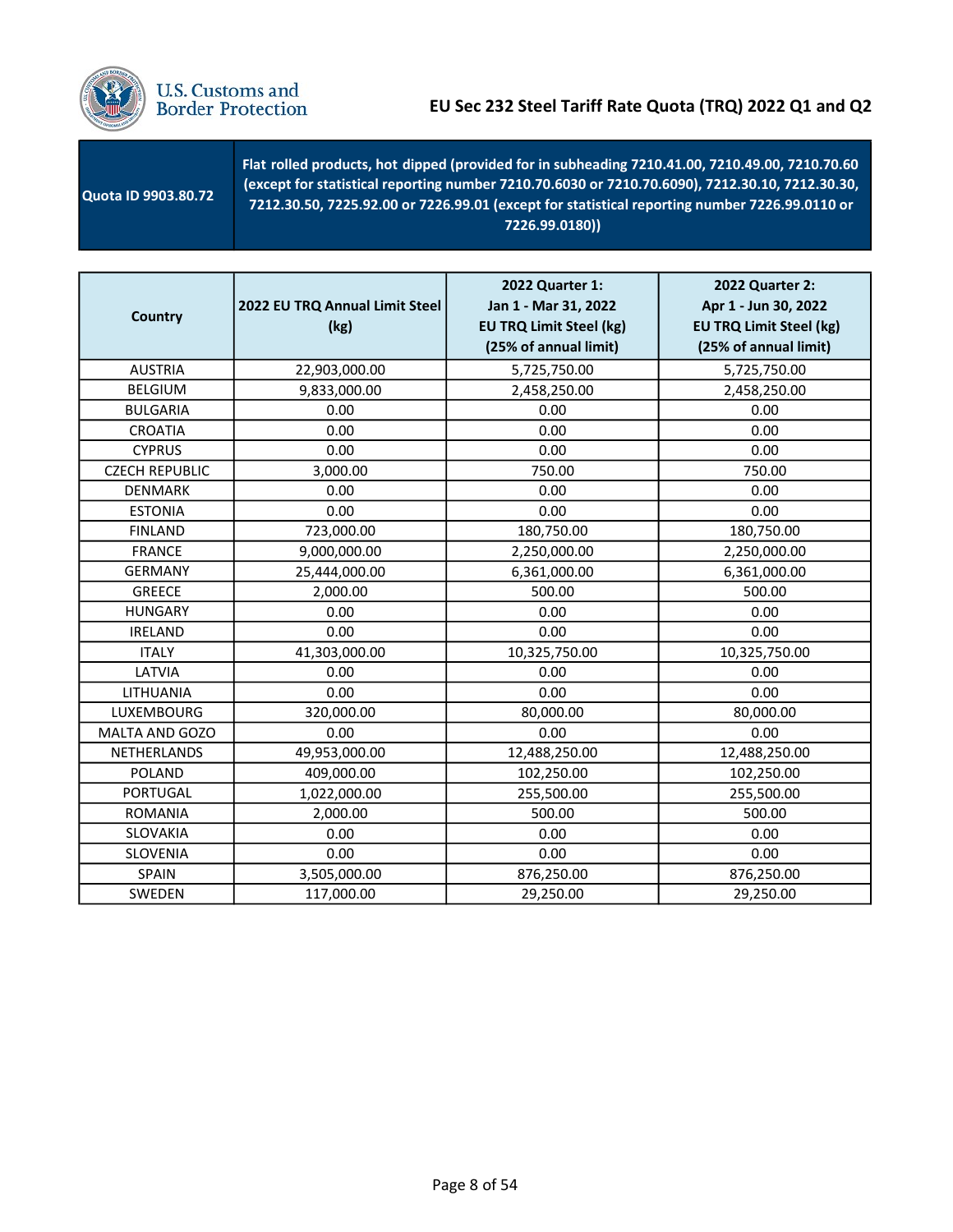

| <b>Quota ID 9903.80.73</b> | Flat rolled products, coated (provided for in subheading 7210.20.00, 7210.61.00, 7210.69.00,<br>7210.70.60 (except for statistical reporting number 7210.70.6030 or 7210.70.6060), 7210.90.60,<br>7210.90.90. 7212.50.00 or 7212.60.00) |
|----------------------------|-----------------------------------------------------------------------------------------------------------------------------------------------------------------------------------------------------------------------------------------|
|----------------------------|-----------------------------------------------------------------------------------------------------------------------------------------------------------------------------------------------------------------------------------------|

| <b>Country</b>        | 2022 EU TRQ Annual Limit Steel<br>(kg) | <b>2022 Quarter 1:</b><br>Jan 1 - Mar 31, 2022<br><b>EU TRQ Limit Steel (kg)</b><br>(25% of annual limit) | <b>2022 Quarter 2:</b><br>Apr 1 - Jun 30, 2022<br><b>EU TRQ Limit Steel (kg)</b><br>(25% of annual limit) |
|-----------------------|----------------------------------------|-----------------------------------------------------------------------------------------------------------|-----------------------------------------------------------------------------------------------------------|
| <b>AUSTRIA</b>        | 87,000.00                              | 21,750.00                                                                                                 | 21,750.00                                                                                                 |
| <b>BELGIUM</b>        | 4,160,000.00                           | 1,040,000.00                                                                                              | 1,040,000.00                                                                                              |
| <b>BULGARIA</b>       | 0.00                                   | 0.00                                                                                                      | 0.00                                                                                                      |
| <b>CROATIA</b>        | 0.00                                   | 0.00                                                                                                      | 0.00                                                                                                      |
| <b>CYPRUS</b>         | 0.00                                   | 0.00                                                                                                      | 0.00                                                                                                      |
| <b>CZECH REPUBLIC</b> | 2,000.00                               | 500.00                                                                                                    | 500.00                                                                                                    |
| <b>DENMARK</b>        | 105,000.00                             | 26,250.00                                                                                                 | 26,250.00                                                                                                 |
| <b>ESTONIA</b>        | 0.00                                   | 0.00                                                                                                      | 0.00                                                                                                      |
| <b>FINLAND</b>        | 0.00                                   | 0.00                                                                                                      | 0.00                                                                                                      |
| <b>FRANCE</b>         | 2,704,000.00                           | 676,000.00                                                                                                | 676,000.00                                                                                                |
| <b>GERMANY</b>        | 5,107,000.00                           | 1,276,750.00                                                                                              | 1,276,750.00                                                                                              |
| <b>GREECE</b>         | 0.00                                   | 0.00                                                                                                      | 0.00                                                                                                      |
| <b>HUNGARY</b>        | 0.00                                   | 0.00                                                                                                      | 0.00                                                                                                      |
| <b>IRELAND</b>        | 0.00                                   | 0.00                                                                                                      | 0.00                                                                                                      |
| <b>ITALY</b>          | 4,293,000.00                           | 1,073,250.00                                                                                              | 1,073,250.00                                                                                              |
| LATVIA                | 0.00                                   | 0.00                                                                                                      | 0.00                                                                                                      |
| LITHUANIA             | 0.00                                   | 0.00                                                                                                      | 0.00                                                                                                      |
| LUXEMBOURG            | 8,051,000.00                           | 2,012,750.00                                                                                              | 2,012,750.00                                                                                              |
| MALTA AND GOZO        | 0.00                                   | 0.00                                                                                                      | 0.00                                                                                                      |
| NETHERLANDS           | 71,000.00                              | 17,750.00                                                                                                 | 17,750.00                                                                                                 |
| <b>POLAND</b>         | 36,000.00                              | 9,000.00                                                                                                  | 9,000.00                                                                                                  |
| <b>PORTUGAL</b>       | 0.00                                   | 0.00                                                                                                      | 0.00                                                                                                      |
| <b>ROMANIA</b>        | 0.00                                   | 0.00                                                                                                      | 0.00                                                                                                      |
| <b>SLOVAKIA</b>       | 21,000.00                              | 5,250.00                                                                                                  | 5,250.00                                                                                                  |
| SLOVENIA              | 0.00                                   | 0.00                                                                                                      | 0.00                                                                                                      |
| SPAIN                 | 343,000.00                             | 85,750.00                                                                                                 | 85,750.00                                                                                                 |
| SWEDEN                | 2,000.00                               | 500.00                                                                                                    | 500.00                                                                                                    |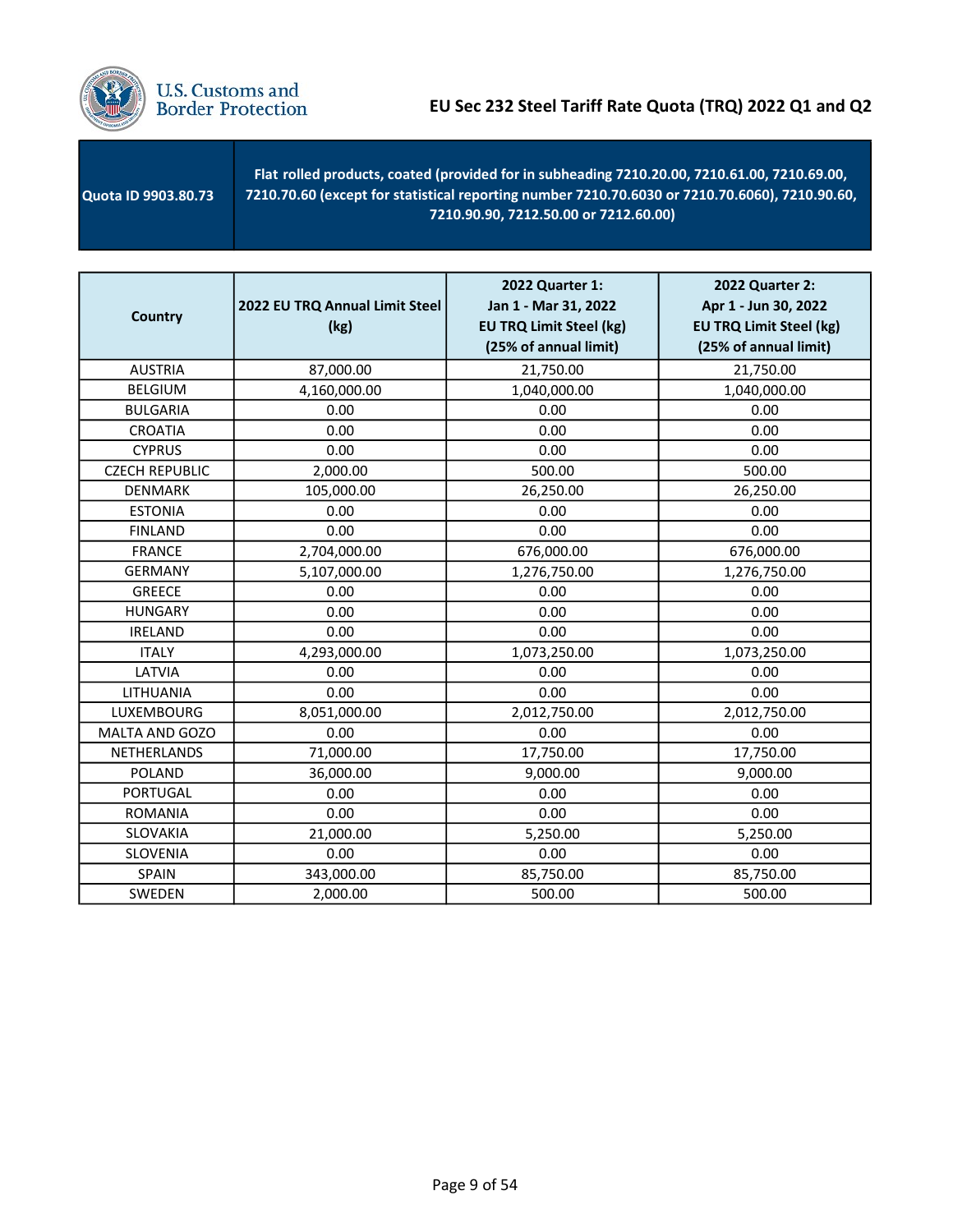

| Quota ID 9903.80.74 | Tin free steel (provided for in subheading 7210.50.00) |  |
|---------------------|--------------------------------------------------------|--|
|---------------------|--------------------------------------------------------|--|

| <b>Country</b>        | 2022 EU TRQ Annual Limit Steel<br>(kg) | 2022 Quarter 1:<br>Jan 1 - Mar 31, 2022<br><b>EU TRQ Limit Steel (kg)</b><br>(25% of annual limit) | 2022 Quarter 2:<br>Apr 1 - Jun 30, 2022<br><b>EU TRQ Limit Steel (kg)</b><br>(25% of annual limit) |
|-----------------------|----------------------------------------|----------------------------------------------------------------------------------------------------|----------------------------------------------------------------------------------------------------|
| <b>AUSTRIA</b>        | 0.00                                   | 0.00                                                                                               | 0.00                                                                                               |
| <b>BELGIUM</b>        | 11,000.00                              | 2,750.00                                                                                           | 2,750.00                                                                                           |
| <b>BULGARIA</b>       | 0.00                                   | 0.00                                                                                               | 0.00                                                                                               |
| <b>CROATIA</b>        | 0.00                                   | 0.00                                                                                               | 0.00                                                                                               |
| <b>CYPRUS</b>         | 0.00                                   | 0.00                                                                                               | 0.00                                                                                               |
| <b>CZECH REPUBLIC</b> | 0.00                                   | 0.00                                                                                               | 0.00                                                                                               |
| <b>DENMARK</b>        | 0.00                                   | 0.00                                                                                               | 0.00                                                                                               |
| <b>ESTONIA</b>        | 0.00                                   | 0.00                                                                                               | 0.00                                                                                               |
| <b>FINLAND</b>        | 0.00                                   | 0.00                                                                                               | 0.00                                                                                               |
| <b>FRANCE</b>         | 1,496,000.00                           | 374,000.00                                                                                         | 374,000.00                                                                                         |
| <b>GERMANY</b>        | 15,966,000.00                          | 3,991,500.00                                                                                       | 3,991,500.00                                                                                       |
| <b>GREECE</b>         | 0.00                                   | 0.00                                                                                               | 0.00                                                                                               |
| <b>HUNGARY</b>        | 0.00                                   | 0.00                                                                                               | 0.00                                                                                               |
| <b>IRELAND</b>        | 0.00                                   | 0.00                                                                                               | 0.00                                                                                               |
| <b>ITALY</b>          | 147,000.00                             | 36,750.00                                                                                          | 36,750.00                                                                                          |
| LATVIA                | 0.00                                   | 0.00                                                                                               | 0.00                                                                                               |
| LITHUANIA             | 0.00                                   | 0.00                                                                                               | 0.00                                                                                               |
| LUXEMBOURG            | 4,000.00                               | 1,000.00                                                                                           | 1,000.00                                                                                           |
| MALTA AND GOZO        | 0.00                                   | 0.00                                                                                               | 0.00                                                                                               |
| NETHERLANDS           | 4,000.00                               | 1,000.00                                                                                           | 1,000.00                                                                                           |
| <b>POLAND</b>         | 0.00                                   | 0.00                                                                                               | 0.00                                                                                               |
| <b>PORTUGAL</b>       | 0.00                                   | 0.00                                                                                               | 0.00                                                                                               |
| <b>ROMANIA</b>        | 0.00                                   | 0.00                                                                                               | 0.00                                                                                               |
| SLOVAKIA              | 0.00                                   | 0.00                                                                                               | 0.00                                                                                               |
| SLOVENIA              | 0.00                                   | 0.00                                                                                               | 0.00                                                                                               |
| <b>SPAIN</b>          | 474,000.00                             | 118,500.00                                                                                         | 118,500.00                                                                                         |
| SWEDEN                | 0.00                                   | 0.00                                                                                               | 0.00                                                                                               |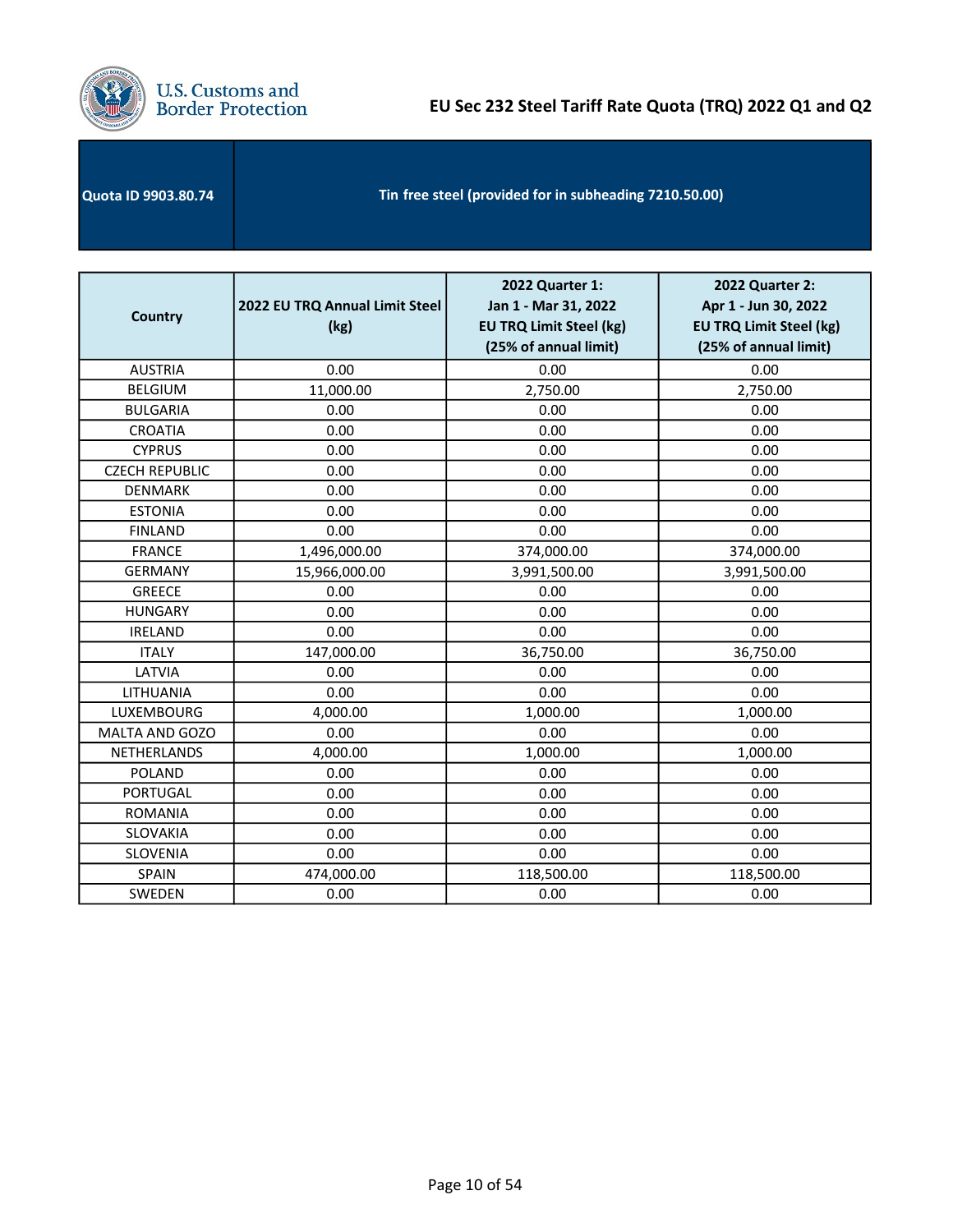

| Tin plate (provided for in subheading 7210.11.00, 7210.12.00 or 7212.10.00)<br><b>Quota ID 9903.80.75</b> |  |
|-----------------------------------------------------------------------------------------------------------|--|
|-----------------------------------------------------------------------------------------------------------|--|

| <b>Country</b>        | 2022 EU TRQ Annual Limit Steel<br>(kg) | 2022 Quarter 1:<br>Jan 1 - Mar 31, 2022<br><b>EU TRQ Limit Steel (kg)</b><br>(25% of annual limit) | <b>2022 Quarter 2:</b><br>Apr 1 - Jun 30, 2022<br><b>EU TRQ Limit Steel (kg)</b><br>(25% of annual limit) |
|-----------------------|----------------------------------------|----------------------------------------------------------------------------------------------------|-----------------------------------------------------------------------------------------------------------|
| <b>AUSTRIA</b>        | 0.00                                   | 0.00                                                                                               | 0.00                                                                                                      |
| <b>BELGIUM</b>        | 1,581,000.00                           | 395,250.00                                                                                         | 395,250.00                                                                                                |
| <b>BULGARIA</b>       | 0.00                                   | 0.00                                                                                               | 0.00                                                                                                      |
| <b>CROATIA</b>        | 0.00                                   | 0.00                                                                                               | 0.00                                                                                                      |
| <b>CYPRUS</b>         | 0.00                                   | 0.00                                                                                               | 0.00                                                                                                      |
| <b>CZECH REPUBLIC</b> | 2,000.00                               | 500.00                                                                                             | 500.00                                                                                                    |
| <b>DENMARK</b>        | 4,000.00                               | 1,000.00                                                                                           | 1,000.00                                                                                                  |
| <b>ESTONIA</b>        | 0.00                                   | 0.00                                                                                               | 0.00                                                                                                      |
| <b>FINLAND</b>        | 2,000.00                               | 500.00                                                                                             | 500.00                                                                                                    |
| <b>FRANCE</b>         | 2,916,000.00                           | 729,000.00                                                                                         | 729,000.00                                                                                                |
| <b>GERMANY</b>        | 121,185,000.00                         | 30,296,250.00                                                                                      | 30,296,250.00                                                                                             |
| <b>GREECE</b>         | 0.00                                   | 0.00                                                                                               | 0.00                                                                                                      |
| <b>HUNGARY</b>        | 0.00                                   | 0.00                                                                                               | 0.00                                                                                                      |
| <b>IRELAND</b>        | 0.00                                   | 0.00                                                                                               | 0.00                                                                                                      |
| <b>ITALY</b>          | 2,000.00                               | 500.00                                                                                             | 500.00                                                                                                    |
| LATVIA                | 0.00                                   | 0.00                                                                                               | 0.00                                                                                                      |
| LITHUANIA             | 0.00                                   | 0.00                                                                                               | 0.00                                                                                                      |
| LUXEMBOURG            | 403,000.00                             | 100,750.00                                                                                         | 100,750.00                                                                                                |
| MALTA AND GOZO        | 0.00                                   | 0.00                                                                                               | 0.00                                                                                                      |
| NETHERLANDS           | 195,794,000.00                         | 48,948,500.00                                                                                      | 48,948,500.00                                                                                             |
| <b>POLAND</b>         | 0.00                                   | 0.00                                                                                               | 0.00                                                                                                      |
| <b>PORTUGAL</b>       | 0.00                                   | 0.00                                                                                               | 0.00                                                                                                      |
| <b>ROMANIA</b>        | 0.00                                   | 0.00                                                                                               | 0.00                                                                                                      |
| <b>SLOVAKIA</b>       | 0.00                                   | 0.00                                                                                               | 0.00                                                                                                      |
| <b>SLOVENIA</b>       | 0.00                                   | 0.00                                                                                               | 0.00                                                                                                      |
| <b>SPAIN</b>          | 1,682,000.00                           | 420,500.00                                                                                         | 420,500.00                                                                                                |
| SWEDEN                | 0.00                                   | 0.00                                                                                               | 0.00                                                                                                      |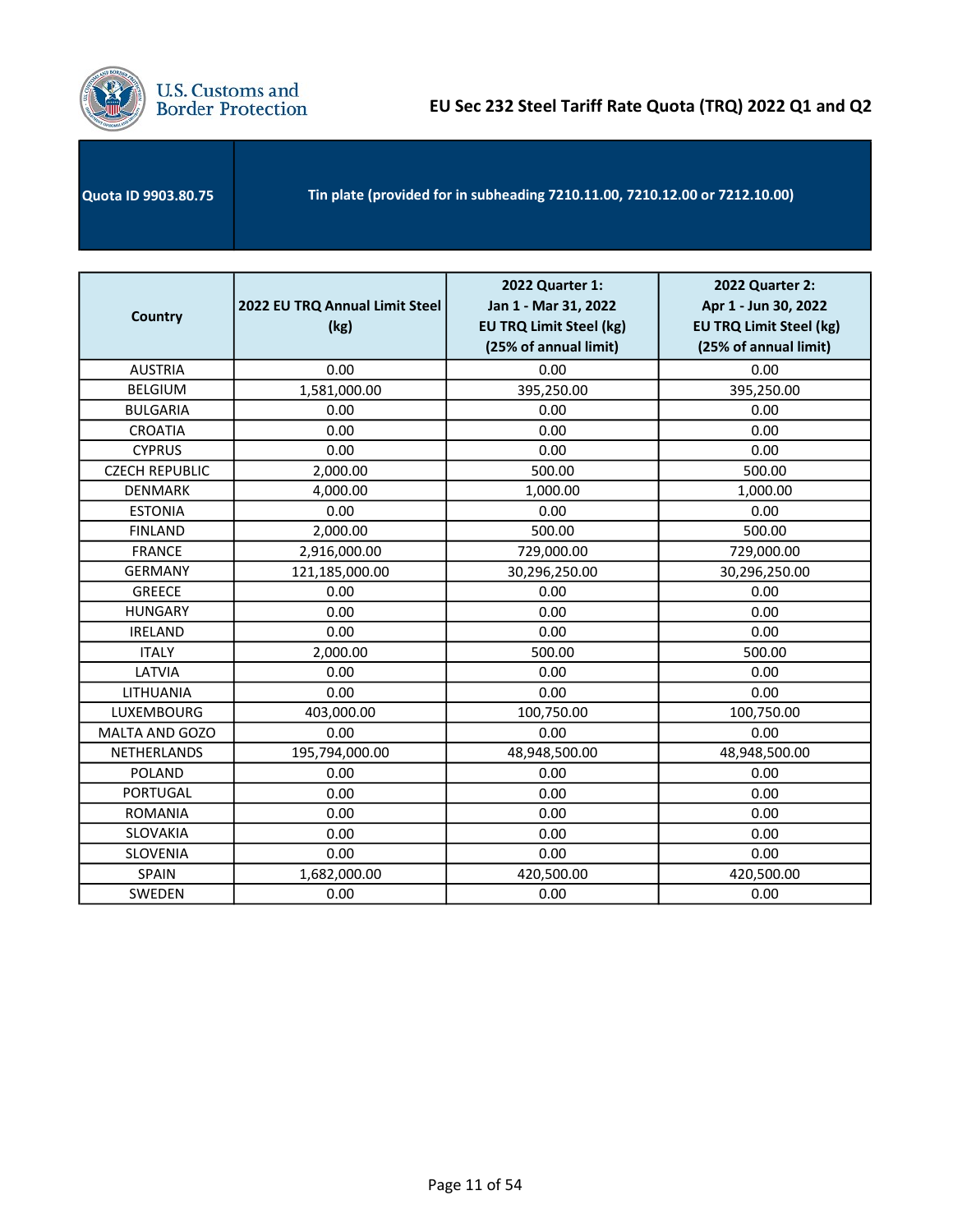

 Quota ID 9903.80.76 Silicon electrical steel sheets and strip (provided for in subheading 7225.11.00, 7225.19.00, 7226.11.10, 7226.11.90, 7226.19.10 or 7226.19.90)

| <b>Country</b>        | 2022 EU TRQ Annual Limit Steel<br>(kg) | 2022 Quarter 1:<br>Jan 1 - Mar 31, 2022<br><b>EU TRQ Limit Steel (kg)</b><br>(25% of annual limit) | 2022 Quarter 2:<br>Apr 1 - Jun 30, 2022<br><b>EU TRQ Limit Steel (kg)</b><br>(25% of annual limit) |
|-----------------------|----------------------------------------|----------------------------------------------------------------------------------------------------|----------------------------------------------------------------------------------------------------|
| <b>AUSTRIA</b>        | 6,105,000.00                           | 1,526,250.00                                                                                       | 1,526,250.00                                                                                       |
| <b>BELGIUM</b>        | 332,000.00                             | 83,000.00                                                                                          | 83,000.00                                                                                          |
| <b>BULGARIA</b>       | 0.00                                   | 0.00                                                                                               | 0.00                                                                                               |
| <b>CROATIA</b>        | 0.00                                   | 0.00                                                                                               | 0.00                                                                                               |
| <b>CYPRUS</b>         | 0.00                                   | 0.00                                                                                               | 0.00                                                                                               |
| <b>CZECH REPUBLIC</b> | 2,686,000.00                           | 671,500.00                                                                                         | 671,500.00                                                                                         |
| <b>DENMARK</b>        | 12,000.00                              | 3,000.00                                                                                           | 3,000.00                                                                                           |
| <b>ESTONIA</b>        | 0.00                                   | 0.00                                                                                               | 0.00                                                                                               |
| <b>FINLAND</b>        | 0.00                                   | 0.00                                                                                               | 0.00                                                                                               |
| <b>FRANCE</b>         | 9,138,000.00                           | 2,284,500.00                                                                                       | 2,284,500.00                                                                                       |
| <b>GERMANY</b>        | 191,000.00                             | 47,750.00                                                                                          | 47,750.00                                                                                          |
| <b>GREECE</b>         | 0.00                                   | 0.00                                                                                               | 0.00                                                                                               |
| <b>HUNGARY</b>        | 0.00                                   | 0.00                                                                                               | 0.00                                                                                               |
| <b>IRELAND</b>        | 2,000.00                               | 500.00                                                                                             | 500.00                                                                                             |
| <b>ITALY</b>          | 23,000.00                              | 5,750.00                                                                                           | 5,750.00                                                                                           |
| LATVIA                | 0.00                                   | 0.00                                                                                               | 0.00                                                                                               |
| LITHUANIA             | 0.00                                   | 0.00                                                                                               | 0.00                                                                                               |
| LUXEMBOURG            | 0.00                                   | 0.00                                                                                               | 0.00                                                                                               |
| MALTA AND GOZO        | 0.00                                   | 0.00                                                                                               | 0.00                                                                                               |
| NETHERLANDS           | 0.00                                   | 0.00                                                                                               | 0.00                                                                                               |
| <b>POLAND</b>         | 395,000.00                             | 98,750.00                                                                                          | 98,750.00                                                                                          |
| <b>PORTUGAL</b>       | 0.00                                   | 0.00                                                                                               | 0.00                                                                                               |
| <b>ROMANIA</b>        | 46,000.00                              | 11,500.00                                                                                          | 11,500.00                                                                                          |
| <b>SLOVAKIA</b>       | 599,000.00                             | 149,750.00                                                                                         | 149,750.00                                                                                         |
| <b>SLOVENIA</b>       | 306,000.00                             | 76,500.00                                                                                          | 76,500.00                                                                                          |
| SPAIN                 | 2,000.00                               | 500.00                                                                                             | 500.00                                                                                             |
| <b>SWEDEN</b>         | 300,000.00                             | 75,000.00                                                                                          | 75,000.00                                                                                          |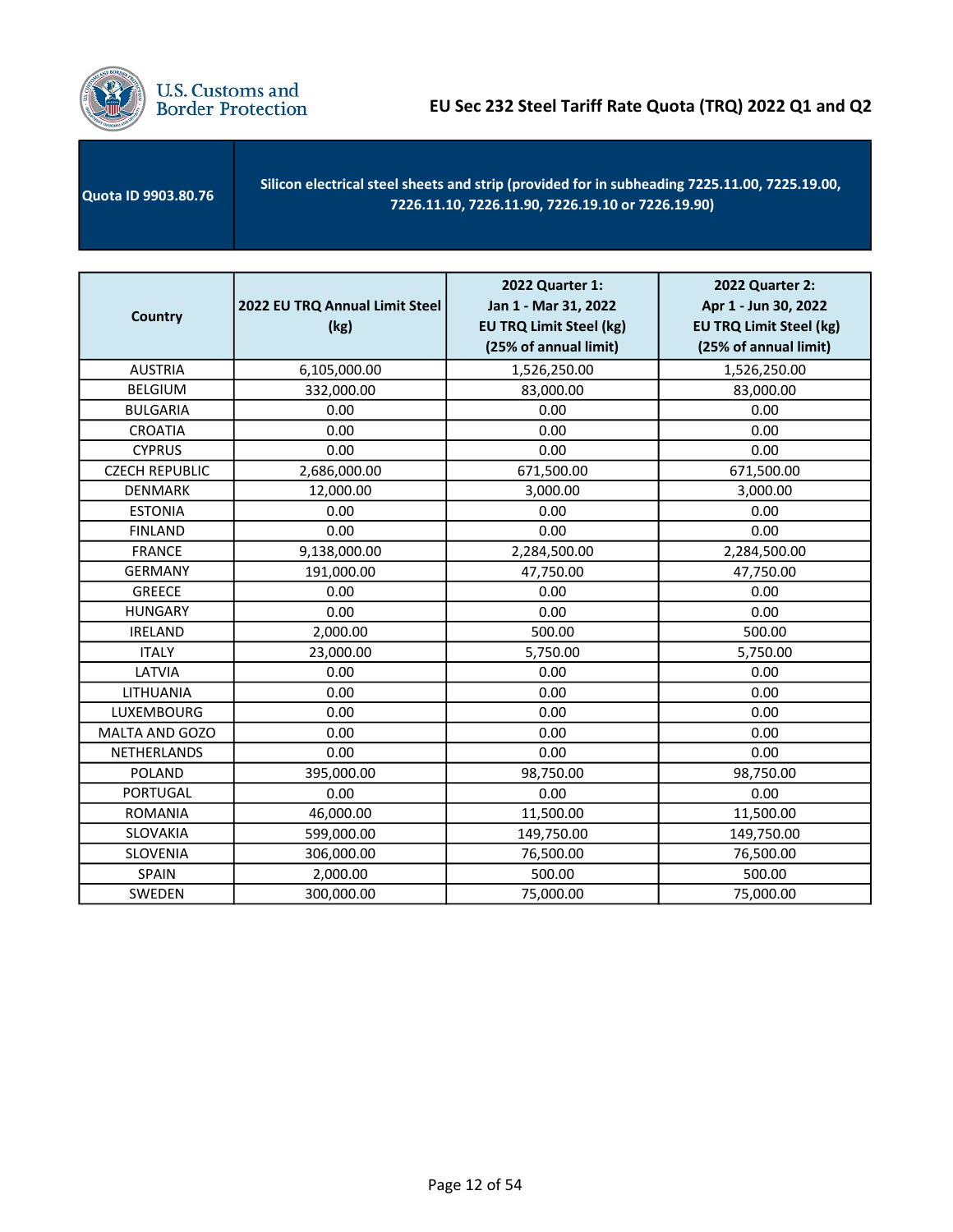

| <b>Quota ID 9903.80.77</b> | Sheets and strip electrolytically coated or plated with zinc (provided for in subheading<br>7210.30.00, 7210.70.60 (except for statistical reporting number 7210.70.6060 or 7210.70.6090),<br>7212.20.00, 7225.91.00 or 7226.99.01 (except for statistical reporting number 7226.99.0130 or<br>7226.99.0180)) |
|----------------------------|---------------------------------------------------------------------------------------------------------------------------------------------------------------------------------------------------------------------------------------------------------------------------------------------------------------|
|----------------------------|---------------------------------------------------------------------------------------------------------------------------------------------------------------------------------------------------------------------------------------------------------------------------------------------------------------|

| <b>Country</b>        | 2022 EU TRQ Annual Limit Steel<br>(kg) | 2022 Quarter 1:<br>Jan 1 - Mar 31, 2022<br><b>EU TRQ Limit Steel (kg)</b><br>(25% of annual limit) | 2022 Quarter 2:<br>Apr 1 - Jun 30, 2022<br><b>EU TRQ Limit Steel (kg)</b><br>(25% of annual limit) |
|-----------------------|----------------------------------------|----------------------------------------------------------------------------------------------------|----------------------------------------------------------------------------------------------------|
| <b>AUSTRIA</b>        | 1,586,000.00                           | 396,500.00                                                                                         | 396,500.00                                                                                         |
| <b>BELGIUM</b>        | 3,407,000.00                           | 851,750.00                                                                                         | 851,750.00                                                                                         |
| <b>BULGARIA</b>       | 0.00                                   | 0.00                                                                                               | 0.00                                                                                               |
| <b>CROATIA</b>        | 0.00                                   | 0.00                                                                                               | 0.00                                                                                               |
| <b>CYPRUS</b>         | 0.00                                   | 0.00                                                                                               | 0.00                                                                                               |
| <b>CZECH REPUBLIC</b> | 0.00                                   | 0.00                                                                                               | 0.00                                                                                               |
| <b>DENMARK</b>        | 148,000.00                             | 37,000.00                                                                                          | 37,000.00                                                                                          |
| <b>ESTONIA</b>        | 0.00                                   | 0.00                                                                                               | 0.00                                                                                               |
| <b>FINLAND</b>        | 0.00                                   | 0.00                                                                                               | 0.00                                                                                               |
| <b>FRANCE</b>         | 329,000.00                             | 82,250.00                                                                                          | 82,250.00                                                                                          |
| <b>GERMANY</b>        | 24,304,000.00                          | 6,076,000.00                                                                                       | 6,076,000.00                                                                                       |
| <b>GREECE</b>         | 0.00                                   | 0.00                                                                                               | 0.00                                                                                               |
| <b>HUNGARY</b>        | 0.00                                   | 0.00                                                                                               | 0.00                                                                                               |
| <b>IRELAND</b>        | 0.00                                   | 0.00                                                                                               | 0.00                                                                                               |
| <b>ITALY</b>          | 58,000.00                              | 14,500.00                                                                                          | 14,500.00                                                                                          |
| LATVIA                | 0.00                                   | 0.00                                                                                               | 0.00                                                                                               |
| LITHUANIA             | 0.00                                   | 0.00                                                                                               | 0.00                                                                                               |
| <b>LUXEMBOURG</b>     | 1,001,000.00                           | 250,250.00                                                                                         | 250,250.00                                                                                         |
| MALTA AND GOZO        | 0.00                                   | 0.00                                                                                               | 0.00                                                                                               |
| NETHERLANDS           | 14,000.00                              | 3,500.00                                                                                           | 3,500.00                                                                                           |
| <b>POLAND</b>         | 0.00                                   | 0.00                                                                                               | 0.00                                                                                               |
| <b>PORTUGAL</b>       | 0.00                                   | 0.00                                                                                               | 0.00                                                                                               |
| <b>ROMANIA</b>        | 0.00                                   | 0.00                                                                                               | 0.00                                                                                               |
| SLOVAKIA              | 0.00                                   | 0.00                                                                                               | 0.00                                                                                               |
| SLOVENIA              | 0.00                                   | 0.00                                                                                               | 0.00                                                                                               |
| SPAIN                 | 104,000.00                             | 26,000.00                                                                                          | 26,000.00                                                                                          |
| SWEDEN                | 5,711,000.00                           | 1,427,750.00                                                                                       | 1,427,750.00                                                                                       |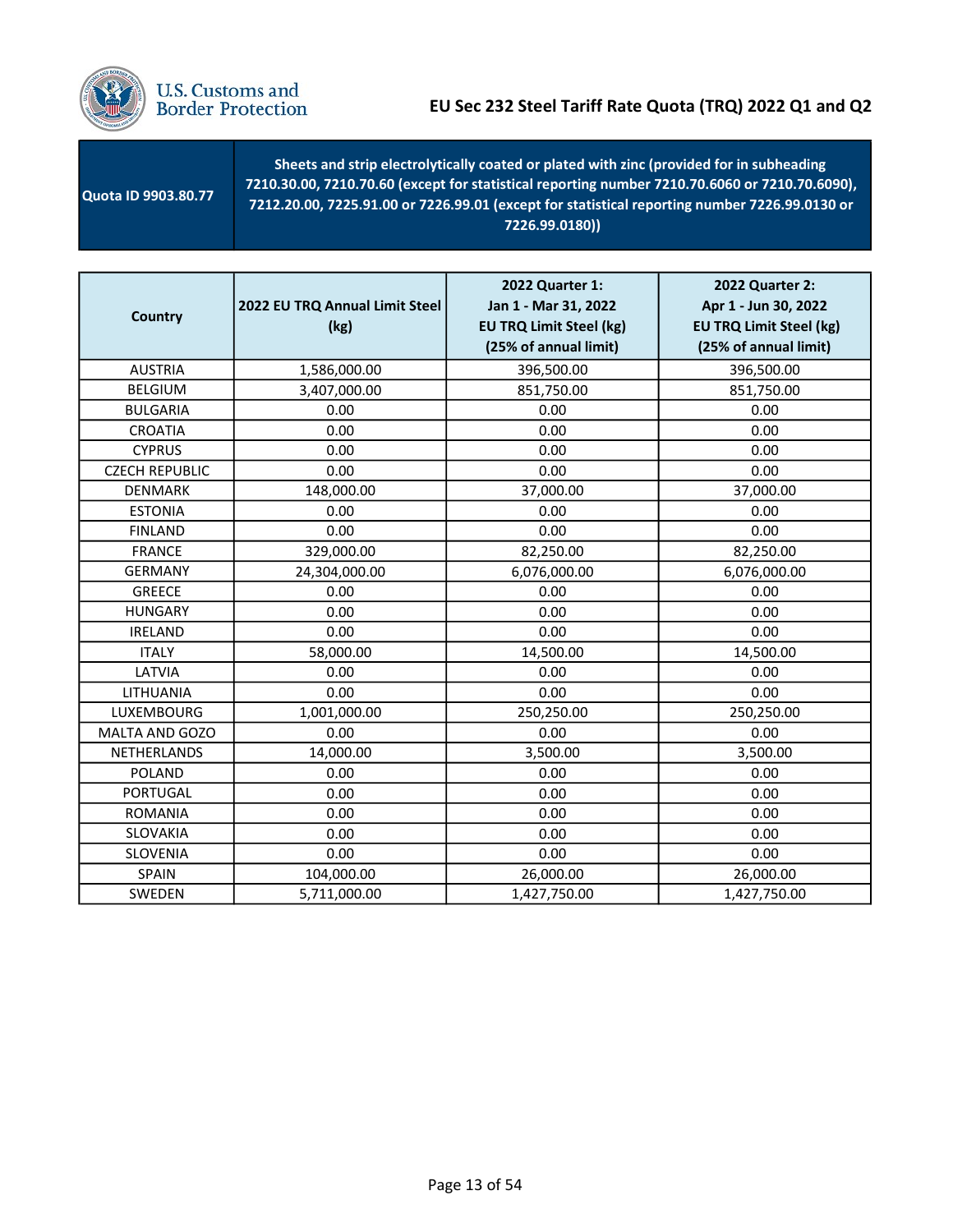

 Quota ID 9903.80.78 Oil country pipe and tube goods (provided for in subheading 7304.23.30, 7304.23.60, 7304.29.10, 7304.29.20, 7304.29.31, 7304.29.41, 7304.29.50, 7304.29.61, 7305.20.20, 7305.20.40, 7305.20.60, 7305.20.80, 7306.29.10, 7306.29.20, 7306.29.31, 7306.29.41, 7306.29.60 or 7306.29.81)

| <b>Country</b>        | 2022 EU TRQ Annual Limit Steel<br>(kg) | 2022 Quarter 1:<br>Jan 1 - Mar 31, 2022<br><b>EU TRQ Limit Steel (kg)</b><br>(25% of annual limit) | 2022 Quarter 2:<br>Apr 1 - Jun 30, 2022<br><b>EU TRQ Limit Steel (kg)</b><br>(25% of annual limit) |
|-----------------------|----------------------------------------|----------------------------------------------------------------------------------------------------|----------------------------------------------------------------------------------------------------|
| <b>AUSTRIA</b>        | 85,114,000.00                          | 21,278,500.00                                                                                      | 21,278,500.00                                                                                      |
| <b>BELGIUM</b>        | 4,000.00                               | 1,000.00                                                                                           | 1,000.00                                                                                           |
| <b>BULGARIA</b>       | 0.00                                   | 0.00                                                                                               | 0.00                                                                                               |
| <b>CROATIA</b>        | 0.00                                   | 0.00                                                                                               | 0.00                                                                                               |
| <b>CYPRUS</b>         | 0.00                                   | 0.00                                                                                               | 0.00                                                                                               |
| <b>CZECH REPUBLIC</b> | 7,136,000.00                           | 1,784,000.00                                                                                       | 1,784,000.00                                                                                       |
| <b>DENMARK</b>        | 0.00                                   | 0.00                                                                                               | 0.00                                                                                               |
| <b>ESTONIA</b>        | 0.00                                   | 0.00                                                                                               | 0.00                                                                                               |
| <b>FINLAND</b>        | 3,000.00                               | 750.00                                                                                             | 750.00                                                                                             |
| <b>FRANCE</b>         | 5,757,000.00                           | 1,439,250.00                                                                                       | 1,439,250.00                                                                                       |
| <b>GERMANY</b>        | 35,524,000.00                          | 8,881,000.00                                                                                       | 8,881,000.00                                                                                       |
| <b>GREECE</b>         | 10,409,000.00                          | 2,602,250.00                                                                                       | 2,602,250.00                                                                                       |
| <b>HUNGARY</b>        | 2,000.00                               | 500.00                                                                                             | 500.00                                                                                             |
| <b>IRELAND</b>        | 0.00                                   | 0.00                                                                                               | 0.00                                                                                               |
| <b>ITALY</b>          | 16,020,000.00                          | 4,005,000.00                                                                                       | 4,005,000.00                                                                                       |
| LATVIA                | 0.00                                   | 0.00                                                                                               | 0.00                                                                                               |
| LITHUANIA             | 0.00                                   | 0.00                                                                                               | 0.00                                                                                               |
| LUXEMBOURG            | 0.00                                   | 0.00                                                                                               | 0.00                                                                                               |
| MALTA AND GOZO        | 0.00                                   | 0.00                                                                                               | 0.00                                                                                               |
| <b>NETHERLANDS</b>    | 233,000.00                             | 58,250.00                                                                                          | 58,250.00                                                                                          |
| <b>POLAND</b>         | 2,000.00                               | 500.00                                                                                             | 500.00                                                                                             |
| <b>PORTUGAL</b>       | 0.00                                   | 0.00                                                                                               | 0.00                                                                                               |
| <b>ROMANIA</b>        | 19,526,000.00                          | 4,881,500.00                                                                                       | 4,881,500.00                                                                                       |
| <b>SLOVAKIA</b>       | 0.00                                   | 0.00                                                                                               | 0.00                                                                                               |
| SLOVENIA              | 0.00                                   | 0.00                                                                                               | 0.00                                                                                               |
| SPAIN                 | 32,244,000.00                          | 8,061,000.00                                                                                       | 8,061,000.00                                                                                       |
| SWEDEN                | 6,000.00                               | 1,500.00                                                                                           | 1,500.00                                                                                           |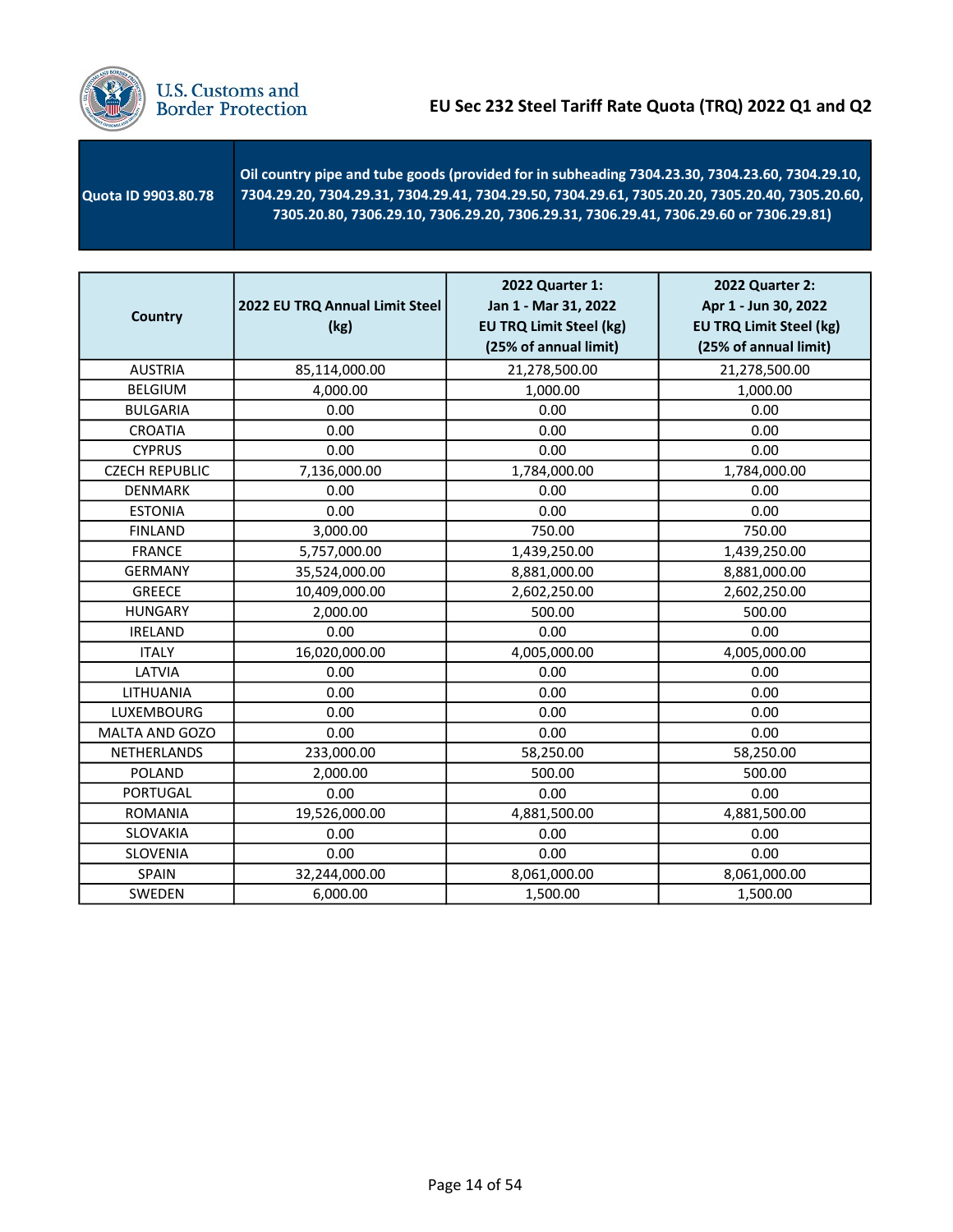

 Quota ID 9903.80.79 Line pipe exceeding 406.4 mm in outside diameter (provided for in subheading 7304.19.10 (except for statistical reporting number 7304.19.1020, 7304.19.1030, 7304.19.1045 or 7304.19.1060), 7304.19.50 (except for statistical reporting number 7304.19.5020 or 7304.19.5050), 7305.11.10, 7305.11.50, 7305.12.10, 7305.12.50, 7305.19.10 or 7305.19.50)

| <b>Country</b>        | 2022 EU TRQ Annual Limit Steel<br>(kg) | 2022 Quarter 1:<br>Jan 1 - Mar 31, 2022<br><b>EU TRQ Limit Steel (kg)</b><br>(25% of annual limit) | 2022 Quarter 2:<br>Apr 1 - Jun 30, 2022<br><b>EU TRQ Limit Steel (kg)</b><br>(25% of annual limit) |
|-----------------------|----------------------------------------|----------------------------------------------------------------------------------------------------|----------------------------------------------------------------------------------------------------|
| <b>AUSTRIA</b>        | 0.00                                   | 0.00                                                                                               | 0.00                                                                                               |
| <b>BELGIUM</b>        | 2,000.00                               | 500.00                                                                                             | 500.00                                                                                             |
| <b>BULGARIA</b>       | 0.00                                   | 0.00                                                                                               | 0.00                                                                                               |
| CROATIA               | 0.00                                   | 0.00                                                                                               | 0.00                                                                                               |
| <b>CYPRUS</b>         | 0.00                                   | 0.00                                                                                               | 0.00                                                                                               |
| <b>CZECH REPUBLIC</b> | 2,441,000.00                           | 610,250.00                                                                                         | 610,250.00                                                                                         |
| <b>DENMARK</b>        | 0.00                                   | 0.00                                                                                               | 0.00                                                                                               |
| <b>ESTONIA</b>        | 0.00                                   | 0.00                                                                                               | 0.00                                                                                               |
| <b>FINLAND</b>        | 0.00                                   | 0.00                                                                                               | 0.00                                                                                               |
| <b>FRANCE</b>         | 10,000.00                              | 2,500.00                                                                                           | 2,500.00                                                                                           |
| <b>GERMANY</b>        | 85,676,000.00                          | 21,419,000.00                                                                                      | 21,419,000.00                                                                                      |
| <b>GREECE</b>         | 68,531,000.00                          | 17,132,750.00                                                                                      | 17,132,750.00                                                                                      |
| <b>HUNGARY</b>        | 0.00                                   | 0.00                                                                                               | 0.00                                                                                               |
| <b>IRELAND</b>        | 0.00                                   | 0.00                                                                                               | 0.00                                                                                               |
| <b>ITALY</b>          | 12,237,000.00                          | 3,059,250.00                                                                                       | 3,059,250.00                                                                                       |
| LATVIA                | 0.00                                   | 0.00                                                                                               | 0.00                                                                                               |
| LITHUANIA             | 0.00                                   | 0.00                                                                                               | 0.00                                                                                               |
| <b>LUXEMBOURG</b>     | 0.00                                   | 0.00                                                                                               | 0.00                                                                                               |
| MALTA AND GOZO        | 0.00                                   | 0.00                                                                                               | 0.00                                                                                               |
| <b>NETHERLANDS</b>    | 2,000.00                               | 500.00                                                                                             | 500.00                                                                                             |
| <b>POLAND</b>         | 324,000.00                             | 81,000.00                                                                                          | 81,000.00                                                                                          |
| <b>PORTUGAL</b>       | 2,000.00                               | 500.00                                                                                             | 500.00                                                                                             |
| <b>ROMANIA</b>        | 1,019,000.00                           | 254,750.00                                                                                         | 254,750.00                                                                                         |
| <b>SLOVAKIA</b>       | 14,000.00                              | 3,500.00                                                                                           | 3,500.00                                                                                           |
| SLOVENIA              | 0.00                                   | 0.00                                                                                               | 0.00                                                                                               |
| SPAIN                 | 415,000.00                             | 103,750.00                                                                                         | 103,750.00                                                                                         |
| SWEDEN                | 2,000.00                               | 500.00                                                                                             | 500.00                                                                                             |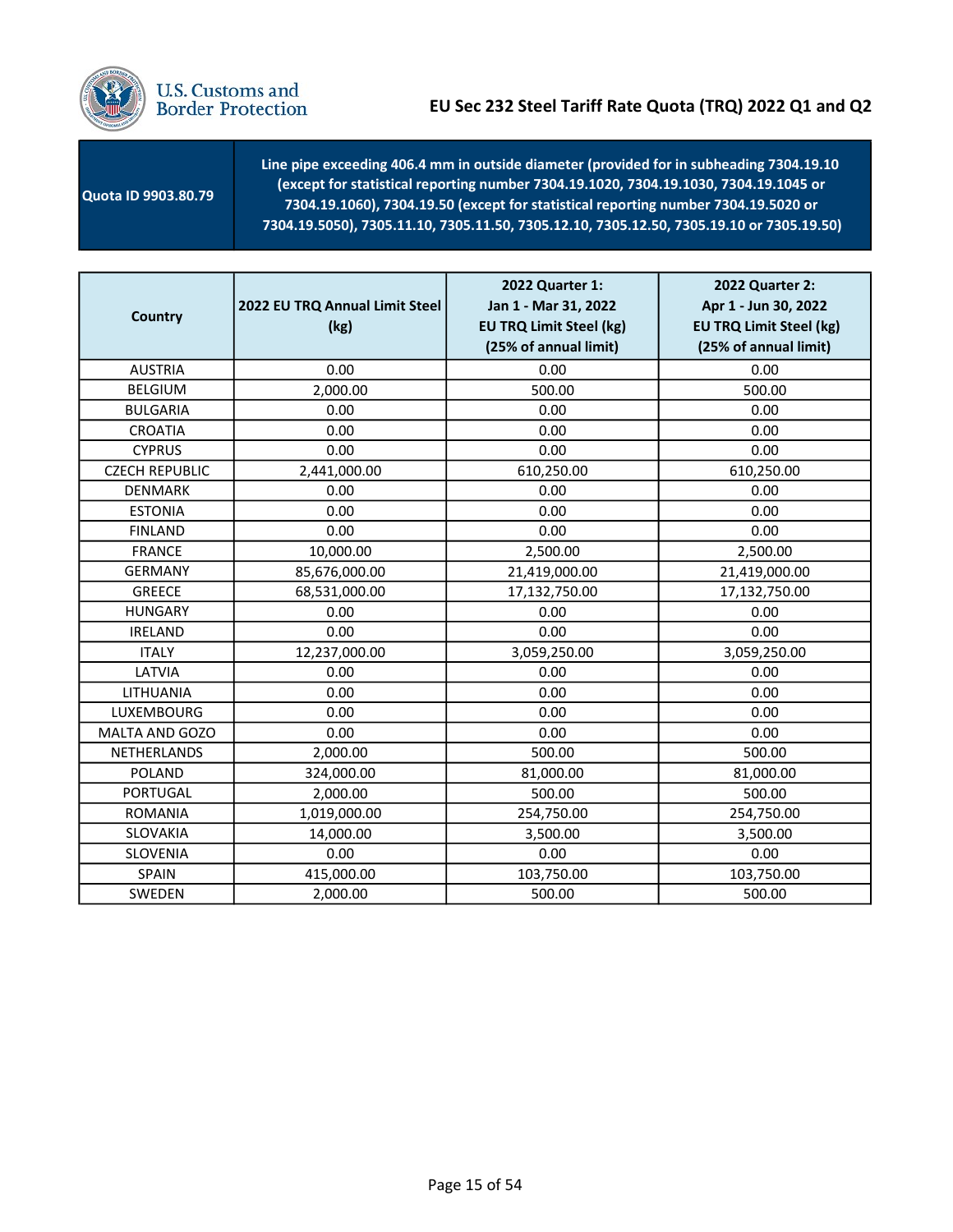

U.S. Customs and<br>Border Protection

| Quota ID 9903.80.80 | Line pipe not exceeding 406.4 mm in outside diameter (provided for in subheading 7304.19.10<br>(except for statistical reporting number 7304.19.1080), 7304.19.50 (except for statistical reporting<br>number 7304.19.5080), 7306.19.10 (except for statistical reporting number 7306.19.1050) or<br>7306.19.51 (except for statistical reporting number 7306.19.5150)) |
|---------------------|-------------------------------------------------------------------------------------------------------------------------------------------------------------------------------------------------------------------------------------------------------------------------------------------------------------------------------------------------------------------------|
|---------------------|-------------------------------------------------------------------------------------------------------------------------------------------------------------------------------------------------------------------------------------------------------------------------------------------------------------------------------------------------------------------------|

| Country               | 2022 EU TRQ Annual Limit Steel<br>(kg) | 2022 Quarter 1:<br>Jan 1 - Mar 31, 2022<br><b>EU TRQ Limit Steel (kg)</b><br>(25% of annual limit) | 2022 Quarter 2:<br>Apr 1 - Jun 30, 2022<br><b>EU TRQ Limit Steel (kg)</b><br>(25% of annual limit) |
|-----------------------|----------------------------------------|----------------------------------------------------------------------------------------------------|----------------------------------------------------------------------------------------------------|
| <b>AUSTRIA</b>        | 14,000.00                              | 3,500.00                                                                                           | 3,500.00                                                                                           |
| <b>BELGIUM</b>        | 2,000.00                               | 500.00                                                                                             | 500.00                                                                                             |
| <b>BULGARIA</b>       | 0.00                                   | 0.00                                                                                               | 0.00                                                                                               |
| <b>CROATIA</b>        | 0.00                                   | 0.00                                                                                               | 0.00                                                                                               |
| <b>CYPRUS</b>         | 0.00                                   | 0.00                                                                                               | 0.00                                                                                               |
| <b>CZECH REPUBLIC</b> | 14,317,000.00                          | 3,579,250.00                                                                                       | 3,579,250.00                                                                                       |
| <b>DENMARK</b>        | 2,000.00                               | 500.00                                                                                             | 500.00                                                                                             |
| <b>ESTONIA</b>        | 0.00                                   | 0.00                                                                                               | 0.00                                                                                               |
| <b>FINLAND</b>        | 4,000.00                               | 1,000.00                                                                                           | 1,000.00                                                                                           |
| <b>FRANCE</b>         | 1,701,000.00                           | 425,250.00                                                                                         | 425,250.00                                                                                         |
| <b>GERMANY</b>        | 4,392,000.00                           | 1,098,000.00                                                                                       | 1,098,000.00                                                                                       |
| <b>GREECE</b>         | 0.00                                   | 0.00                                                                                               | 0.00                                                                                               |
| <b>HUNGARY</b>        | 0.00                                   | 0.00                                                                                               | 0.00                                                                                               |
| <b>IRELAND</b>        | 0.00                                   | 0.00                                                                                               | 0.00                                                                                               |
| <b>ITALY</b>          | 18,457,000.00                          | 4,614,250.00                                                                                       | 4,614,250.00                                                                                       |
| LATVIA                | 0.00                                   | 0.00                                                                                               | 0.00                                                                                               |
| LITHUANIA             | 2,000.00                               | 500.00                                                                                             | 500.00                                                                                             |
| <b>LUXEMBOURG</b>     | 0.00                                   | 0.00                                                                                               | 0.00                                                                                               |
| MALTA AND GOZO        | 0.00                                   | 0.00                                                                                               | 0.00                                                                                               |
| NETHERLANDS           | 27,000.00                              | 6,750.00                                                                                           | 6,750.00                                                                                           |
| POLAND                | 229,000.00                             | 57,250.00                                                                                          | 57,250.00                                                                                          |
| <b>PORTUGAL</b>       | 0.00                                   | 0.00                                                                                               | 0.00                                                                                               |
| <b>ROMANIA</b>        | 5,424,000.00                           | 1,356,000.00                                                                                       | 1,356,000.00                                                                                       |
| SLOVAKIA              | 1,904,000.00                           | 476,000.00                                                                                         | 476,000.00                                                                                         |
| SLOVENIA              | 0.00                                   | 0.00                                                                                               | 0.00                                                                                               |
| SPAIN                 | 2,224,000.00                           | 556,000.00                                                                                         | 556,000.00                                                                                         |
| SWEDEN                | 17,000.00                              | 4,250.00                                                                                           | 4,250.00                                                                                           |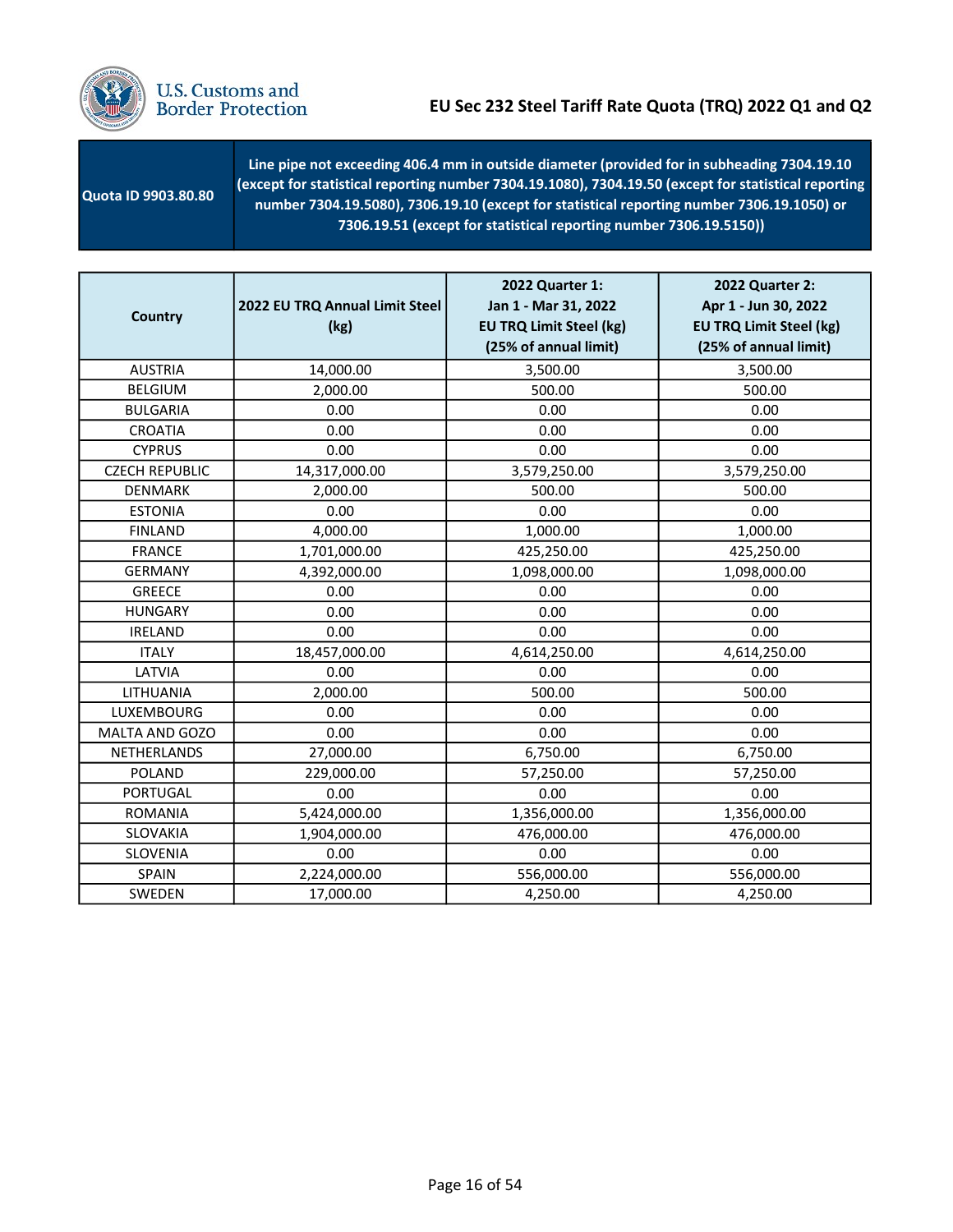

| <b>Quota ID 9903.80.81</b> | Other line pipe (provided for in subheading 7306.19.10 (except for statistical reporting number<br>$(7306.19.1010)$ or 7306.19.51 (except for statistical reporting number 7306.19.5110)) |
|----------------------------|-------------------------------------------------------------------------------------------------------------------------------------------------------------------------------------------|
|                            |                                                                                                                                                                                           |

| <b>Country</b>        | 2022 EU TRQ Annual Limit Steel<br>(kg) | 2022 Quarter 1:<br>Jan 1 - Mar 31, 2022<br><b>EU TRQ Limit Steel (kg)</b><br>(25% of annual limit) | 2022 Quarter 2:<br>Apr 1 - Jun 30, 2022<br><b>EU TRQ Limit Steel (kg)</b><br>(25% of annual limit) |
|-----------------------|----------------------------------------|----------------------------------------------------------------------------------------------------|----------------------------------------------------------------------------------------------------|
| <b>AUSTRIA</b>        | 0.00                                   | 0.00                                                                                               | 0.00                                                                                               |
| <b>BELGIUM</b>        | 0.00                                   | 0.00                                                                                               | 0.00                                                                                               |
| <b>BULGARIA</b>       | 0.00                                   | 0.00                                                                                               | 0.00                                                                                               |
| <b>CROATIA</b>        | 0.00                                   | 0.00                                                                                               | 0.00                                                                                               |
| <b>CYPRUS</b>         | 0.00                                   | 0.00                                                                                               | 0.00                                                                                               |
| <b>CZECH REPUBLIC</b> | 2,000.00                               | 500.00                                                                                             | 500.00                                                                                             |
| <b>DENMARK</b>        | 2,000.00                               | 500.00                                                                                             | 500.00                                                                                             |
| <b>ESTONIA</b>        | 0.00                                   | 0.00                                                                                               | 0.00                                                                                               |
| <b>FINLAND</b>        | 0.00                                   | 0.00                                                                                               | 0.00                                                                                               |
| <b>FRANCE</b>         | 0.00                                   | 0.00                                                                                               | 0.00                                                                                               |
| <b>GERMANY</b>        | 13,169,000.00                          | 3,292,250.00                                                                                       | 3,292,250.00                                                                                       |
| <b>GREECE</b>         | 8,048,000.00                           | 2,012,000.00                                                                                       | 2,012,000.00                                                                                       |
| <b>HUNGARY</b>        | 0.00                                   | 0.00                                                                                               | 0.00                                                                                               |
| <b>IRELAND</b>        | 0.00                                   | 0.00                                                                                               | 0.00                                                                                               |
| <b>ITALY</b>          | 784,000.00                             | 196,000.00                                                                                         | 196,000.00                                                                                         |
| LATVIA                | 0.00                                   | 0.00                                                                                               | 0.00                                                                                               |
| LITHUANIA             | 0.00                                   | 0.00                                                                                               | 0.00                                                                                               |
| LUXEMBOURG            | 0.00                                   | 0.00                                                                                               | 0.00                                                                                               |
| MALTA AND GOZO        | 0.00                                   | 0.00                                                                                               | 0.00                                                                                               |
| <b>NETHERLANDS</b>    | 0.00                                   | 0.00                                                                                               | 0.00                                                                                               |
| <b>POLAND</b>         | 2,000.00                               | 500.00                                                                                             | 500.00                                                                                             |
| <b>PORTUGAL</b>       | 0.00                                   | 0.00                                                                                               | 0.00                                                                                               |
| <b>ROMANIA</b>        | 90,000.00                              | 22,500.00                                                                                          | 22,500.00                                                                                          |
| SLOVAKIA              | 2,000.00                               | 500.00                                                                                             | 500.00                                                                                             |
| <b>SLOVENIA</b>       | 0.00                                   | 0.00                                                                                               | 0.00                                                                                               |
| <b>SPAIN</b>          | 3,000.00                               | 750.00                                                                                             | 750.00                                                                                             |
| SWEDEN                | 0.00                                   | 0.00                                                                                               | 0.00                                                                                               |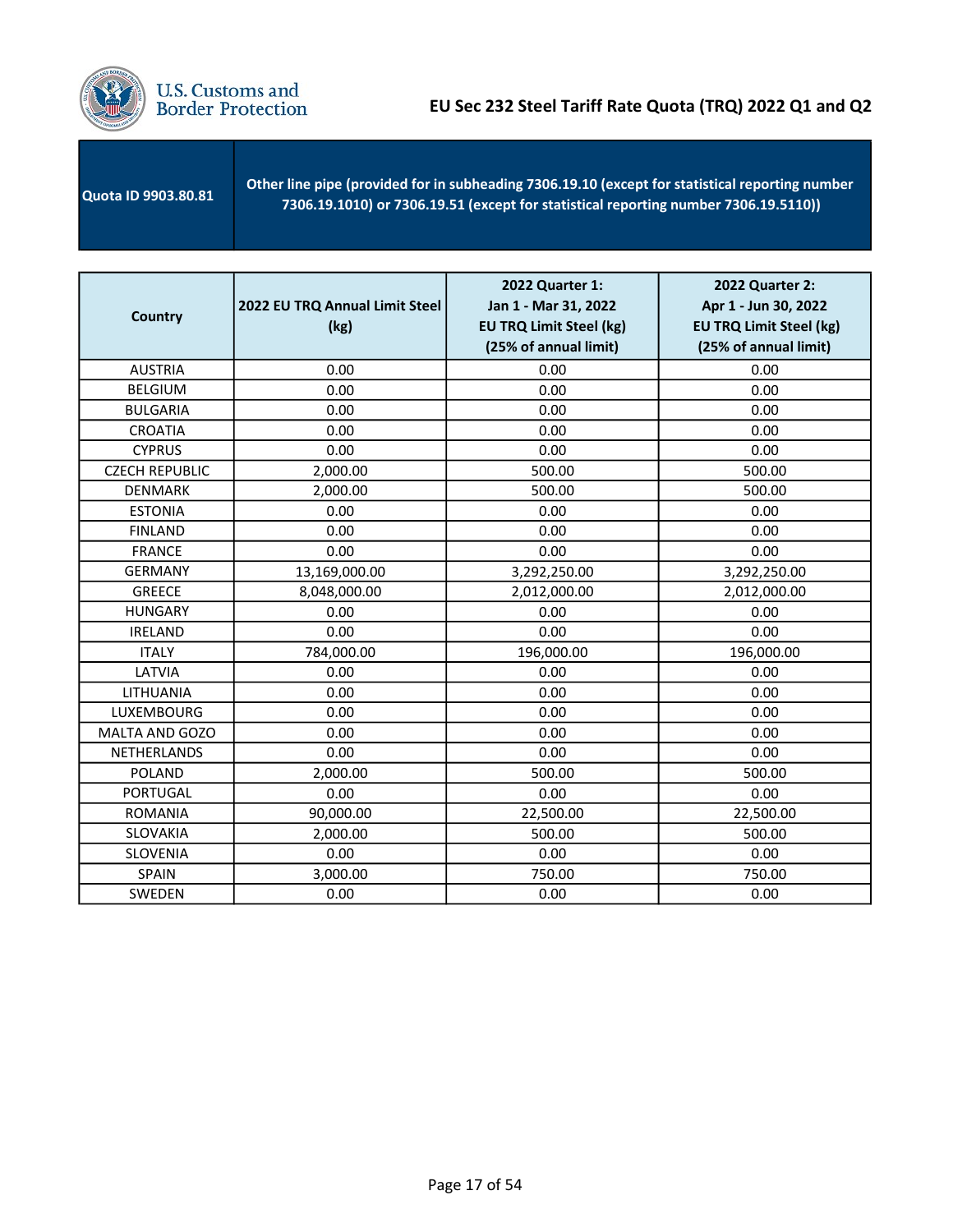

| Quota ID 9903.80.82 | Standard pipe (provided for in subheading 7304.39.00 (except for statistical reporting number<br>7304.39.0002, 7304.39.0004, 7304.39.0006, 7304.39.0008, 7304.39.0028, 7304.39.0032,<br>7304.39.0040, 7304.39.0044, 7304.39.0052, 7304.39.0056, 7304.39.0068 or 7304.39.0072),<br>7304.59.80 (except for statistical reporting number 7304.59.8020, 7304.59.8025, 7304.59.8035,<br>7304.59.8040, 7304.59.8050, 7304.59.8055, 7304.59.8065 or 7304.59.8070) or 7306.30.50 (except<br>for statistical reporting number 7306.30.5010, 7306.30.5015, 7306.30.5020 or 7306.30.5035)) |
|---------------------|---------------------------------------------------------------------------------------------------------------------------------------------------------------------------------------------------------------------------------------------------------------------------------------------------------------------------------------------------------------------------------------------------------------------------------------------------------------------------------------------------------------------------------------------------------------------------------|
|---------------------|---------------------------------------------------------------------------------------------------------------------------------------------------------------------------------------------------------------------------------------------------------------------------------------------------------------------------------------------------------------------------------------------------------------------------------------------------------------------------------------------------------------------------------------------------------------------------------|

| <b>Country</b>        | 2022 EU TRQ Annual Limit Steel<br>(kg) | 2022 Quarter 1:<br>Jan 1 - Mar 31, 2022<br><b>EU TRQ Limit Steel (kg)</b><br>(25% of annual limit) | 2022 Quarter 2:<br>Apr 1 - Jun 30, 2022<br><b>EU TRQ Limit Steel (kg)</b><br>(25% of annual limit) |
|-----------------------|----------------------------------------|----------------------------------------------------------------------------------------------------|----------------------------------------------------------------------------------------------------|
| <b>AUSTRIA</b>        | 189,000.00                             | 47,250.00                                                                                          | 47,250.00                                                                                          |
| <b>BELGIUM</b>        | 3,000.00                               | 750.00                                                                                             | 750.00                                                                                             |
| <b>BULGARIA</b>       | 2,000.00                               | 500.00                                                                                             | 500.00                                                                                             |
| <b>CROATIA</b>        | 2,000.00                               | 500.00                                                                                             | 500.00                                                                                             |
| <b>CYPRUS</b>         | 0.00                                   | 0.00                                                                                               | 0.00                                                                                               |
| <b>CZECH REPUBLIC</b> | 248,000.00                             | 62,000.00                                                                                          | 62,000.00                                                                                          |
| <b>DENMARK</b>        | 5,000.00                               | 1,250.00                                                                                           | 1,250.00                                                                                           |
| <b>ESTONIA</b>        | 0.00                                   | 0.00                                                                                               | 0.00                                                                                               |
| <b>FINLAND</b>        | 5,000.00                               | 1,250.00                                                                                           | 1,250.00                                                                                           |
| <b>FRANCE</b>         | 1,016,000.00                           | 254,000.00                                                                                         | 254,000.00                                                                                         |
| <b>GERMANY</b>        | 9,739,000.00                           | 2,434,750.00                                                                                       | 2,434,750.00                                                                                       |
| <b>GREECE</b>         | 0.00                                   | 0.00                                                                                               | 0.00                                                                                               |
| <b>HUNGARY</b>        | 2,000.00                               | 500.00                                                                                             | 500.00                                                                                             |
| <b>IRELAND</b>        | 0.00                                   | 0.00                                                                                               | 0.00                                                                                               |
| <b>ITALY</b>          | 8,863,000.00                           | 2,215,750.00                                                                                       | 2,215,750.00                                                                                       |
| LATVIA                | 0.00                                   | 0.00                                                                                               | 0.00                                                                                               |
| LITHUANIA             | 0.00                                   | 0.00                                                                                               | 0.00                                                                                               |
| <b>LUXEMBOURG</b>     | 0.00                                   | 0.00                                                                                               | 0.00                                                                                               |
| <b>MALTA AND GOZO</b> | 0.00                                   | 0.00                                                                                               | 0.00                                                                                               |
| NETHERLANDS           | 34,000.00                              | 8,500.00                                                                                           | 8,500.00                                                                                           |
| <b>POLAND</b>         | 47,000.00                              | 11,750.00                                                                                          | 11,750.00                                                                                          |
| <b>PORTUGAL</b>       | 6,142,000.00                           | 1,535,500.00                                                                                       | 1,535,500.00                                                                                       |
| <b>ROMANIA</b>        | 1,709,000.00                           | 427,250.00                                                                                         | 427,250.00                                                                                         |
| <b>SLOVAKIA</b>       | 49,000.00                              | 12,250.00                                                                                          | 12,250.00                                                                                          |
| SLOVENIA              | 2,000.00                               | 500.00                                                                                             | 500.00                                                                                             |
| <b>SPAIN</b>          | 5,926,000.00                           | 1,481,500.00                                                                                       | 1,481,500.00                                                                                       |
| SWEDEN                | 14,000.00                              | 3,500.00                                                                                           | 3,500.00                                                                                           |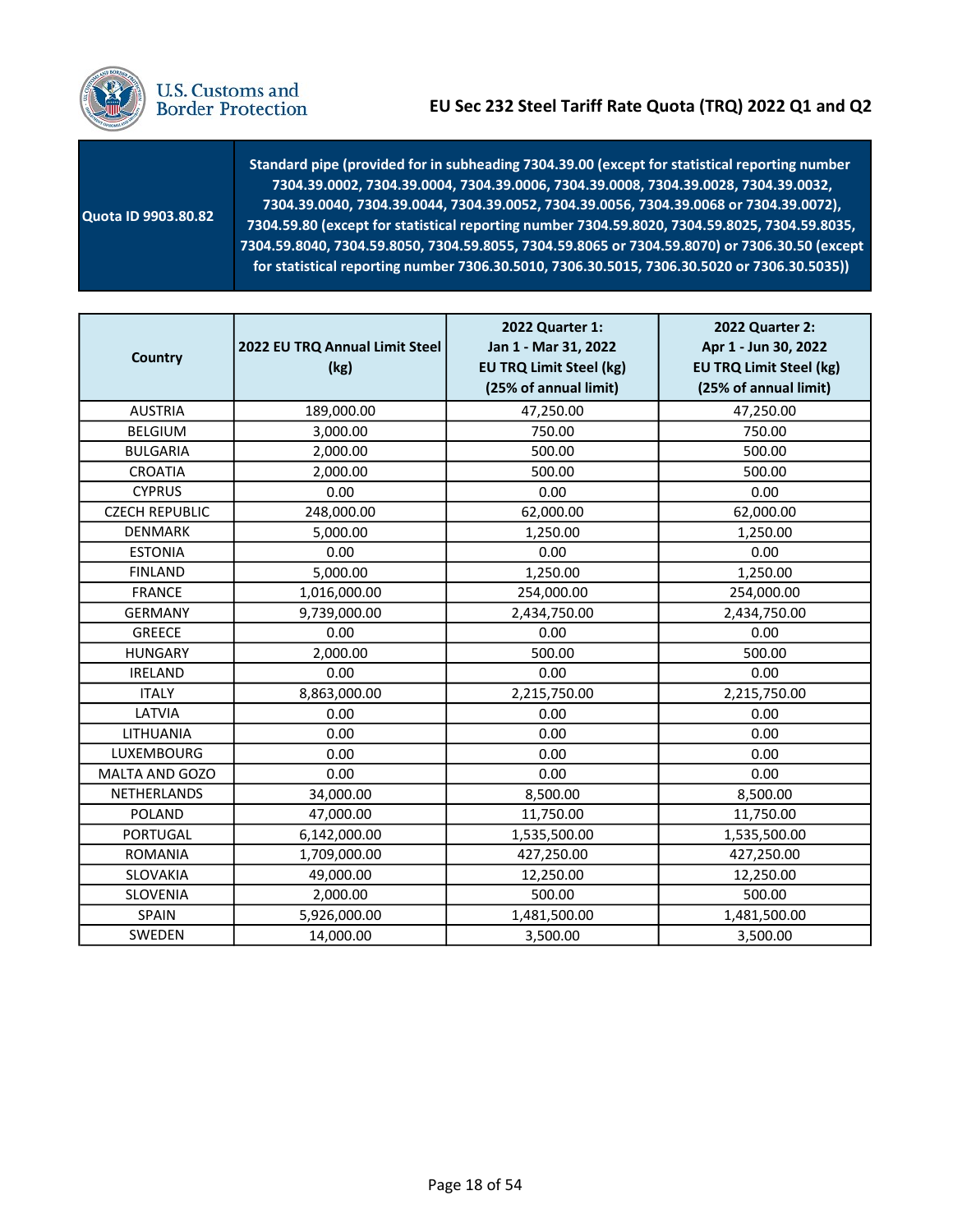

 Quota ID 9903.80.83 Structural pipe and tube (provided for in subheading 7304.90.10, 7304.90.30, 7305.31.20, 7305.31.40, 7305.31.60 (except for statistical reporting number 7305.31.6010), 7306.30.30, 7306.50.30, 7306.61.10, 7306.61.30, 7306.69.10 or 7306.69.30)

| <b>Country</b>        | 2022 EU TRQ Annual Limit Steel<br>(kg) | 2022 Quarter 1:<br>Jan 1 - Mar 31, 2022<br><b>EU TRQ Limit Steel (kg)</b><br>(25% of annual limit) | 2022 Quarter 2:<br>Apr 1 - Jun 30, 2022<br><b>EU TRQ Limit Steel (kg)</b><br>(25% of annual limit) |
|-----------------------|----------------------------------------|----------------------------------------------------------------------------------------------------|----------------------------------------------------------------------------------------------------|
| <b>AUSTRIA</b>        | 465,000.00                             | 116,250.00                                                                                         | 116,250.00                                                                                         |
| <b>BELGIUM</b>        | 5,000.00                               | 1,250.00                                                                                           | 1,250.00                                                                                           |
| <b>BULGARIA</b>       | 0.00                                   | 0.00                                                                                               | 0.00                                                                                               |
| <b>CROATIA</b>        | 0.00                                   | 0.00                                                                                               | 0.00                                                                                               |
| <b>CYPRUS</b>         | 0.00                                   | 0.00                                                                                               | 0.00                                                                                               |
| <b>CZECH REPUBLIC</b> | 2,000.00                               | 500.00                                                                                             | 500.00                                                                                             |
| <b>DENMARK</b>        | 6,000.00                               | 1,500.00                                                                                           | 1,500.00                                                                                           |
| <b>ESTONIA</b>        | 2,000.00                               | 500.00                                                                                             | 500.00                                                                                             |
| <b>FINLAND</b>        | 3,655,000.00                           | 913,750.00                                                                                         | 913,750.00                                                                                         |
| <b>FRANCE</b>         | 276,000.00                             | 69,000.00                                                                                          | 69,000.00                                                                                          |
| <b>GERMANY</b>        | 1,868,000.00                           | 467,000.00                                                                                         | 467,000.00                                                                                         |
| <b>GREECE</b>         | 82,000.00                              | 20,500.00                                                                                          | 20,500.00                                                                                          |
| <b>HUNGARY</b>        | 43,000.00                              | 10,750.00                                                                                          | 10,750.00                                                                                          |
| <b>IRELAND</b>        | 0.00                                   | 0.00                                                                                               | 0.00                                                                                               |
| <b>ITALY</b>          | 23,235,000.00                          | 5,808,750.00                                                                                       | 5,808,750.00                                                                                       |
| LATVIA                | 0.00                                   | 0.00                                                                                               | 0.00                                                                                               |
| LITHUANIA             | 0.00                                   | 0.00                                                                                               | 0.00                                                                                               |
| LUXEMBOURG            | 7,000.00                               | 1,750.00                                                                                           | 1,750.00                                                                                           |
| MALTA AND GOZO        | 0.00                                   | 0.00                                                                                               | 0.00                                                                                               |
| NETHERLANDS           | 50,000.00                              | 12,500.00                                                                                          | 12,500.00                                                                                          |
| <b>POLAND</b>         | 3,000.00                               | 750.00                                                                                             | 750.00                                                                                             |
| <b>PORTUGAL</b>       | 9,000.00                               | 2,250.00                                                                                           | 2,250.00                                                                                           |
| <b>ROMANIA</b>        | 187,000.00                             | 46,750.00                                                                                          | 46,750.00                                                                                          |
| SLOVAKIA              | 2,000.00                               | 500.00                                                                                             | 500.00                                                                                             |
| <b>SLOVENIA</b>       | 2,000.00                               | 500.00                                                                                             | 500.00                                                                                             |
| SPAIN                 | 37,000.00                              | 9,250.00                                                                                           | 9,250.00                                                                                           |
| SWEDEN                | 116,000.00                             | 29,000.00                                                                                          | 29,000.00                                                                                          |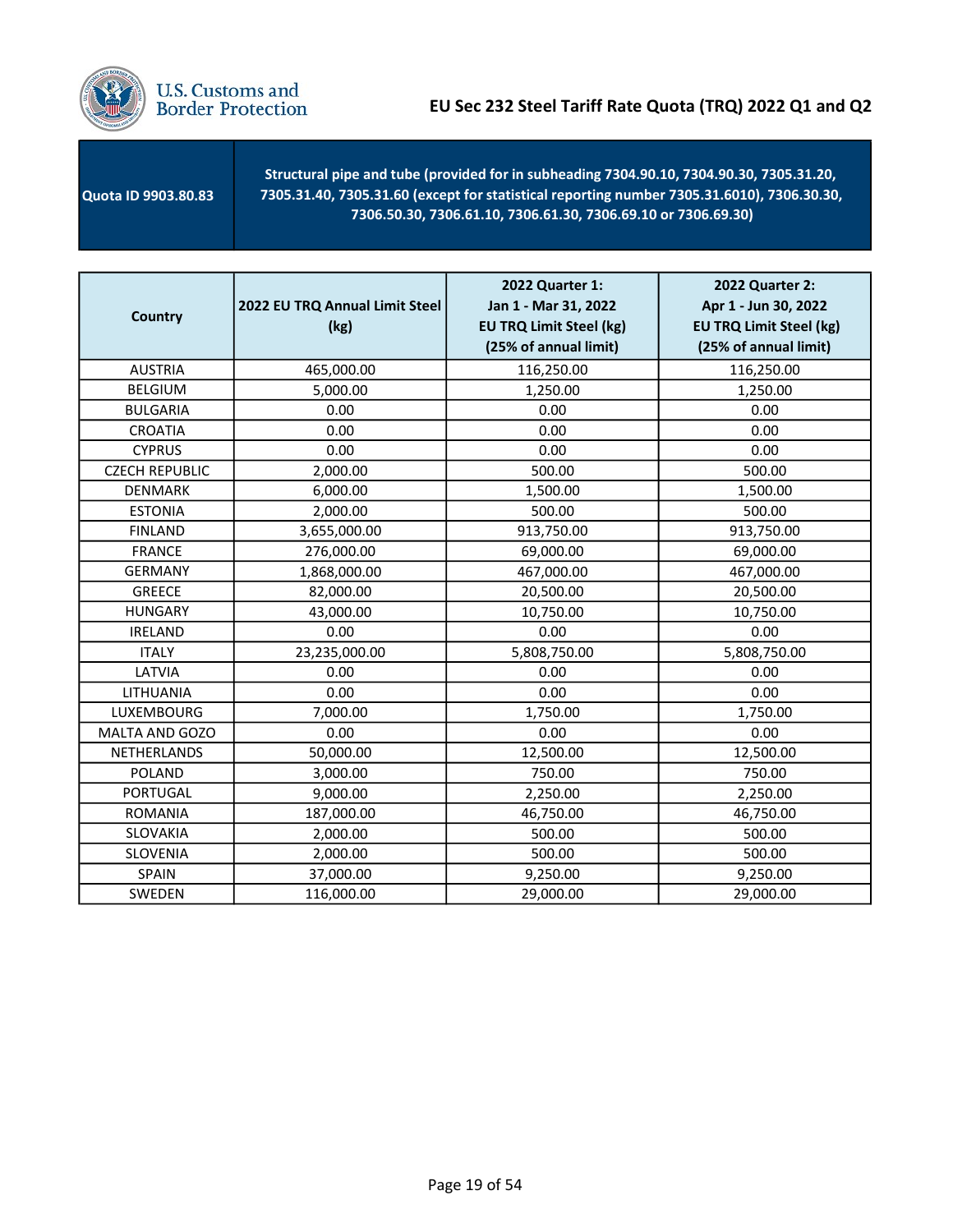

|  | U.S. Customs and<br><b>Border Protection</b> |  |
|--|----------------------------------------------|--|
|--|----------------------------------------------|--|

 Quota ID 9903.80.84 Mechanical tubing (provided for in subheading 7304.31.30, 7304.31.60 (except for statistical reporting number 7304.31.6010), 7304.39.00 (except for statistical reporting number 7304.39.0024, 7304.39.0036, 7304.39.0048, 7304.39.0062, 7304.39.0076 or 7304.39.0080), 7304.51.10, 7304.51.50 (except for statistical reporting number 7304.51.5005, 7304.51.5015 or 7304.51.5045), 7304.59.10, 7304.59.60, 7304.59.80 (except for statistical reporting number 7304.59.8010, 7304.59.8015, 7304.59.8030, 7304.59.8045, 7304.59.8060 or 7304.59.8080), 7304.90.50, 7304.90.70, 7306.30.10, 7306.30.50 (except for statistical reporting number 7306.30.5085 or 7306.30.5090), 7306.50.10, 7306.50.50 (except for statistical reporting number 7306.50.5010), 7306.61.50, 7306.61.70 (except for statistical reporting number 7306.61.7030), 7306.69.50 or 7306.69.70 (except for statistical reporting number 7306.69.7030)) 7304.39.0002, 7304.39.0004, 7304.39.0006, 7304.39.0008, 7304.39.0016, 7304.39.0020, 7306.30.5010, 7306.30.5025, 7306.30.5028, 7306.30.5032, 7306.30.5040, 7306.30.5055,

| <b>Country</b>        | 2022 EU TRQ Annual Limit Steel<br>(kg) | 2022 Quarter 1:<br>Jan 1 - Mar 31, 2022<br><b>EU TRQ Limit Steel (kg)</b><br>(25% of annual limit) | 2022 Quarter 2:<br>Apr 1 - Jun 30, 2022<br><b>EU TRQ Limit Steel (kg)</b><br>(25% of annual limit) |
|-----------------------|----------------------------------------|----------------------------------------------------------------------------------------------------|----------------------------------------------------------------------------------------------------|
| <b>AUSTRIA</b>        | 2,467,000.00                           | 616,750.00                                                                                         | 616,750.00                                                                                         |
| <b>BELGIUM</b>        | 34,000.00                              | 8,500.00                                                                                           | 8,500.00                                                                                           |
| <b>BULGARIA</b>       | 2,000.00                               | 500.00                                                                                             | 500.00                                                                                             |
| CROATIA               | 2,000.00                               | 500.00                                                                                             | 500.00                                                                                             |
| <b>CYPRUS</b>         | 0.00                                   | 0.00                                                                                               | 0.00                                                                                               |
| <b>CZECH REPUBLIC</b> | 4,014,000.00                           | 1,003,500.00                                                                                       | 1,003,500.00                                                                                       |
| <b>DENMARK</b>        | 5,000.00                               | 1,250.00                                                                                           | 1,250.00                                                                                           |
| <b>ESTONIA</b>        | 0.00                                   | 0.00                                                                                               | 0.00                                                                                               |
| <b>FINLAND</b>        | 125,000.00                             | 31,250.00                                                                                          | 31,250.00                                                                                          |
| <b>FRANCE</b>         | 7,043,000.00                           | 1,760,750.00                                                                                       | 1,760,750.00                                                                                       |
| <b>GERMANY</b>        | 38,448,000.00                          | 9,612,000.00                                                                                       | 9,612,000.00                                                                                       |
| <b>GREECE</b>         | 0.00                                   | 0.00                                                                                               | 0.00                                                                                               |
| <b>HUNGARY</b>        | 0.00                                   | 0.00                                                                                               | 0.00                                                                                               |
| <b>IRELAND</b>        | 13,000.00                              | 3,250.00                                                                                           | 3,250.00                                                                                           |
| <b>ITALY</b>          | 11,280,000.00                          | 2,820,000.00                                                                                       | 2,820,000.00                                                                                       |
| LATVIA                | 0.00                                   | 0.00                                                                                               | 0.00                                                                                               |
| LITHUANIA             | 0.00                                   | 0.00                                                                                               | 0.00                                                                                               |
| LUXEMBOURG            | 2,000.00                               | 500.00                                                                                             | 500.00                                                                                             |
| MALTA AND GOZO        | 0.00                                   | 0.00                                                                                               | 0.00                                                                                               |
| NETHERLANDS           | 504,000.00                             | 126,000.00                                                                                         | 126,000.00                                                                                         |
| <b>POLAND</b>         | 14,000.00                              | 3,500.00                                                                                           | 3,500.00                                                                                           |
| <b>PORTUGAL</b>       | 21,000.00                              | 5,250.00                                                                                           | 5,250.00                                                                                           |
| <b>ROMANIA</b>        | 14,894,000.00                          | 3,723,500.00                                                                                       | 3,723,500.00                                                                                       |
| SLOVAKIA              | 126,000.00                             | 31,500.00                                                                                          | 31,500.00                                                                                          |
| SLOVENIA              | 2,000.00                               | 500.00                                                                                             | 500.00                                                                                             |
| SPAIN                 | 5,881,000.00                           | 1,470,250.00                                                                                       | 1,470,250.00                                                                                       |
| SWEDEN                | 1,743,000.00                           | 435,750.00                                                                                         | 435,750.00                                                                                         |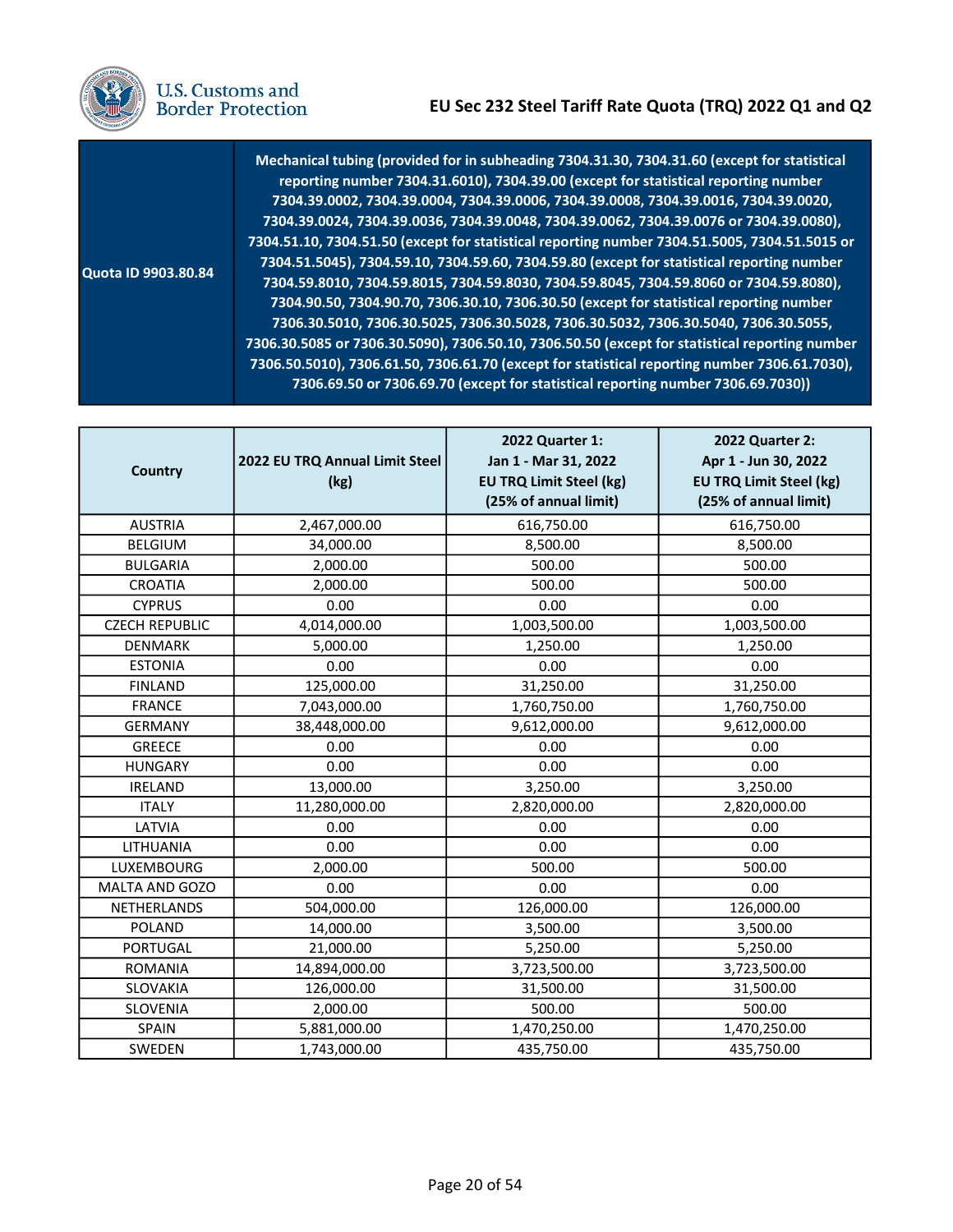

U.S. Customs and<br>Border Protection

|                            | Pressure tubing (provided for in subheading 7304.31.60 (except for statistical reporting number<br>7304.31.6050), 7304.39.00 (except for statistical reporting number 7304.39.0016, 7304.39.0020,<br>7304.39.0024, 7304.39.0028, 7304.39.0032, 7304.39.0036, 7304.39.0040, 7304.39.0044,<br>7304.39.0048, 7304.39.0052, 7304.39.0056, 7304.39.0062, 7304.39.0068, 7304.39.0072, |
|----------------------------|---------------------------------------------------------------------------------------------------------------------------------------------------------------------------------------------------------------------------------------------------------------------------------------------------------------------------------------------------------------------------------|
| <b>Quota ID 9903.80.85</b> | 7304.39.0076 or 7304.39.0080), 7304.51.50 (except for statistical reporting number 7304.51.5005<br>or 7304.51.5060), 7304.59.20, 7306.30.50 (except for statistical reporting number 7306.30.5015,                                                                                                                                                                              |
|                            | 7306.30.5020, 7306.30.5025, 7306.30.5028, 7306.30.5032, 7306.30.5035, 7306.30.5040,<br>7306.30.5055, 7306.30.5085 or 7306.30.5090) or 7306.50.50 (except for statistical reporting<br>number 7306.50.5030, 7306.50.5050 or 7306.50.5070)                                                                                                                                        |

| <b>Country</b>        | 2022 EU TRQ Annual Limit Steel<br>(kg) | 2022 Quarter 1:<br>Jan 1 - Mar 31, 2022<br><b>EU TRQ Limit Steel (kg)</b><br>(25% of annual limit) | 2022 Quarter 2:<br>Apr 1 - Jun 30, 2022<br><b>EU TRQ Limit Steel (kg)</b><br>(25% of annual limit) |
|-----------------------|----------------------------------------|----------------------------------------------------------------------------------------------------|----------------------------------------------------------------------------------------------------|
| <b>AUSTRIA</b>        | 85,000.00                              | 21,250.00                                                                                          | 21,250.00                                                                                          |
| <b>BELGIUM</b>        | 14,000.00                              | 3,500.00                                                                                           | 3,500.00                                                                                           |
| <b>BULGARIA</b>       | 0.00                                   | 0.00                                                                                               | 0.00                                                                                               |
| <b>CROATIA</b>        | 0.00                                   | 0.00                                                                                               | 0.00                                                                                               |
| <b>CYPRUS</b>         | 0.00                                   | 0.00                                                                                               | 0.00                                                                                               |
| <b>CZECH REPUBLIC</b> | 82,000.00                              | 20,500.00                                                                                          | 20,500.00                                                                                          |
| <b>DENMARK</b>        | 2,000.00                               | 500.00                                                                                             | 500.00                                                                                             |
| <b>ESTONIA</b>        | 0.00                                   | 0.00                                                                                               | 0.00                                                                                               |
| <b>FINLAND</b>        | 2,000.00                               | 500.00                                                                                             | 500.00                                                                                             |
| <b>FRANCE</b>         | 3,930,000.00                           | 982,500.00                                                                                         | 982,500.00                                                                                         |
| <b>GERMANY</b>        | 14,331,000.00                          | 3,582,750.00                                                                                       | 3,582,750.00                                                                                       |
| <b>GREECE</b>         | 0.00                                   | 0.00                                                                                               | 0.00                                                                                               |
| <b>HUNGARY</b>        | 2,000.00                               | 500.00                                                                                             | 500.00                                                                                             |
| <b>IRELAND</b>        | 0.00                                   | 0.00                                                                                               | 0.00                                                                                               |
| <b>ITALY</b>          | 1,835,000.00                           | 458,750.00                                                                                         | 458,750.00                                                                                         |
| LATVIA                | 0.00                                   | 0.00                                                                                               | 0.00                                                                                               |
| LITHUANIA             | 0.00                                   | 0.00                                                                                               | 0.00                                                                                               |
| LUXEMBOURG            | 0.00                                   | 0.00                                                                                               | 0.00                                                                                               |
| MALTA AND GOZO        | 0.00                                   | 0.00                                                                                               | 0.00                                                                                               |
| NETHERLANDS           | 2,127,000.00                           | 531,750.00                                                                                         | 531,750.00                                                                                         |
| POLAND                | 70,000.00                              | 17,500.00                                                                                          | 17,500.00                                                                                          |
| <b>PORTUGAL</b>       | 5,000.00                               | 1,250.00                                                                                           | 1,250.00                                                                                           |
| <b>ROMANIA</b>        | 1,258,000.00                           | 314,500.00                                                                                         | 314,500.00                                                                                         |
| SLOVAKIA              | 1,311,000.00                           | 327,750.00                                                                                         | 327,750.00                                                                                         |
| SLOVENIA              | 0.00                                   | 0.00                                                                                               | 0.00                                                                                               |
| SPAIN                 | 127,000.00                             | 31,750.00                                                                                          | 31,750.00                                                                                          |
| SWEDEN                | 1,539,000.00                           | 384,750.00                                                                                         | 384,750.00                                                                                         |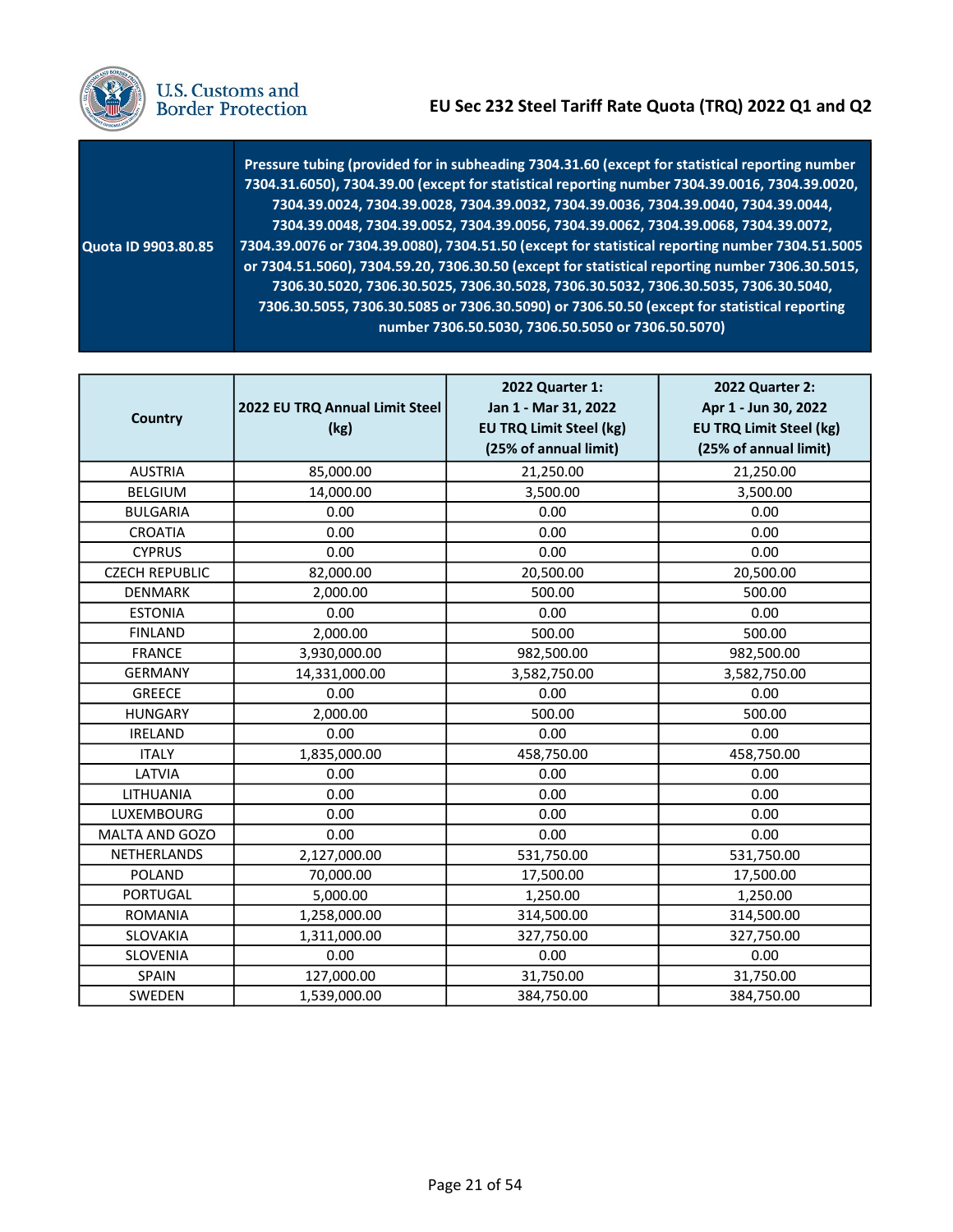

| <b>Country</b>        | 2022 EU TRQ Annual Limit Steel<br>(kg) | 2022 Quarter 1:<br>Jan 1 - Mar 31, 2022<br><b>EU TRQ Limit Steel (kg)</b><br>(25% of annual limit) | 2022 Quarter 2:<br>Apr 1 - Jun 30, 2022<br><b>EU TRQ Limit Steel (kg)</b><br>(25% of annual limit) |
|-----------------------|----------------------------------------|----------------------------------------------------------------------------------------------------|----------------------------------------------------------------------------------------------------|
| <b>AUSTRIA</b>        | 0.00                                   | 0.00                                                                                               | 0.00                                                                                               |
| <b>BELGIUM</b>        | 0.00                                   | 0.00                                                                                               | 0.00                                                                                               |
| <b>BULGARIA</b>       | 0.00                                   | 0.00                                                                                               | 0.00                                                                                               |
| <b>CROATIA</b>        | 0.00                                   | 0.00                                                                                               | 0.00                                                                                               |
| <b>CYPRUS</b>         | 0.00                                   | 0.00                                                                                               | 0.00                                                                                               |
| <b>CZECH REPUBLIC</b> | 0.00                                   | 0.00                                                                                               | 0.00                                                                                               |
| <b>DENMARK</b>        | 0.00                                   | 0.00                                                                                               | 0.00                                                                                               |
| <b>ESTONIA</b>        | 0.00                                   | 0.00                                                                                               | 0.00                                                                                               |
| <b>FINLAND</b>        | 0.00                                   | 0.00                                                                                               | 0.00                                                                                               |
| <b>FRANCE</b>         | 0.00                                   | 0.00                                                                                               | 0.00                                                                                               |
| <b>GERMANY</b>        | 5,000.00                               | 1,250.00                                                                                           | 1,250.00                                                                                           |
| <b>GREECE</b>         | 0.00                                   | 0.00                                                                                               | 0.00                                                                                               |
| <b>HUNGARY</b>        | 0.00                                   | 0.00                                                                                               | 0.00                                                                                               |
| <b>IRELAND</b>        | 0.00                                   | 0.00                                                                                               | 0.00                                                                                               |
| <b>ITALY</b>          | 74,000.00                              | 18,500.00                                                                                          | 18,500.00                                                                                          |
| LATVIA                | 0.00                                   | 0.00                                                                                               | 0.00                                                                                               |
| LITHUANIA             | 0.00                                   | 0.00                                                                                               | 0.00                                                                                               |
| LUXEMBOURG            | 10,000.00                              | 2,500.00                                                                                           | 2,500.00                                                                                           |
| <b>MALTA AND GOZO</b> | 0.00                                   | 0.00                                                                                               | 0.00                                                                                               |
| <b>NETHERLANDS</b>    | 0.00                                   | 0.00                                                                                               | 0.00                                                                                               |
| <b>POLAND</b>         | 0.00                                   | 0.00                                                                                               | 0.00                                                                                               |
| <b>PORTUGAL</b>       | 0.00                                   | 0.00                                                                                               | 0.00                                                                                               |
| <b>ROMANIA</b>        | 0.00                                   | 0.00                                                                                               | 0.00                                                                                               |
| SLOVAKIA              | 94,000.00                              | 23,500.00                                                                                          | 23,500.00                                                                                          |
| SLOVENIA              | 0.00                                   | 0.00                                                                                               | 0.00                                                                                               |
| <b>SPAIN</b>          | 0.00                                   | 0.00                                                                                               | 0.00                                                                                               |
| SWEDEN                | 0.00                                   | 0.00                                                                                               | 0.00                                                                                               |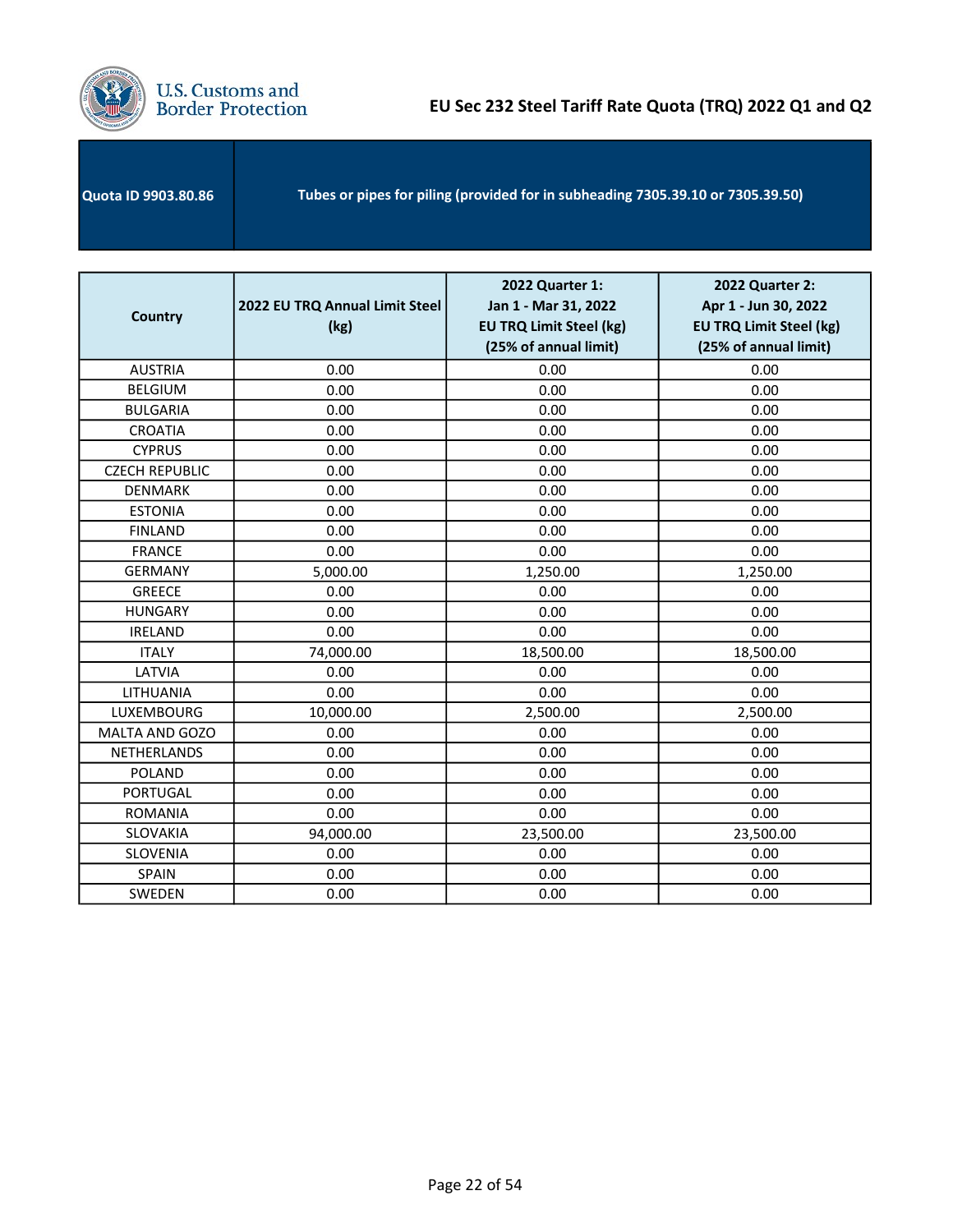

 Quota ID 9903.80.87 Pipes and tubes, not specially provided for (provided for in subheading 7304.51.50 (except for statistical reporting number 7304.51.5015, 7304.51.5045 or 7304.51.5060), 7305.90.10, 7305.90.50, 7306.90.10 or 7306.90.50)

| <b>Country</b>        | 2022 EU TRQ Annual Limit Steel<br>(kg) | 2022 Quarter 1:<br>Jan 1 - Mar 31, 2022<br><b>EU TRQ Limit Steel (kg)</b><br>(25% of annual limit) | <b>2022 Quarter 2:</b><br>Apr 1 - Jun 30, 2022<br><b>EU TRQ Limit Steel (kg)</b><br>(25% of annual limit) |
|-----------------------|----------------------------------------|----------------------------------------------------------------------------------------------------|-----------------------------------------------------------------------------------------------------------|
| <b>AUSTRIA</b>        | 53,000.00                              | 13,250.00                                                                                          | 13,250.00                                                                                                 |
| <b>BELGIUM</b>        | 7,000.00                               | 1,750.00                                                                                           | 1,750.00                                                                                                  |
| <b>BULGARIA</b>       | 0.00                                   | 0.00                                                                                               | 0.00                                                                                                      |
| <b>CROATIA</b>        | 0.00                                   | 0.00                                                                                               | 0.00                                                                                                      |
| <b>CYPRUS</b>         | 0.00                                   | 0.00                                                                                               | 0.00                                                                                                      |
| <b>CZECH REPUBLIC</b> | 8,000.00                               | 2,000.00                                                                                           | 2,000.00                                                                                                  |
| <b>DENMARK</b>        | 23,000.00                              | 5,750.00                                                                                           | 5,750.00                                                                                                  |
| <b>ESTONIA</b>        | 0.00                                   | 0.00                                                                                               | 0.00                                                                                                      |
| <b>FINLAND</b>        | 3,000.00                               | 750.00                                                                                             | 750.00                                                                                                    |
| <b>FRANCE</b>         | 40,000.00                              | 10,000.00                                                                                          | 10,000.00                                                                                                 |
| <b>GERMANY</b>        | 649,000.00                             | 162,250.00                                                                                         | 162,250.00                                                                                                |
| <b>GREECE</b>         | 0.00                                   | 0.00                                                                                               | 0.00                                                                                                      |
| <b>HUNGARY</b>        | 2,000.00                               | 500.00                                                                                             | 500.00                                                                                                    |
| <b>IRELAND</b>        | 3,000.00                               | 750.00                                                                                             | 750.00                                                                                                    |
| <b>ITALY</b>          | 309,000.00                             | 77,250.00                                                                                          | 77,250.00                                                                                                 |
| LATVIA                | 0.00                                   | 0.00                                                                                               | 0.00                                                                                                      |
| LITHUANIA             | 0.00                                   | 0.00                                                                                               | 0.00                                                                                                      |
| LUXEMBOURG            | 0.00                                   | 0.00                                                                                               | 0.00                                                                                                      |
| MALTA AND GOZO        | 0.00                                   | 0.00                                                                                               | 0.00                                                                                                      |
| NETHERLANDS           | 16,000.00                              | 4,000.00                                                                                           | 4,000.00                                                                                                  |
| <b>POLAND</b>         | 2,000.00                               | 500.00                                                                                             | 500.00                                                                                                    |
| <b>PORTUGAL</b>       | 14,000.00                              | 3,500.00                                                                                           | 3,500.00                                                                                                  |
| <b>ROMANIA</b>        | 19,000.00                              | 4,750.00                                                                                           | 4,750.00                                                                                                  |
| SLOVAKIA              | 2,000.00                               | 500.00                                                                                             | 500.00                                                                                                    |
| SLOVENIA              | 2,000.00                               | 500.00                                                                                             | 500.00                                                                                                    |
| <b>SPAIN</b>          | 20,000.00                              | 5,000.00                                                                                           | 5,000.00                                                                                                  |
| SWEDEN                | 20,000.00                              | 5,000.00                                                                                           | 5,000.00                                                                                                  |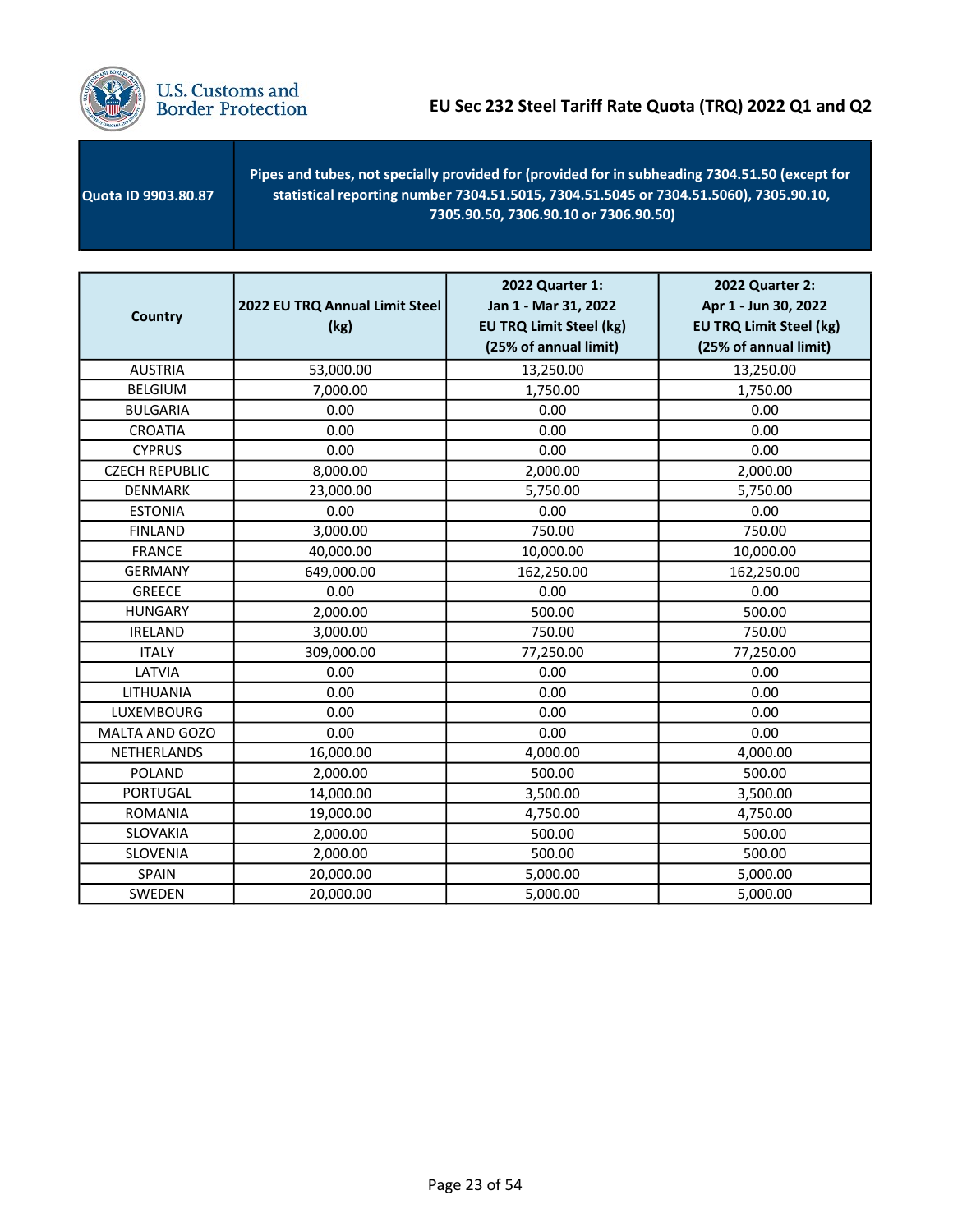

| Quota ID 9903.80.88 | Hot rolled sheet of stainless steel (provided for in subheading 7219.13.00, 7219.14.00, 7319.23.00<br>or 7219.24.00) |
|---------------------|----------------------------------------------------------------------------------------------------------------------|
|                     |                                                                                                                      |

| <b>Country</b>        | 2022 EU TRQ Annual Limit Steel<br>(kg) | 2022 Quarter 1:<br>Jan 1 - Mar 31, 2022<br><b>EU TRQ Limit Steel (kg)</b><br>(25% of annual limit) | 2022 Quarter 2:<br>Apr 1 - Jun 30, 2022<br><b>EU TRQ Limit Steel (kg)</b><br>(25% of annual limit) |
|-----------------------|----------------------------------------|----------------------------------------------------------------------------------------------------|----------------------------------------------------------------------------------------------------|
| <b>AUSTRIA</b>        | 7,000.00                               | 1,750.00                                                                                           | 1,750.00                                                                                           |
| <b>BELGIUM</b>        | 638,000.00                             | 159,500.00                                                                                         | 159,500.00                                                                                         |
| <b>BULGARIA</b>       | 0.00                                   | 0.00                                                                                               | 0.00                                                                                               |
| <b>CROATIA</b>        | 0.00                                   | 0.00                                                                                               | 0.00                                                                                               |
| <b>CYPRUS</b>         | 0.00                                   | 0.00                                                                                               | 0.00                                                                                               |
| <b>CZECH REPUBLIC</b> | 0.00                                   | 0.00                                                                                               | 0.00                                                                                               |
| DENMARK               | 2,000.00                               | 500.00                                                                                             | 500.00                                                                                             |
| <b>ESTONIA</b>        | 0.00                                   | 0.00                                                                                               | 0.00                                                                                               |
| <b>FINLAND</b>        | 1,387,000.00                           | 346,750.00                                                                                         | 346,750.00                                                                                         |
| <b>FRANCE</b>         | 6,000.00                               | 1,500.00                                                                                           | 1,500.00                                                                                           |
| <b>GERMANY</b>        | 83,000.00                              | 20,750.00                                                                                          | 20,750.00                                                                                          |
| <b>GREECE</b>         | 0.00                                   | 0.00                                                                                               | 0.00                                                                                               |
| <b>HUNGARY</b>        | 2,000.00                               | 500.00                                                                                             | 500.00                                                                                             |
| <b>IRELAND</b>        | 0.00                                   | 0.00                                                                                               | 0.00                                                                                               |
| <b>ITALY</b>          | 112,000.00                             | 28,000.00                                                                                          | 28,000.00                                                                                          |
| LATVIA                | 2,000.00                               | 500.00                                                                                             | 500.00                                                                                             |
| LITHUANIA             | 0.00                                   | 0.00                                                                                               | 0.00                                                                                               |
| LUXEMBOURG            | 0.00                                   | 0.00                                                                                               | 0.00                                                                                               |
| MALTA AND GOZO        | 0.00                                   | 0.00                                                                                               | 0.00                                                                                               |
| NETHERLANDS           | 0.00                                   | 0.00                                                                                               | 0.00                                                                                               |
| <b>POLAND</b>         | 0.00                                   | 0.00                                                                                               | 0.00                                                                                               |
| <b>PORTUGAL</b>       | 0.00                                   | 0.00                                                                                               | 0.00                                                                                               |
| <b>ROMANIA</b>        | 0.00                                   | 0.00                                                                                               | 0.00                                                                                               |
| <b>SLOVAKIA</b>       | 0.00                                   | 0.00                                                                                               | 0.00                                                                                               |
| SLOVENIA              | 0.00                                   | 0.00                                                                                               | 0.00                                                                                               |
| SPAIN                 | 5,000.00                               | 1,250.00                                                                                           | 1,250.00                                                                                           |
| SWEDEN                | 66,000.00                              | 16,500.00                                                                                          | 16,500.00                                                                                          |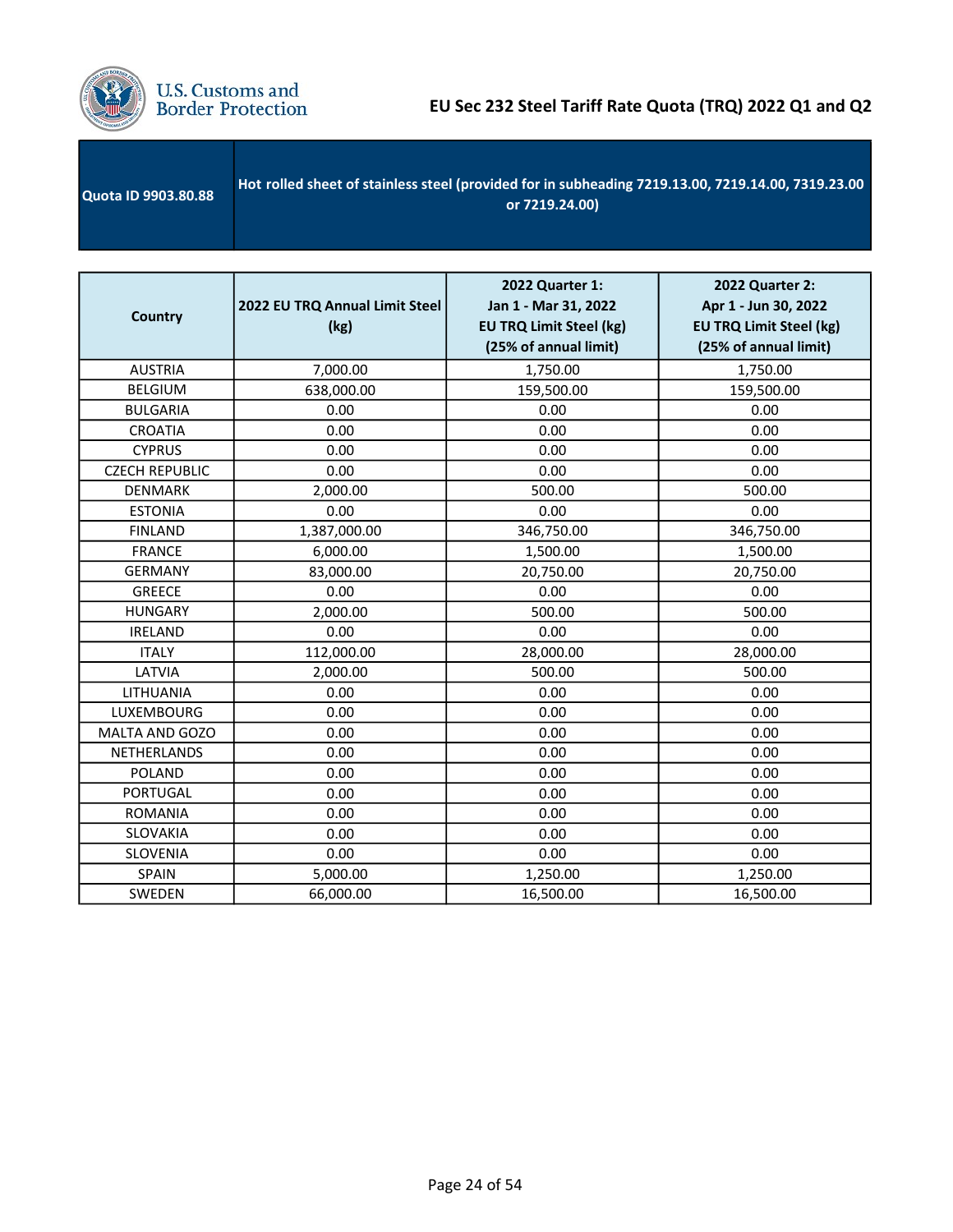

| Hot rolled strip of stainless steel (provided for in subheading 7220.12.10 or 7220.12.50)<br><b>Quota ID 9903.80.89</b> |  |
|-------------------------------------------------------------------------------------------------------------------------|--|
|-------------------------------------------------------------------------------------------------------------------------|--|

| <b>Country</b>        | 2022 EU TRQ Annual Limit Steel<br>(kg) | 2022 Quarter 1:<br>Jan 1 - Mar 31, 2022<br><b>EU TRQ Limit Steel (kg)</b><br>(25% of annual limit) | 2022 Quarter 2:<br>Apr 1 - Jun 30, 2022<br><b>EU TRQ Limit Steel (kg)</b><br>(25% of annual limit) |
|-----------------------|----------------------------------------|----------------------------------------------------------------------------------------------------|----------------------------------------------------------------------------------------------------|
| <b>AUSTRIA</b>        | 2,000.00                               | 500.00                                                                                             | 500.00                                                                                             |
| <b>BELGIUM</b>        | 8,000.00                               | 2,000.00                                                                                           | 2,000.00                                                                                           |
| <b>BULGARIA</b>       | 0.00                                   | 0.00                                                                                               | 0.00                                                                                               |
| <b>CROATIA</b>        | 0.00                                   | 0.00                                                                                               | 0.00                                                                                               |
| <b>CYPRUS</b>         | 0.00                                   | 0.00                                                                                               | 0.00                                                                                               |
| <b>CZECH REPUBLIC</b> | 0.00                                   | 0.00                                                                                               | 0.00                                                                                               |
| <b>DENMARK</b>        | 0.00                                   | 0.00                                                                                               | 0.00                                                                                               |
| <b>ESTONIA</b>        | 0.00                                   | 0.00                                                                                               | 0.00                                                                                               |
| <b>FINLAND</b>        | 75,000.00                              | 18,750.00                                                                                          | 18,750.00                                                                                          |
| <b>FRANCE</b>         | 2,000.00                               | 500.00                                                                                             | 500.00                                                                                             |
| <b>GERMANY</b>        | 28,000.00                              | 7,000.00                                                                                           | 7,000.00                                                                                           |
| <b>GREECE</b>         | 0.00                                   | 0.00                                                                                               | 0.00                                                                                               |
| <b>HUNGARY</b>        | 0.00                                   | 0.00                                                                                               | 0.00                                                                                               |
| <b>IRELAND</b>        | 0.00                                   | 0.00                                                                                               | 0.00                                                                                               |
| <b>ITALY</b>          | 19,000.00                              | 4,750.00                                                                                           | 4,750.00                                                                                           |
| LATVIA                | 0.00                                   | 0.00                                                                                               | 0.00                                                                                               |
| LITHUANIA             | 0.00                                   | 0.00                                                                                               | 0.00                                                                                               |
| LUXEMBOURG            | 0.00                                   | 0.00                                                                                               | 0.00                                                                                               |
| <b>MALTA AND GOZO</b> | 0.00                                   | 0.00                                                                                               | 0.00                                                                                               |
| NETHERLANDS           | 0.00                                   | 0.00                                                                                               | 0.00                                                                                               |
| <b>POLAND</b>         | 0.00                                   | 0.00                                                                                               | 0.00                                                                                               |
| <b>PORTUGAL</b>       | 0.00                                   | 0.00                                                                                               | 0.00                                                                                               |
| <b>ROMANIA</b>        | 0.00                                   | 0.00                                                                                               | 0.00                                                                                               |
| SLOVAKIA              | 0.00                                   | 0.00                                                                                               | 0.00                                                                                               |
| SLOVENIA              | 0.00                                   | 0.00                                                                                               | 0.00                                                                                               |
| <b>SPAIN</b>          | 2,000.00                               | 500.00                                                                                             | 500.00                                                                                             |
| SWEDEN                | 5,000.00                               | 1,250.00                                                                                           | 1,250.00                                                                                           |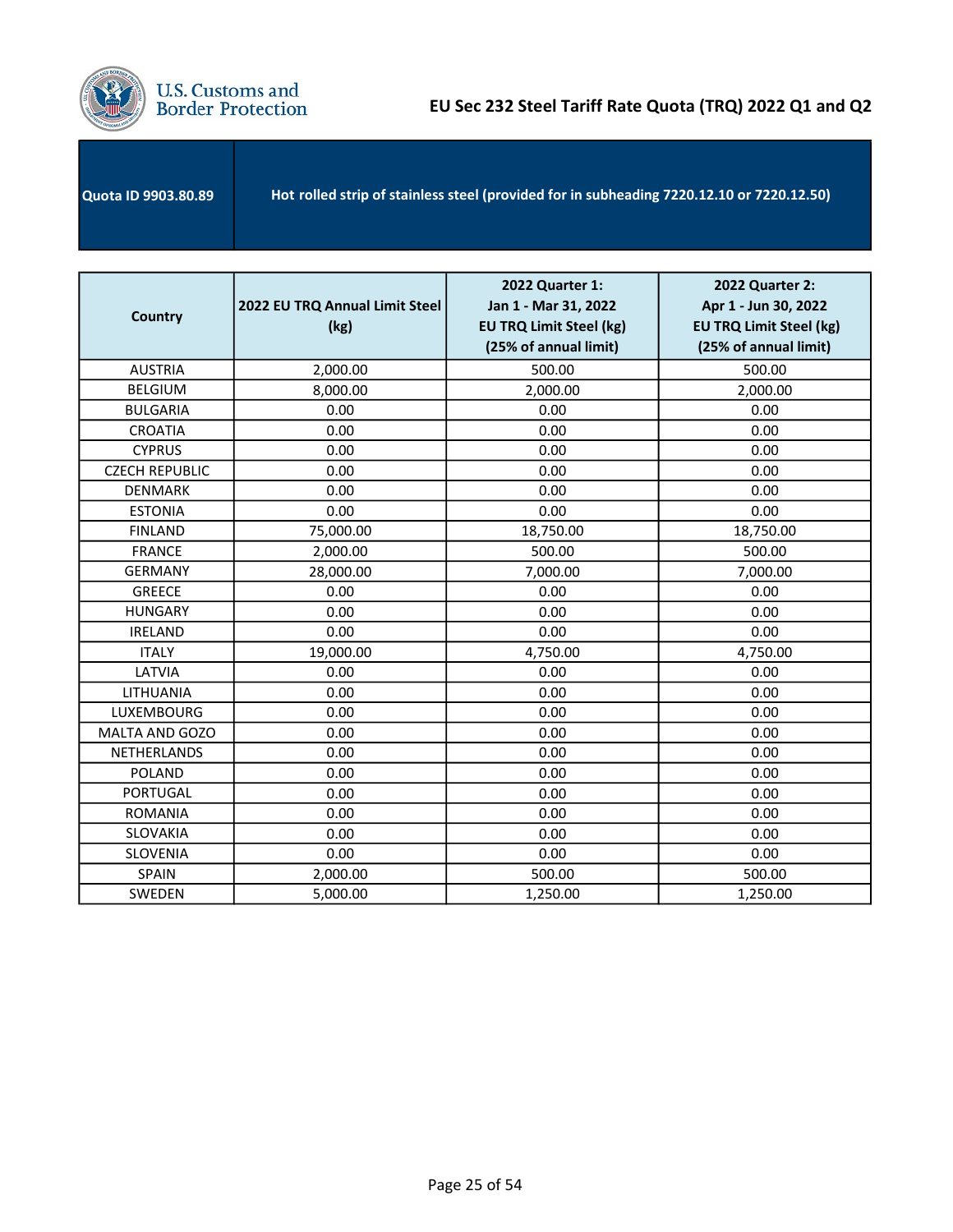

| Quota ID 9903.80.90 | Hot rolled plate of stainless steel, in coils (provided for in subheading 7219.11.00 or 7219.12.00) |
|---------------------|-----------------------------------------------------------------------------------------------------|
|                     |                                                                                                     |

| <b>Country</b>        | 2022 EU TRQ Annual Limit Steel<br>(kg) | 2022 Quarter 1:<br>Jan 1 - Mar 31, 2022<br><b>EU TRQ Limit Steel (kg)</b><br>(25% of annual limit) | <b>2022 Quarter 2:</b><br>Apr 1 - Jun 30, 2022<br><b>EU TRQ Limit Steel (kg)</b><br>(25% of annual limit) |
|-----------------------|----------------------------------------|----------------------------------------------------------------------------------------------------|-----------------------------------------------------------------------------------------------------------|
| <b>AUSTRIA</b>        | 5,000.00                               | 1,250.00                                                                                           | 1,250.00                                                                                                  |
| <b>BELGIUM</b>        | 1,031,000.00                           | 257,750.00                                                                                         | 257,750.00                                                                                                |
| <b>BULGARIA</b>       | 0.00                                   | 0.00                                                                                               | 0.00                                                                                                      |
| <b>CROATIA</b>        | 0.00                                   | 0.00                                                                                               | 0.00                                                                                                      |
| <b>CYPRUS</b>         | 0.00                                   | 0.00                                                                                               | 0.00                                                                                                      |
| <b>CZECH REPUBLIC</b> | 0.00                                   | 0.00                                                                                               | 0.00                                                                                                      |
| <b>DENMARK</b>        | 0.00                                   | 0.00                                                                                               | 0.00                                                                                                      |
| <b>ESTONIA</b>        | 0.00                                   | 0.00                                                                                               | 0.00                                                                                                      |
| <b>FINLAND</b>        | 16,000.00                              | 4,000.00                                                                                           | 4,000.00                                                                                                  |
| <b>FRANCE</b>         | 2,000.00                               | 500.00                                                                                             | 500.00                                                                                                    |
| <b>GERMANY</b>        | 16,000.00                              | 4,000.00                                                                                           | 4,000.00                                                                                                  |
| <b>GREECE</b>         | 0.00                                   | 0.00                                                                                               | 0.00                                                                                                      |
| <b>HUNGARY</b>        | 0.00                                   | 0.00                                                                                               | 0.00                                                                                                      |
| <b>IRELAND</b>        | 2,000.00                               | 500.00                                                                                             | 500.00                                                                                                    |
| <b>ITALY</b>          | 141,000.00                             | 35,250.00                                                                                          | 35,250.00                                                                                                 |
| LATVIA                | 0.00                                   | 0.00                                                                                               | 0.00                                                                                                      |
| LITHUANIA             | 0.00                                   | 0.00                                                                                               | 0.00                                                                                                      |
| LUXEMBOURG            | 0.00                                   | 0.00                                                                                               | 0.00                                                                                                      |
| MALTA AND GOZO        | 0.00                                   | 0.00                                                                                               | 0.00                                                                                                      |
| <b>NETHERLANDS</b>    | 0.00                                   | 0.00                                                                                               | 0.00                                                                                                      |
| <b>POLAND</b>         | 0.00                                   | 0.00                                                                                               | 0.00                                                                                                      |
| <b>PORTUGAL</b>       | 0.00                                   | 0.00                                                                                               | 0.00                                                                                                      |
| <b>ROMANIA</b>        | 0.00                                   | 0.00                                                                                               | 0.00                                                                                                      |
| SLOVAKIA              | 0.00                                   | 0.00                                                                                               | 0.00                                                                                                      |
| SLOVENIA              | 0.00                                   | 0.00                                                                                               | 0.00                                                                                                      |
| <b>SPAIN</b>          | 0.00                                   | 0.00                                                                                               | 0.00                                                                                                      |
| SWEDEN                | 4,707,000.00                           | 1,176,750.00                                                                                       | 1,176,750.00                                                                                              |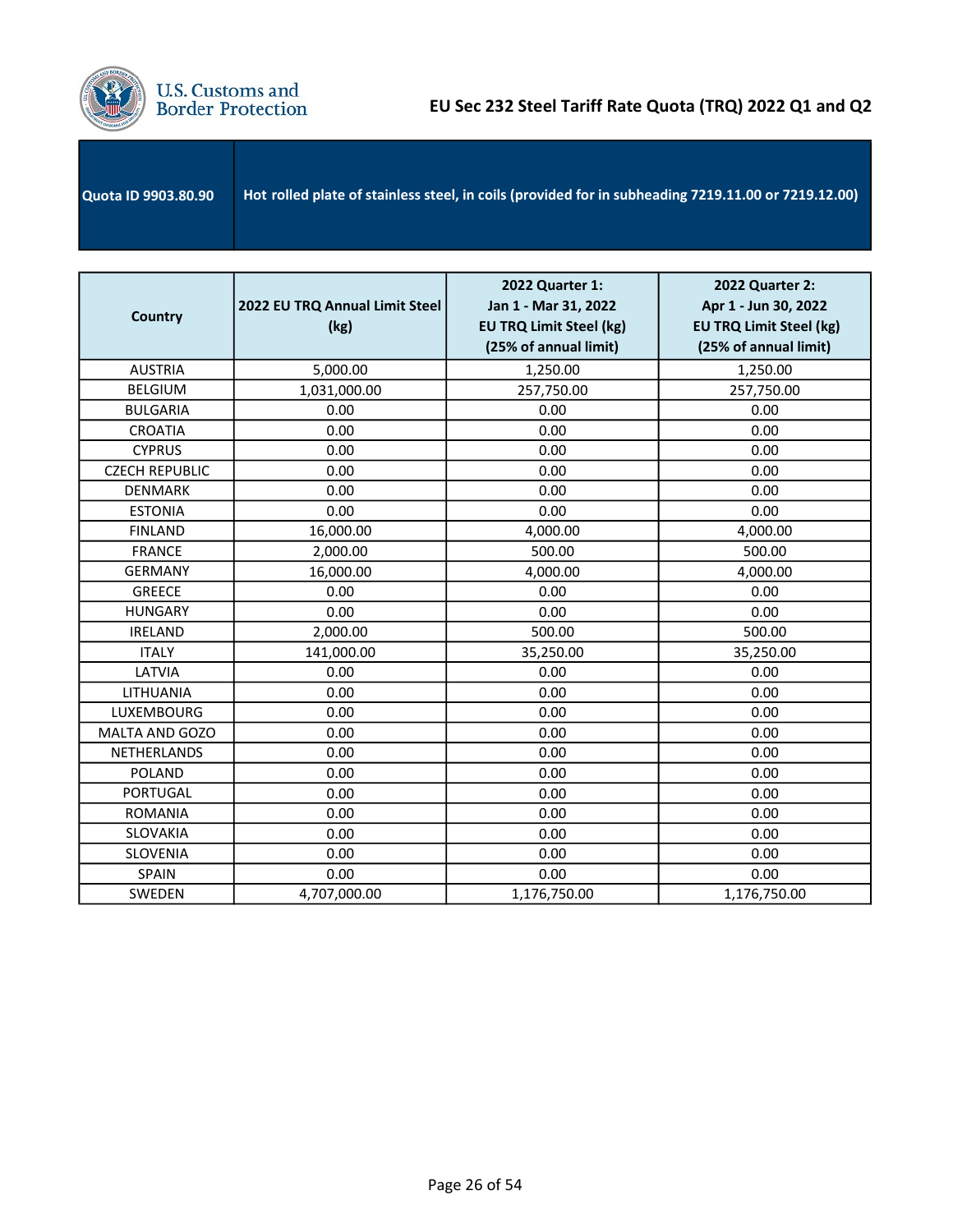

| Quota ID 9903.80.91 | Cold rolled sheet of stainless steel (provided for in subheading 7219.32.00, 7219.33.00,<br>7219.34.00, 7219.35.00 or 7219.90.00) |
|---------------------|-----------------------------------------------------------------------------------------------------------------------------------|
|---------------------|-----------------------------------------------------------------------------------------------------------------------------------|

| <b>Country</b>        | 2022 EU TRQ Annual Limit Steel<br>(kg) | 2022 Quarter 1:<br>Jan 1 - Mar 31, 2022<br><b>EU TRQ Limit Steel (kg)</b><br>(25% of annual limit) | 2022 Quarter 2:<br>Apr 1 - Jun 30, 2022<br><b>EU TRQ Limit Steel (kg)</b><br>(25% of annual limit) |
|-----------------------|----------------------------------------|----------------------------------------------------------------------------------------------------|----------------------------------------------------------------------------------------------------|
| <b>AUSTRIA</b>        | 194,000.00                             | 48,500.00                                                                                          | 48,500.00                                                                                          |
| <b>BELGIUM</b>        | 4,093,000.00                           | 1,023,250.00                                                                                       | 1,023,250.00                                                                                       |
| <b>BULGARIA</b>       | 0.00                                   | 0.00                                                                                               | 0.00                                                                                               |
| <b>CROATIA</b>        | 0.00                                   | 0.00                                                                                               | 0.00                                                                                               |
| <b>CYPRUS</b>         | 0.00                                   | 0.00                                                                                               | 0.00                                                                                               |
| <b>CZECH REPUBLIC</b> | 2,000.00                               | 500.00                                                                                             | 500.00                                                                                             |
| <b>DENMARK</b>        | 2,000.00                               | 500.00                                                                                             | 500.00                                                                                             |
| <b>ESTONIA</b>        | 0.00                                   | 0.00                                                                                               | 0.00                                                                                               |
| <b>FINLAND</b>        | 2,144,000.00                           | 536,000.00                                                                                         | 536,000.00                                                                                         |
| <b>FRANCE</b>         | 18,203,000.00                          | 4,550,750.00                                                                                       | 4,550,750.00                                                                                       |
| <b>GERMANY</b>        | 3,563,000.00                           | 890,750.00                                                                                         | 890,750.00                                                                                         |
| <b>GREECE</b>         | 6,000.00                               | 1,500.00                                                                                           | 1,500.00                                                                                           |
| <b>HUNGARY</b>        | 0.00                                   | 0.00                                                                                               | 0.00                                                                                               |
| <b>IRELAND</b>        | 0.00                                   | 0.00                                                                                               | 0.00                                                                                               |
| <b>ITALY</b>          | 9,085,000.00                           | 2,271,250.00                                                                                       | 2,271,250.00                                                                                       |
| LATVIA                | 0.00                                   | 0.00                                                                                               | 0.00                                                                                               |
| LITHUANIA             | 0.00                                   | 0.00                                                                                               | 0.00                                                                                               |
| LUXEMBOURG            | 0.00                                   | 0.00                                                                                               | 0.00                                                                                               |
| MALTA AND GOZO        | 0.00                                   | 0.00                                                                                               | 0.00                                                                                               |
| NETHERLANDS           | 26,000.00                              | 6,500.00                                                                                           | 6,500.00                                                                                           |
| <b>POLAND</b>         | 0.00                                   | 0.00                                                                                               | 0.00                                                                                               |
| <b>PORTUGAL</b>       | 0.00                                   | 0.00                                                                                               | 0.00                                                                                               |
| <b>ROMANIA</b>        | 566,000.00                             | 141,500.00                                                                                         | 141,500.00                                                                                         |
| SLOVAKIA              | 0.00                                   | 0.00                                                                                               | 0.00                                                                                               |
| <b>SLOVENIA</b>       | 2,000.00                               | 500.00                                                                                             | 500.00                                                                                             |
| SPAIN                 | 5,083,000.00                           | 1,270,750.00                                                                                       | 1,270,750.00                                                                                       |
| SWEDEN                | 3,637,000.00                           | 909,250.00                                                                                         | 909,250.00                                                                                         |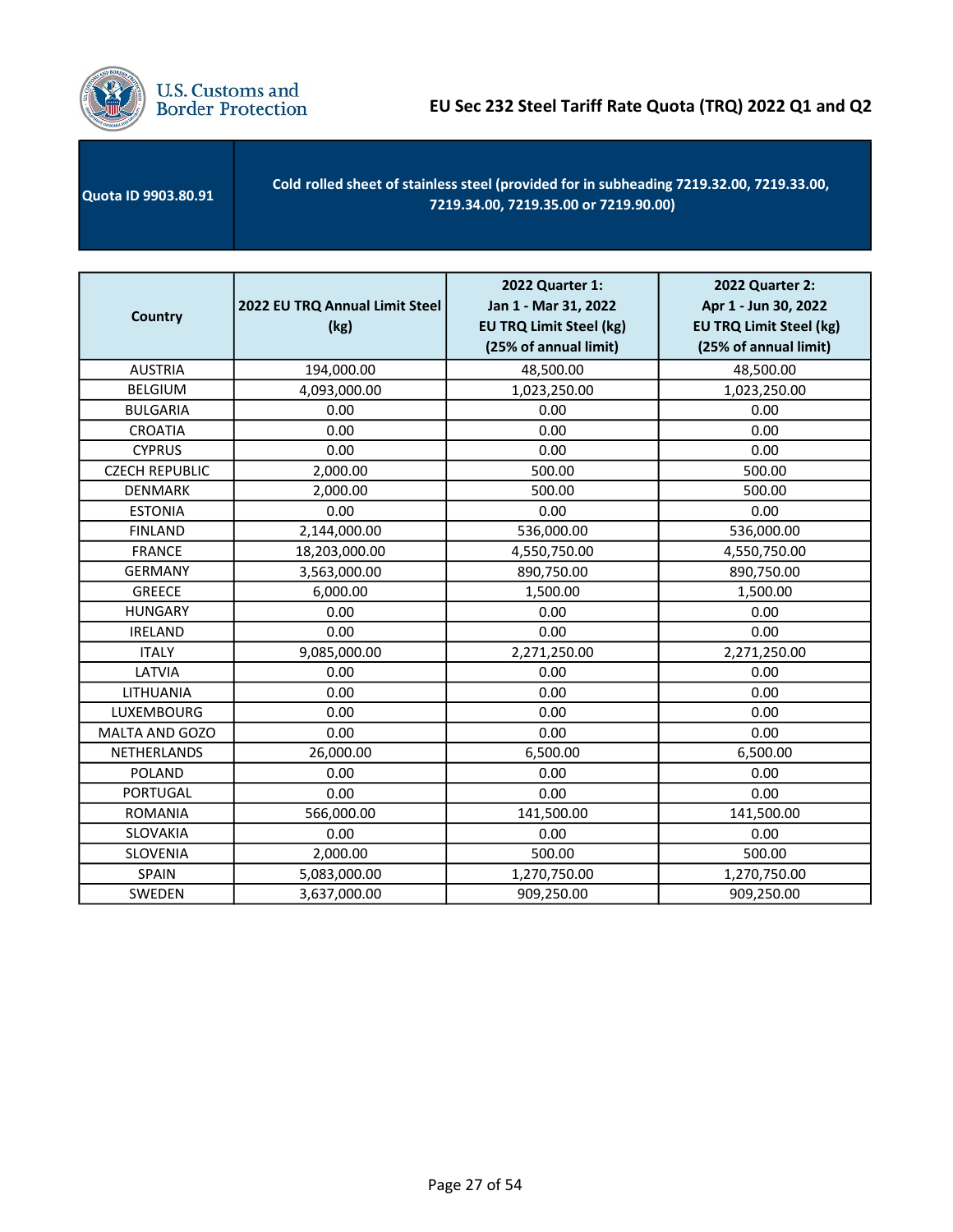

Quota ID 9903.80.92 Cold rolled strip of stainless steel (provided for in subheading 7220.20.10, 7220.20.60, 7220.20.70, 7220.20.80, 7220.20.90 or 7220.90.00)

| <b>Country</b>        | 2022 EU TRQ Annual Limit Steel<br>(kg) | 2022 Quarter 1:<br>Jan 1 - Mar 31, 2022<br><b>EU TRQ Limit Steel (kg)</b><br>(25% of annual limit) | 2022 Quarter 2:<br>Apr 1 - Jun 30, 2022<br><b>EU TRQ Limit Steel (kg)</b><br>(25% of annual limit) |
|-----------------------|----------------------------------------|----------------------------------------------------------------------------------------------------|----------------------------------------------------------------------------------------------------|
| <b>AUSTRIA</b>        | 124,000.00                             | 31,000.00                                                                                          | 31,000.00                                                                                          |
| <b>BELGIUM</b>        | 79,000.00                              | 19,750.00                                                                                          | 19,750.00                                                                                          |
| <b>BULGARIA</b>       | 0.00                                   | 0.00                                                                                               | 0.00                                                                                               |
| <b>CROATIA</b>        | 0.00                                   | 0.00                                                                                               | 0.00                                                                                               |
| <b>CYPRUS</b>         | 0.00                                   | 0.00                                                                                               | 0.00                                                                                               |
| <b>CZECH REPUBLIC</b> | 2,000.00                               | 500.00                                                                                             | 500.00                                                                                             |
| <b>DENMARK</b>        | 4,000.00                               | 1,000.00                                                                                           | 1,000.00                                                                                           |
| <b>ESTONIA</b>        | 0.00                                   | 0.00                                                                                               | 0.00                                                                                               |
| <b>FINLAND</b>        | 287,000.00                             | 71,750.00                                                                                          | 71,750.00                                                                                          |
| <b>FRANCE</b>         | 15,413,000.00                          | 3,853,250.00                                                                                       | 3,853,250.00                                                                                       |
| <b>GERMANY</b>        | 4,175,000.00                           | 1,043,750.00                                                                                       | 1,043,750.00                                                                                       |
| <b>GREECE</b>         | 0.00                                   | 0.00                                                                                               | 0.00                                                                                               |
| <b>HUNGARY</b>        | 2,000.00                               | 500.00                                                                                             | 500.00                                                                                             |
| <b>IRELAND</b>        | 0.00                                   | 0.00                                                                                               | 0.00                                                                                               |
| <b>ITALY</b>          | 3,486,000.00                           | 871,500.00                                                                                         | 871,500.00                                                                                         |
| LATVIA                | 0.00                                   | 0.00                                                                                               | 0.00                                                                                               |
| LITHUANIA             | 0.00                                   | 0.00                                                                                               | 0.00                                                                                               |
| LUXEMBOURG            | 0.00                                   | 0.00                                                                                               | 0.00                                                                                               |
| MALTA AND GOZO        | 0.00                                   | 0.00                                                                                               | 0.00                                                                                               |
| NETHERLANDS           | 10,000.00                              | 2,500.00                                                                                           | 2,500.00                                                                                           |
| <b>POLAND</b>         | 2,000.00                               | 500.00                                                                                             | 500.00                                                                                             |
| <b>PORTUGAL</b>       | 0.00                                   | 0.00                                                                                               | 0.00                                                                                               |
| <b>ROMANIA</b>        | 1,306,000.00                           | 326,500.00                                                                                         | 326,500.00                                                                                         |
| SLOVAKIA              | 9,000.00                               | 2,250.00                                                                                           | 2,250.00                                                                                           |
| SLOVENIA              | 127,000.00                             | 31,750.00                                                                                          | 31,750.00                                                                                          |
| <b>SPAIN</b>          | 95,000.00                              | 23,750.00                                                                                          | 23,750.00                                                                                          |
| <b>SWEDEN</b>         | 1,621,000.00                           | 405,250.00                                                                                         | 405,250.00                                                                                         |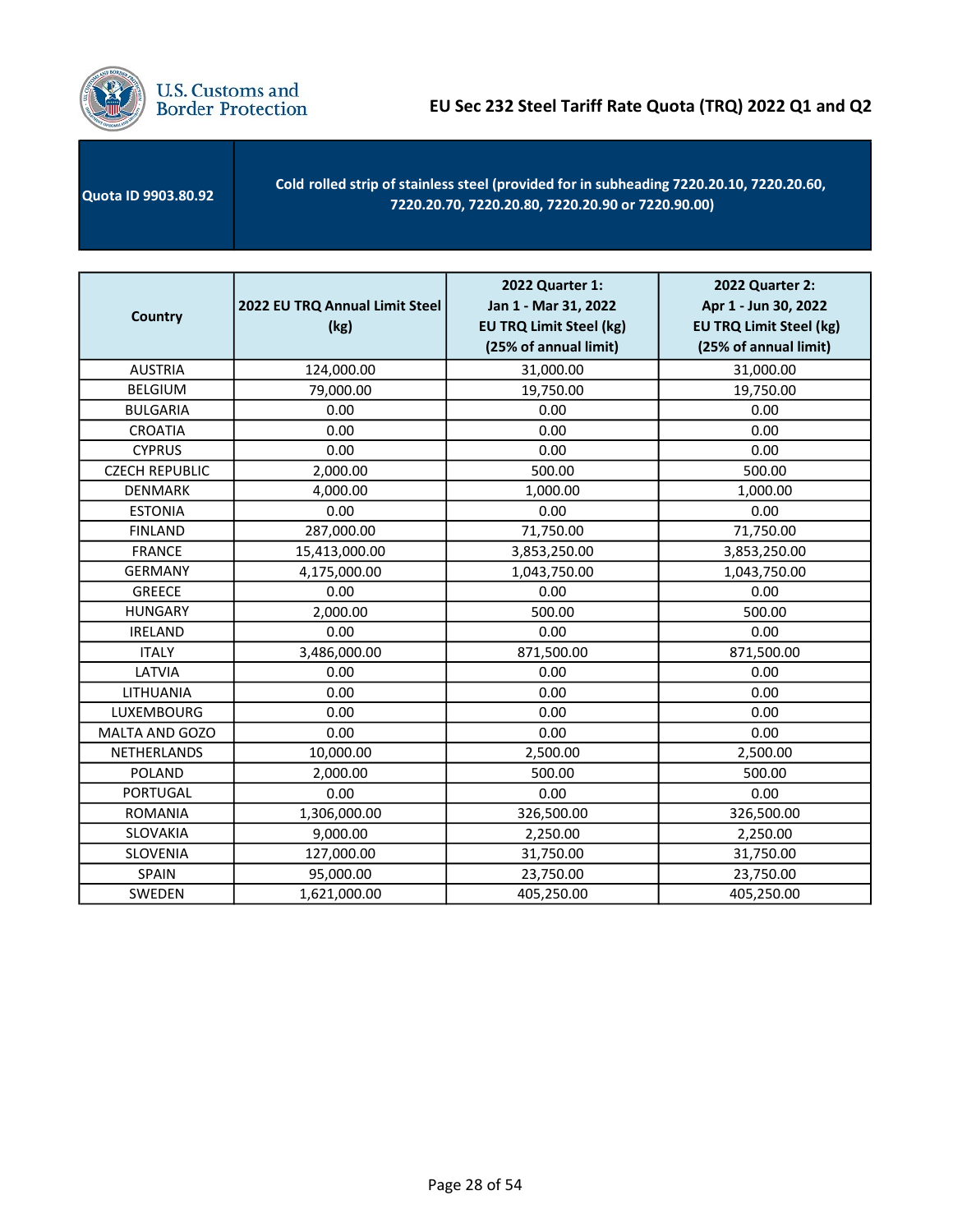

| <b>Quota ID 9903.80.93</b> | Cold rolled plate of stainless steel, in coils (provided for in subheading 7219.31.00 (except for<br>statistical reporting number 7219.31.0050) |
|----------------------------|-------------------------------------------------------------------------------------------------------------------------------------------------|
|                            |                                                                                                                                                 |

| <b>Country</b>        | 2022 EU TRQ Annual Limit Steel<br>(kg) | 2022 Quarter 1:<br>Jan 1 - Mar 31, 2022<br><b>EU TRQ Limit Steel (kg)</b><br>(25% of annual limit) | 2022 Quarter 2:<br>Apr 1 - Jun 30, 2022<br><b>EU TRQ Limit Steel (kg)</b><br>(25% of annual limit) |
|-----------------------|----------------------------------------|----------------------------------------------------------------------------------------------------|----------------------------------------------------------------------------------------------------|
| <b>AUSTRIA</b>        | 0.00                                   | 0.00                                                                                               | 0.00                                                                                               |
| <b>BELGIUM</b>        | 857,000.00                             | 214,250.00                                                                                         | 214,250.00                                                                                         |
| <b>BULGARIA</b>       | 0.00                                   | 0.00                                                                                               | 0.00                                                                                               |
| <b>CROATIA</b>        | 0.00                                   | 0.00                                                                                               | 0.00                                                                                               |
| <b>CYPRUS</b>         | 0.00                                   | 0.00                                                                                               | 0.00                                                                                               |
| <b>CZECH REPUBLIC</b> | 0.00                                   | 0.00                                                                                               | 0.00                                                                                               |
| <b>DENMARK</b>        | 0.00                                   | 0.00                                                                                               | 0.00                                                                                               |
| <b>ESTONIA</b>        | 0.00                                   | 0.00                                                                                               | 0.00                                                                                               |
| <b>FINLAND</b>        | 15,000.00                              | 3,750.00                                                                                           | 3,750.00                                                                                           |
| <b>FRANCE</b>         | 0.00                                   | 0.00                                                                                               | 0.00                                                                                               |
| <b>GERMANY</b>        | 3,000.00                               | 750.00                                                                                             | 750.00                                                                                             |
| <b>GREECE</b>         | 0.00                                   | 0.00                                                                                               | 0.00                                                                                               |
| <b>HUNGARY</b>        | 0.00                                   | 0.00                                                                                               | 0.00                                                                                               |
| <b>IRELAND</b>        | 0.00                                   | 0.00                                                                                               | 0.00                                                                                               |
| <b>ITALY</b>          | 116,000.00                             | 29,000.00                                                                                          | 29,000.00                                                                                          |
| LATVIA                | 0.00                                   | 0.00                                                                                               | 0.00                                                                                               |
| LITHUANIA             | 0.00                                   | 0.00                                                                                               | 0.00                                                                                               |
| <b>LUXEMBOURG</b>     | 0.00                                   | 0.00                                                                                               | 0.00                                                                                               |
| MALTA AND GOZO        | 0.00                                   | 0.00                                                                                               | 0.00                                                                                               |
| NETHERLANDS           | 0.00                                   | 0.00                                                                                               | 0.00                                                                                               |
| <b>POLAND</b>         | 0.00                                   | 0.00                                                                                               | 0.00                                                                                               |
| <b>PORTUGAL</b>       | 0.00                                   | 0.00                                                                                               | 0.00                                                                                               |
| <b>ROMANIA</b>        | 0.00                                   | 0.00                                                                                               | 0.00                                                                                               |
| SLOVAKIA              | 0.00                                   | 0.00                                                                                               | 0.00                                                                                               |
| SLOVENIA              | 0.00                                   | 0.00                                                                                               | 0.00                                                                                               |
| SPAIN                 | 0.00                                   | 0.00                                                                                               | 0.00                                                                                               |
| SWEDEN                | 548,000.00                             | 137,000.00                                                                                         | 137,000.00                                                                                         |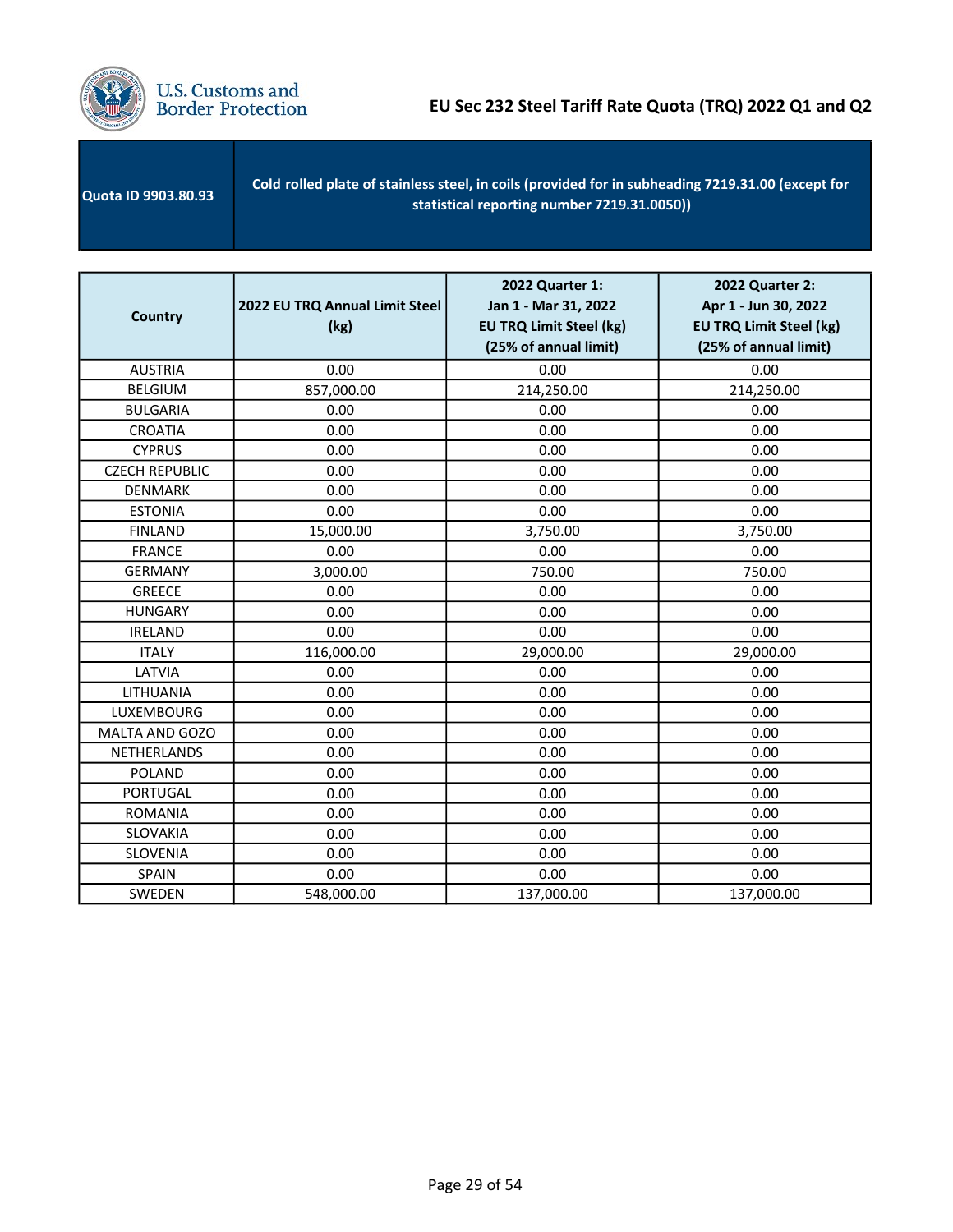

| <b>Quota ID 9903.80.94</b> | Wire of stainless steel, drawn (provided for in subheading 7223.00.10, 7223.00.50 or 7223.00.90) |
|----------------------------|--------------------------------------------------------------------------------------------------|
|                            |                                                                                                  |

| <b>Country</b>        | 2022 EU TRQ Annual Limit Steel<br>(kg) | 2022 Quarter 1:<br>Jan 1 - Mar 31, 2022<br><b>EU TRQ Limit Steel (kg)</b><br>(25% of annual limit) | 2022 Quarter 2:<br>Apr 1 - Jun 30, 2022<br><b>EU TRQ Limit Steel (kg)</b><br>(25% of annual limit) |
|-----------------------|----------------------------------------|----------------------------------------------------------------------------------------------------|----------------------------------------------------------------------------------------------------|
| <b>AUSTRIA</b>        | 2,000.00                               | 500.00                                                                                             | 500.00                                                                                             |
| <b>BELGIUM</b>        | 14,000.00                              | 3,500.00                                                                                           | 3,500.00                                                                                           |
| <b>BULGARIA</b>       | 0.00                                   | 0.00                                                                                               | 0.00                                                                                               |
| <b>CROATIA</b>        | 0.00                                   | 0.00                                                                                               | 0.00                                                                                               |
| <b>CYPRUS</b>         | 0.00                                   | 0.00                                                                                               | 0.00                                                                                               |
| <b>CZECH REPUBLIC</b> | 370,000.00                             | 92,500.00                                                                                          | 92,500.00                                                                                          |
| <b>DENMARK</b>        | 4,000.00                               | 1,000.00                                                                                           | 1,000.00                                                                                           |
| <b>ESTONIA</b>        | 0.00                                   | 0.00                                                                                               | 0.00                                                                                               |
| <b>FINLAND</b>        | 2,000.00                               | 500.00                                                                                             | 500.00                                                                                             |
| <b>FRANCE</b>         | 567,000.00                             | 141,750.00                                                                                         | 141,750.00                                                                                         |
| <b>GERMANY</b>        | 1,008,000.00                           | 252,000.00                                                                                         | 252,000.00                                                                                         |
| <b>GREECE</b>         | 0.00                                   | 0.00                                                                                               | 0.00                                                                                               |
| <b>HUNGARY</b>        | 2,000.00                               | 500.00                                                                                             | 500.00                                                                                             |
| <b>IRELAND</b>        | 199,000.00                             | 49,750.00                                                                                          | 49,750.00                                                                                          |
| <b>ITALY</b>          | 730,000.00                             | 182,500.00                                                                                         | 182,500.00                                                                                         |
| LATVIA                | 0.00                                   | 0.00                                                                                               | 0.00                                                                                               |
| LITHUANIA             | 0.00                                   | 0.00                                                                                               | 0.00                                                                                               |
| LUXEMBOURG            | 0.00                                   | 0.00                                                                                               | 0.00                                                                                               |
| MALTA AND GOZO        | 0.00                                   | 0.00                                                                                               | 0.00                                                                                               |
| NETHERLANDS           | 15,000.00                              | 3,750.00                                                                                           | 3,750.00                                                                                           |
| <b>POLAND</b>         | 12,000.00                              | 3,000.00                                                                                           | 3,000.00                                                                                           |
| <b>PORTUGAL</b>       | 2,000.00                               | 500.00                                                                                             | 500.00                                                                                             |
| <b>ROMANIA</b>        | 0.00                                   | 0.00                                                                                               | 0.00                                                                                               |
| <b>SLOVAKIA</b>       | 4,000.00                               | 1,000.00                                                                                           | 1,000.00                                                                                           |
| SLOVENIA              | 0.00                                   | 0.00                                                                                               | 0.00                                                                                               |
| SPAIN                 | 4,000.00                               | 1,000.00                                                                                           | 1,000.00                                                                                           |
| SWEDEN                | 546,000.00                             | 136,500.00                                                                                         | 136,500.00                                                                                         |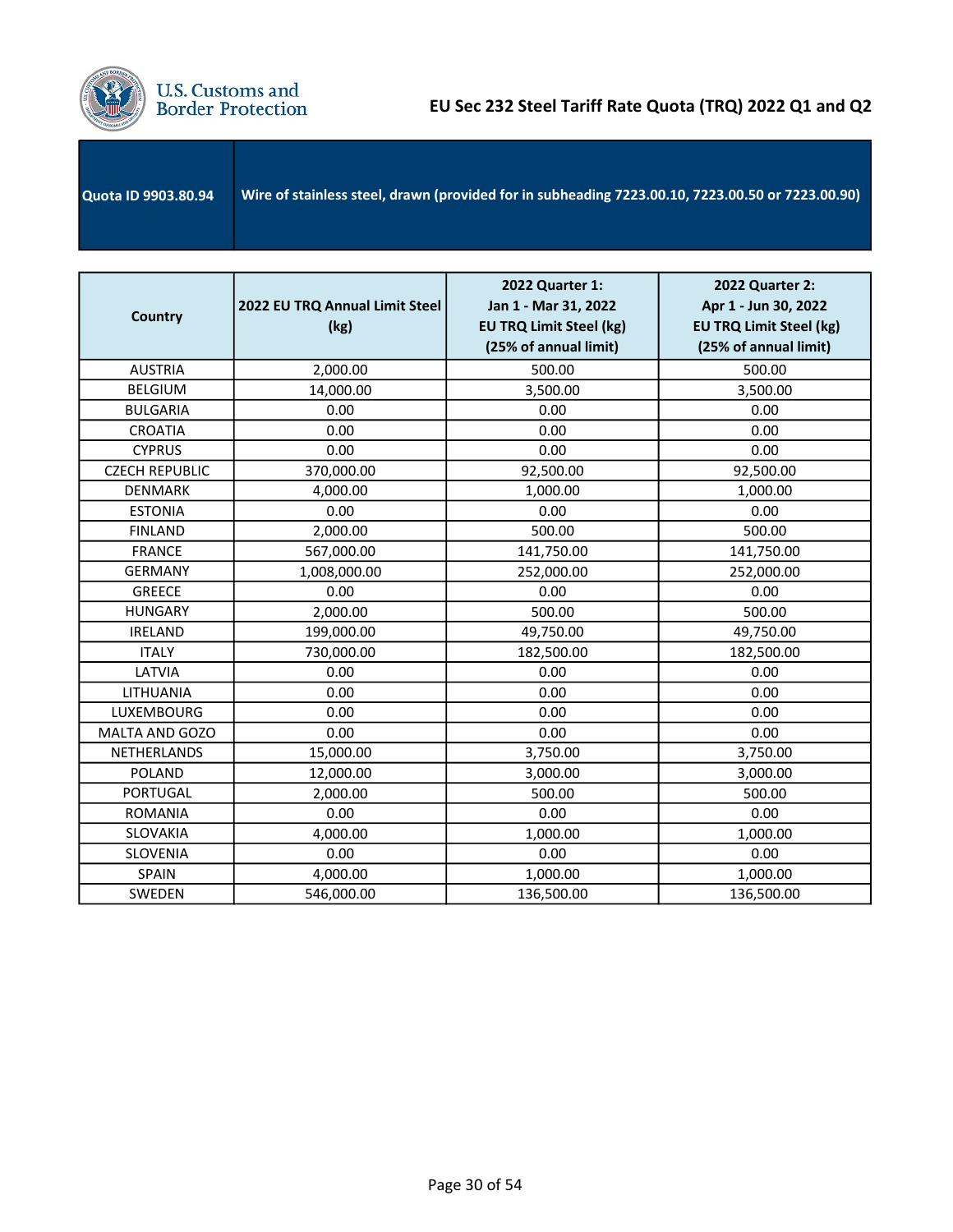

| <b>Quota ID 9903.80.95</b> | Pipes and tubes of stainless steel (provided for in subheading 7304.41.30, 7304.41.60, 7304.49.00,<br>$(7305.31.60$ (except for statistical reporting number 7305.31.6090), 7306.40.10, 7306.40.50,<br>7306.61.70 (except statistical reporting number 7306.61.7060) or 7306.69.70 (except for<br>statistical reporting number 7306.69.7060) |
|----------------------------|----------------------------------------------------------------------------------------------------------------------------------------------------------------------------------------------------------------------------------------------------------------------------------------------------------------------------------------------|
|----------------------------|----------------------------------------------------------------------------------------------------------------------------------------------------------------------------------------------------------------------------------------------------------------------------------------------------------------------------------------------|

| <b>Country</b>        | 2022 EU TRQ Annual Limit Steel<br>(kg) | 2022 Quarter 1:<br>Jan 1 - Mar 31, 2022<br><b>EU TRQ Limit Steel (kg)</b><br>(25% of annual limit) | 2022 Quarter 2:<br>Apr 1 - Jun 30, 2022<br><b>EU TRQ Limit Steel (kg)</b><br>(25% of annual limit) |
|-----------------------|----------------------------------------|----------------------------------------------------------------------------------------------------|----------------------------------------------------------------------------------------------------|
| <b>AUSTRIA</b>        | 533,000.00                             | 133,250.00                                                                                         | 133,250.00                                                                                         |
| <b>BELGIUM</b>        | 3,000.00                               | 750.00                                                                                             | 750.00                                                                                             |
| <b>BULGARIA</b>       | 0.00                                   | 0.00                                                                                               | 0.00                                                                                               |
| <b>CROATIA</b>        | 0.00                                   | 0.00                                                                                               | 0.00                                                                                               |
| <b>CYPRUS</b>         | 0.00                                   | 0.00                                                                                               | 0.00                                                                                               |
| <b>CZECH REPUBLIC</b> | 526,000.00                             | 131,500.00                                                                                         | 131,500.00                                                                                         |
| <b>DENMARK</b>        | 105,000.00                             | 26,250.00                                                                                          | 26,250.00                                                                                          |
| <b>ESTONIA</b>        | 2,000.00                               | 500.00                                                                                             | 500.00                                                                                             |
| <b>FINLAND</b>        | 848,000.00                             | 212,000.00                                                                                         | 212,000.00                                                                                         |
| <b>FRANCE</b>         | 2,338,000.00                           | 584,500.00                                                                                         | 584,500.00                                                                                         |
| <b>GERMANY</b>        | 3,129,000.00                           | 782,250.00                                                                                         | 782,250.00                                                                                         |
| <b>GREECE</b>         | 2,000.00                               | 500.00                                                                                             | 500.00                                                                                             |
| <b>HUNGARY</b>        | 2,000.00                               | 500.00                                                                                             | 500.00                                                                                             |
| <b>IRELAND</b>        | 98,000.00                              | 24,500.00                                                                                          | 24,500.00                                                                                          |
| <b>ITALY</b>          | 2,059,000.00                           | 514,750.00                                                                                         | 514,750.00                                                                                         |
| LATVIA                | 103,000.00                             | 25,750.00                                                                                          | 25,750.00                                                                                          |
| LITHUANIA             | 0.00                                   | 0.00                                                                                               | 0.00                                                                                               |
| LUXEMBOURG            | 0.00                                   | 0.00                                                                                               | 0.00                                                                                               |
| MALTA AND GOZO        | 0.00                                   | 0.00                                                                                               | 0.00                                                                                               |
| NETHERLANDS           | 19,000.00                              | 4,750.00                                                                                           | 4,750.00                                                                                           |
| <b>POLAND</b>         | 101,000.00                             | 25,250.00                                                                                          | 25,250.00                                                                                          |
| <b>PORTUGAL</b>       | 5,000.00                               | 1,250.00                                                                                           | 1,250.00                                                                                           |
| <b>ROMANIA</b>        | 2,000.00                               | 500.00                                                                                             | 500.00                                                                                             |
| SLOVAKIA              | 2,000.00                               | 500.00                                                                                             | 500.00                                                                                             |
| SLOVENIA              | 2,000.00                               | 500.00                                                                                             | 500.00                                                                                             |
| SPAIN                 | 1,863,000.00                           | 465,750.00                                                                                         | 465,750.00                                                                                         |
| SWEDEN                | 1,571,000.00                           | 392,750.00                                                                                         | 392,750.00                                                                                         |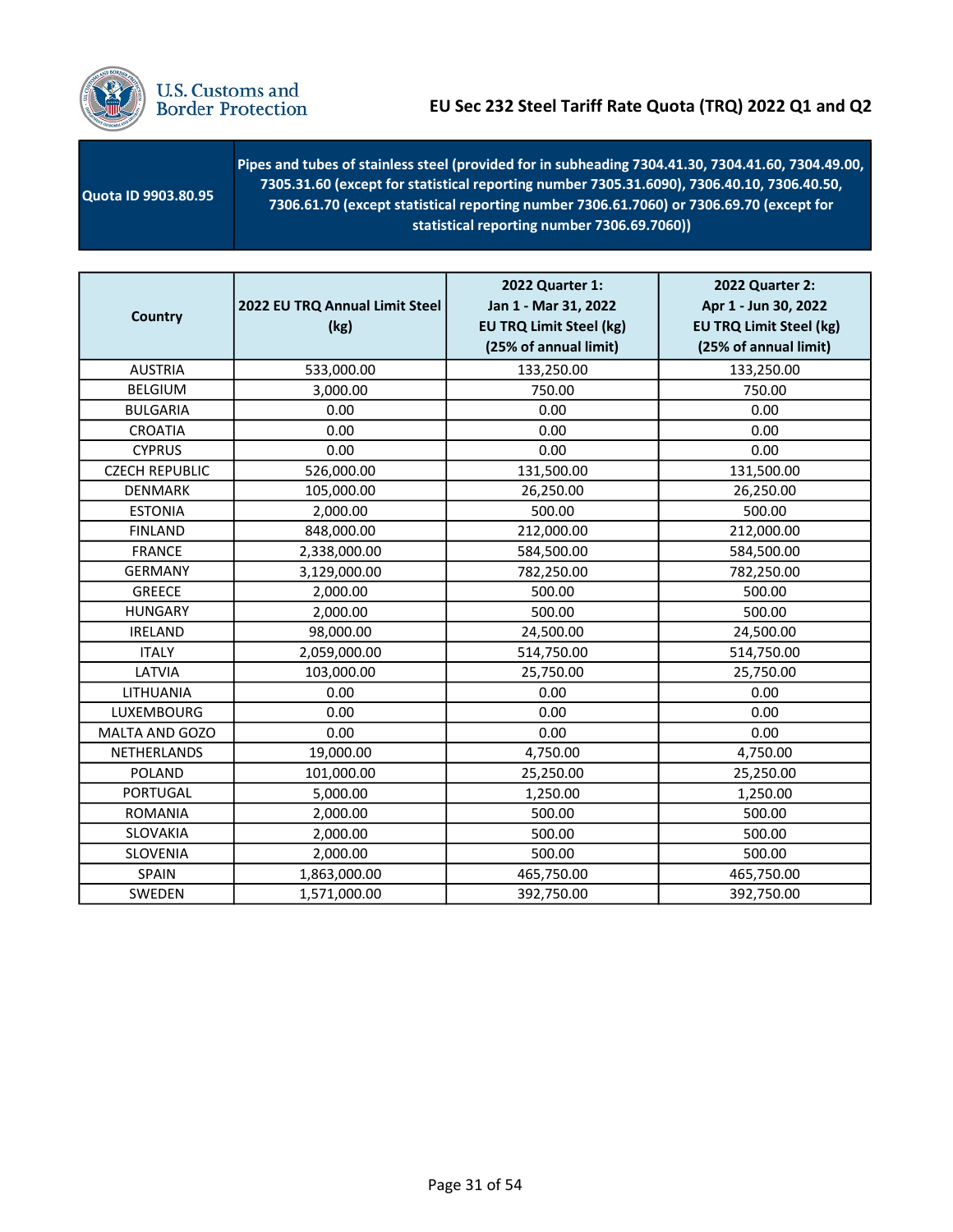

| Line pipe of stainless steel (provided for in subheading 7304.11.00 or 7306.11.00) | <b>Quota ID 9903.80.96</b> |  |
|------------------------------------------------------------------------------------|----------------------------|--|
|------------------------------------------------------------------------------------|----------------------------|--|

| <b>Country</b>        | 2022 EU TRQ Annual Limit Steel<br>(kg) | 2022 Quarter 1:<br>Jan 1 - Mar 31, 2022<br><b>EU TRQ Limit Steel (kg)</b><br>(25% of annual limit) | 2022 Quarter 2:<br>Apr 1 - Jun 30, 2022<br><b>EU TRQ Limit Steel (kg)</b><br>(25% of annual limit) |
|-----------------------|----------------------------------------|----------------------------------------------------------------------------------------------------|----------------------------------------------------------------------------------------------------|
| <b>AUSTRIA</b>        | 1,658,000.00                           | 414,500.00                                                                                         | 414,500.00                                                                                         |
| <b>BELGIUM</b>        | 2,000.00                               | 500.00                                                                                             | 500.00                                                                                             |
| <b>BULGARIA</b>       | 0.00                                   | 0.00                                                                                               | 0.00                                                                                               |
| <b>CROATIA</b>        | 0.00                                   | 0.00                                                                                               | 0.00                                                                                               |
| <b>CYPRUS</b>         | 0.00                                   | 0.00                                                                                               | 0.00                                                                                               |
| <b>CZECH REPUBLIC</b> | 2,000.00                               | 500.00                                                                                             | 500.00                                                                                             |
| <b>DENMARK</b>        | 2,000.00                               | 500.00                                                                                             | 500.00                                                                                             |
| <b>ESTONIA</b>        | 0.00                                   | 0.00                                                                                               | 0.00                                                                                               |
| <b>FINLAND</b>        | 2,000.00                               | 500.00                                                                                             | 500.00                                                                                             |
| <b>FRANCE</b>         | 98,000.00                              | 24,500.00                                                                                          | 24,500.00                                                                                          |
| <b>GERMANY</b>        | 562,000.00                             | 140,500.00                                                                                         | 140,500.00                                                                                         |
| <b>GREECE</b>         | 0.00                                   | 0.00                                                                                               | 0.00                                                                                               |
| <b>HUNGARY</b>        | 0.00                                   | 0.00                                                                                               | 0.00                                                                                               |
| <b>IRELAND</b>        | 2,000.00                               | 500.00                                                                                             | 500.00                                                                                             |
| <b>ITALY</b>          | 268,000.00                             | 67,000.00                                                                                          | 67,000.00                                                                                          |
| LATVIA                | 0.00                                   | 0.00                                                                                               | 0.00                                                                                               |
| LITHUANIA             | 0.00                                   | 0.00                                                                                               | 0.00                                                                                               |
| LUXEMBOURG            | 0.00                                   | 0.00                                                                                               | 0.00                                                                                               |
| MALTA AND GOZO        | 0.00                                   | 0.00                                                                                               | 0.00                                                                                               |
| NETHERLANDS           | 27,000.00                              | 6,750.00                                                                                           | 6,750.00                                                                                           |
| <b>POLAND</b>         | 0.00                                   | 0.00                                                                                               | 0.00                                                                                               |
| <b>PORTUGAL</b>       | 0.00                                   | 0.00                                                                                               | 0.00                                                                                               |
| <b>ROMANIA</b>        | 2,000.00                               | 500.00                                                                                             | 500.00                                                                                             |
| <b>SLOVAKIA</b>       | 2,000.00                               | 500.00                                                                                             | 500.00                                                                                             |
| <b>SLOVENIA</b>       | 0.00                                   | 0.00                                                                                               | 0.00                                                                                               |
| SPAIN                 | 112,000.00                             | 28,000.00                                                                                          | 28,000.00                                                                                          |
| SWEDEN                | 30,000.00                              | 7,500.00                                                                                           | 7,500.00                                                                                           |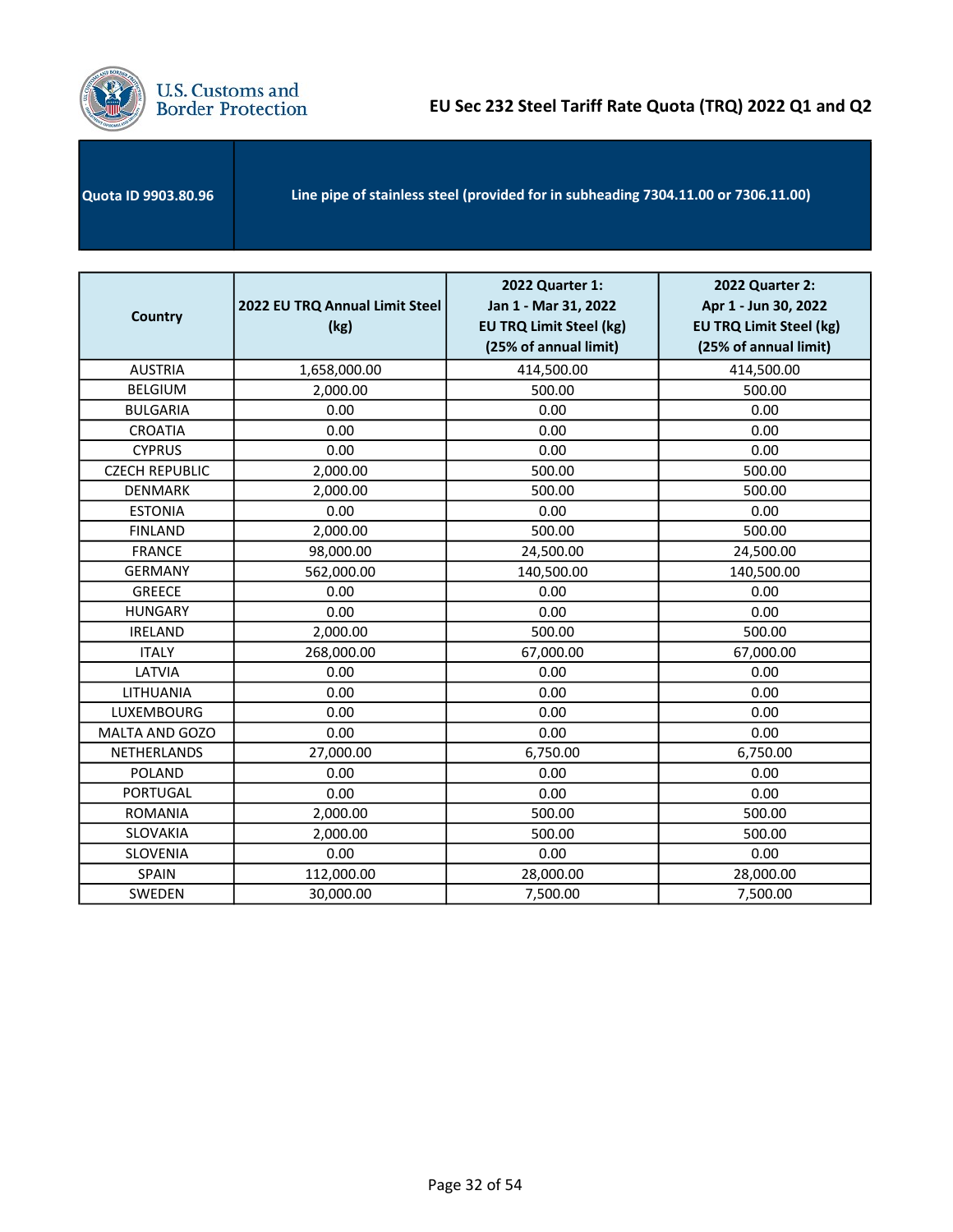

| <b>Quota ID 9903.80.97</b> | Bars and rods of stainless steel, cold finished (provided for in subheading 7222.20.00 or<br>7222.30.00) |
|----------------------------|----------------------------------------------------------------------------------------------------------|
|----------------------------|----------------------------------------------------------------------------------------------------------|

| <b>Country</b>        | 2022 EU TRQ Annual Limit Steel<br>(kg) | 2022 Quarter 1:<br>Jan 1 - Mar 31, 2022<br><b>EU TRQ Limit Steel (kg)</b><br>(25% of annual limit) | <b>2022 Quarter 2:</b><br>Apr 1 - Jun 30, 2022<br><b>EU TRQ Limit Steel (kg)</b><br>(25% of annual limit) |
|-----------------------|----------------------------------------|----------------------------------------------------------------------------------------------------|-----------------------------------------------------------------------------------------------------------|
| <b>AUSTRIA</b>        | 2,430,000.00                           | 607,500.00                                                                                         | 607,500.00                                                                                                |
| <b>BELGIUM</b>        | 34,000.00                              | 8,500.00                                                                                           | 8,500.00                                                                                                  |
| <b>BULGARIA</b>       | 0.00                                   | 0.00                                                                                               | 0.00                                                                                                      |
| <b>CROATIA</b>        | 0.00                                   | 0.00                                                                                               | 0.00                                                                                                      |
| <b>CYPRUS</b>         | 0.00                                   | 0.00                                                                                               | 0.00                                                                                                      |
| <b>CZECH REPUBLIC</b> | 10,000.00                              | 2,500.00                                                                                           | 2,500.00                                                                                                  |
| <b>DENMARK</b>        | 18,000.00                              | 4,500.00                                                                                           | 4,500.00                                                                                                  |
| <b>ESTONIA</b>        | 0.00                                   | 0.00                                                                                               | 0.00                                                                                                      |
| <b>FINLAND</b>        | 0.00                                   | 0.00                                                                                               | 0.00                                                                                                      |
| <b>FRANCE</b>         | 2,306,000.00                           | 576,500.00                                                                                         | 576,500.00                                                                                                |
| <b>GERMANY</b>        | 7,447,000.00                           | 1,861,750.00                                                                                       | 1,861,750.00                                                                                              |
| <b>GREECE</b>         | 0.00                                   | 0.00                                                                                               | 0.00                                                                                                      |
| <b>HUNGARY</b>        | 0.00                                   | 0.00                                                                                               | 0.00                                                                                                      |
| <b>IRELAND</b>        | 2,000.00                               | 500.00                                                                                             | 500.00                                                                                                    |
| <b>ITALY</b>          | 26,370,000.00                          | 6,592,500.00                                                                                       | 6,592,500.00                                                                                              |
| LATVIA                | 0.00                                   | 0.00                                                                                               | 0.00                                                                                                      |
| LITHUANIA             | 0.00                                   | 0.00                                                                                               | 0.00                                                                                                      |
| LUXEMBOURG            | 0.00                                   | 0.00                                                                                               | 0.00                                                                                                      |
| MALTA AND GOZO        | 0.00                                   | 0.00                                                                                               | 0.00                                                                                                      |
| NETHERLANDS           | 5,000.00                               | 1,250.00                                                                                           | 1,250.00                                                                                                  |
| <b>POLAND</b>         | 2,000.00                               | 500.00                                                                                             | 500.00                                                                                                    |
| <b>PORTUGAL</b>       | 1,397,000.00                           | 349,250.00                                                                                         | 349,250.00                                                                                                |
| <b>ROMANIA</b>        | 4,000.00                               | 1,000.00                                                                                           | 1,000.00                                                                                                  |
| SLOVAKIA              | 0.00                                   | 0.00                                                                                               | 0.00                                                                                                      |
| <b>SLOVENIA</b>       | 680,000.00                             | 170,000.00                                                                                         | 170,000.00                                                                                                |
| <b>SPAIN</b>          | 942,000.00                             | 235,500.00                                                                                         | 235,500.00                                                                                                |
| SWEDEN                | 1,711,000.00                           | 427,750.00                                                                                         | 427,750.00                                                                                                |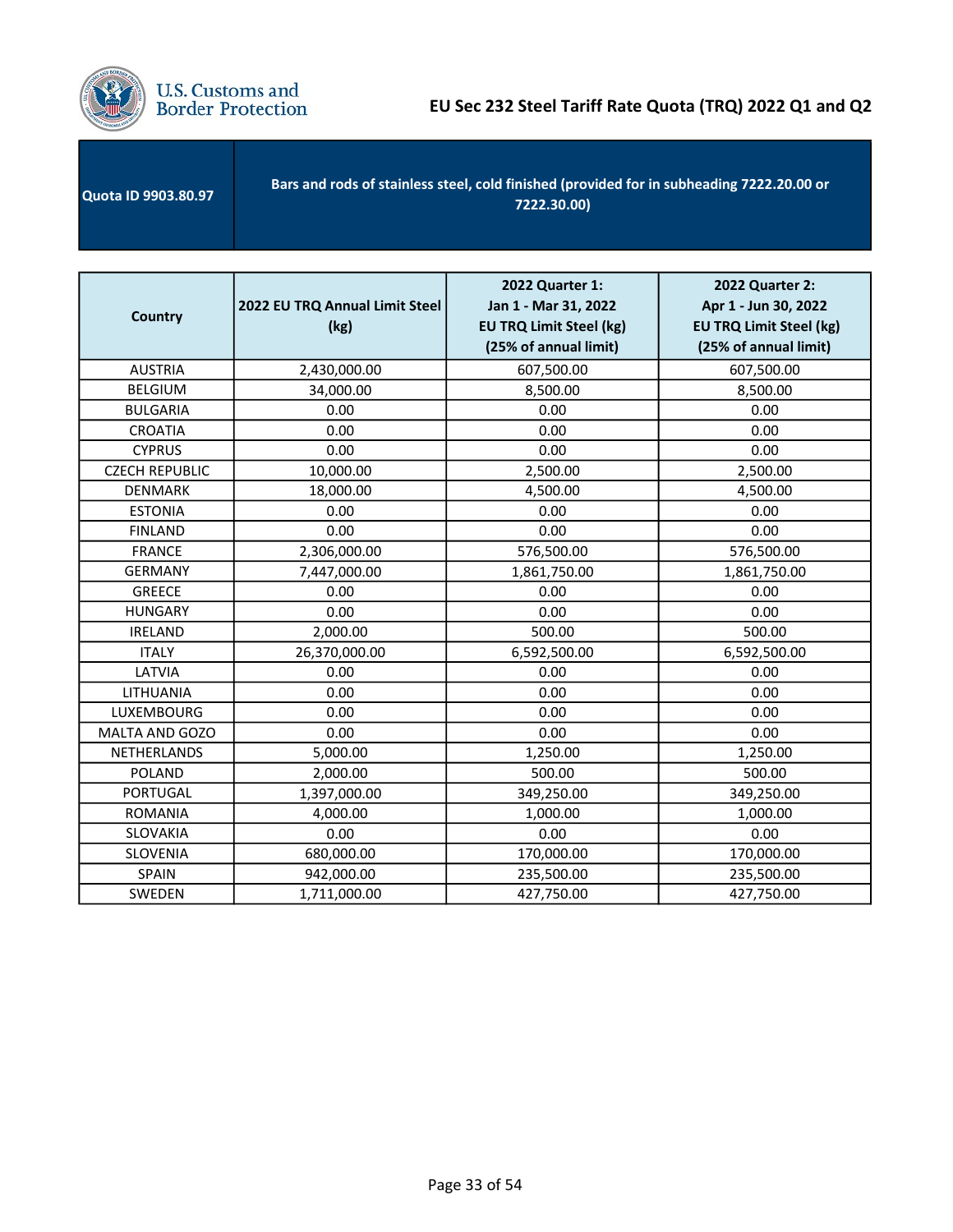

 Quota ID 9903.80.98 - Bars and rods of stainless steel, hot rolled (provided for in heading 7221.00.00 (except for statistical reporting number 7221.00.0017, 7221.00.0018 or 7221.00.0030) or subheading 7222.11.00, 7222.19.00 or 7222.40.30 (except for statistical reporting number

| <b>Country</b>        | 2022 EU TRQ Annual Limit Steel<br>(kg) | 2022 Quarter 1:<br>Jan 1 - Mar 31, 2022<br><b>EU TRQ Limit Steel (kg)</b><br>(25% of annual limit) | 2022 Quarter 2:<br>Apr 1 - Jun 30, 2022<br><b>EU TRQ Limit Steel (kg)</b><br>(25% of annual limit) |
|-----------------------|----------------------------------------|----------------------------------------------------------------------------------------------------|----------------------------------------------------------------------------------------------------|
| <b>AUSTRIA</b>        | 1,049,000.00                           | 262,250.00                                                                                         | 262,250.00                                                                                         |
| <b>BELGIUM</b>        | 9,000.00                               | 2,250.00                                                                                           | 2,250.00                                                                                           |
| <b>BULGARIA</b>       | 0.00                                   | 0.00                                                                                               | 0.00                                                                                               |
| <b>CROATIA</b>        | 0.00                                   | 0.00                                                                                               | 0.00                                                                                               |
| <b>CYPRUS</b>         | 0.00                                   | 0.00                                                                                               | 0.00                                                                                               |
| <b>CZECH REPUBLIC</b> | 2,000.00                               | 500.00                                                                                             | 500.00                                                                                             |
| <b>DENMARK</b>        | 2,000.00                               | 500.00                                                                                             | 500.00                                                                                             |
| <b>ESTONIA</b>        | 0.00                                   | 0.00                                                                                               | 0.00                                                                                               |
| <b>FINLAND</b>        | 0.00                                   | 0.00                                                                                               | 0.00                                                                                               |
| <b>FRANCE</b>         | 1,682,000.00                           | 420,500.00                                                                                         | 420,500.00                                                                                         |
| <b>GERMANY</b>        | 2,063,000.00                           | 515,750.00                                                                                         | 515,750.00                                                                                         |
| <b>GREECE</b>         | 0.00                                   | 0.00                                                                                               | 0.00                                                                                               |
| <b>HUNGARY</b>        | 2,000.00                               | 500.00                                                                                             | 500.00                                                                                             |
| <b>IRELAND</b>        | 0.00                                   | 0.00                                                                                               | 0.00                                                                                               |
| <b>ITALY</b>          | 10,615,000.00                          | 2,653,750.00                                                                                       | 2,653,750.00                                                                                       |
| LATVIA                | 0.00                                   | 0.00                                                                                               | 0.00                                                                                               |
| LITHUANIA             | 0.00                                   | 0.00                                                                                               | 0.00                                                                                               |
| LUXEMBOURG            | 0.00                                   | 0.00                                                                                               | 0.00                                                                                               |
| MALTA AND GOZO        | 0.00                                   | 0.00                                                                                               | 0.00                                                                                               |
| NETHERLANDS           | 16,000.00                              | 4,000.00                                                                                           | 4,000.00                                                                                           |
| <b>POLAND</b>         | 17,000.00                              | 4,250.00                                                                                           | 4,250.00                                                                                           |
| <b>PORTUGAL</b>       | 2,874,000.00                           | 718,500.00                                                                                         | 718,500.00                                                                                         |
| <b>ROMANIA</b>        | 2,000.00                               | 500.00                                                                                             | 500.00                                                                                             |
| SLOVAKIA              | 0.00                                   | 0.00                                                                                               | 0.00                                                                                               |
| SLOVENIA              | 169,000.00                             | 42,250.00                                                                                          | 42,250.00                                                                                          |
| SPAIN                 | 94,000.00                              | 23,500.00                                                                                          | 23,500.00                                                                                          |
| SWEDEN                | 2,727,000.00                           | 681,750.00                                                                                         | 681,750.00                                                                                         |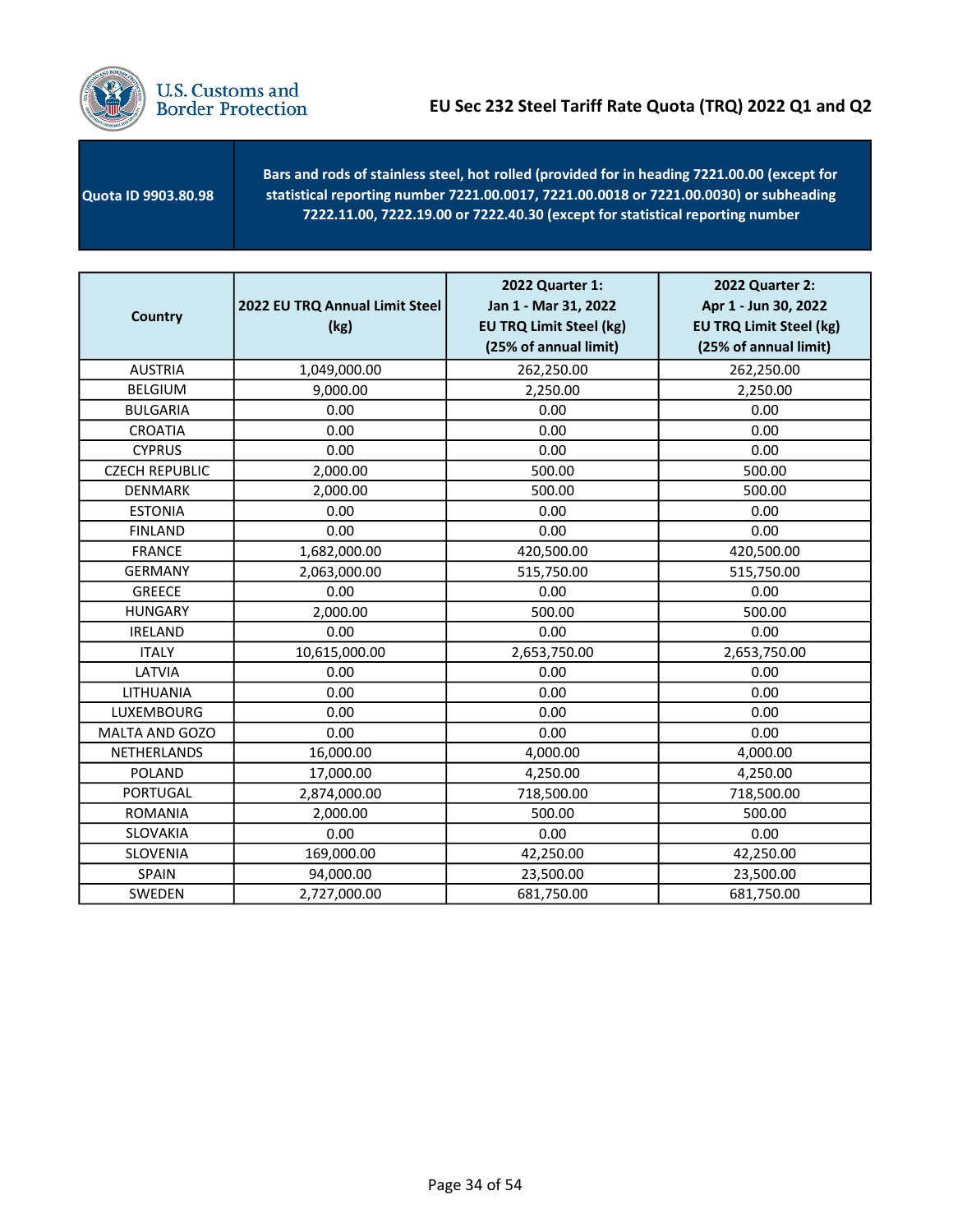

| <b>Quota ID 9903.80.99</b> | Blooms, billets and slabs of stainless steel (provided for in subheading 7218.91.00 and<br>7218.99.00) |
|----------------------------|--------------------------------------------------------------------------------------------------------|
|----------------------------|--------------------------------------------------------------------------------------------------------|

| <b>Country</b>        | 2022 EU TRQ Annual Limit Steel<br>(kg) | 2022 Quarter 1:<br>Jan 1 - Mar 31, 2022<br><b>EU TRQ Limit Steel (kg)</b><br>(25% of annual limit) | 2022 Quarter 2:<br>Apr 1 - Jun 30, 2022<br><b>EU TRQ Limit Steel (kg)</b><br>(25% of annual limit) |
|-----------------------|----------------------------------------|----------------------------------------------------------------------------------------------------|----------------------------------------------------------------------------------------------------|
| <b>AUSTRIA</b>        | 182,000.00                             | 45,500.00                                                                                          | 45,500.00                                                                                          |
| <b>BELGIUM</b>        | 2,000.00                               | 500.00                                                                                             | 500.00                                                                                             |
| <b>BULGARIA</b>       | 0.00                                   | 0.00                                                                                               | 0.00                                                                                               |
| <b>CROATIA</b>        | 0.00                                   | 0.00                                                                                               | 0.00                                                                                               |
| <b>CYPRUS</b>         | 0.00                                   | 0.00                                                                                               | 0.00                                                                                               |
| <b>CZECH REPUBLIC</b> | 0.00                                   | 0.00                                                                                               | 0.00                                                                                               |
| <b>DENMARK</b>        | 2,000.00                               | 500.00                                                                                             | 500.00                                                                                             |
| <b>ESTONIA</b>        | 0.00                                   | 0.00                                                                                               | 0.00                                                                                               |
| <b>FINLAND</b>        | 0.00                                   | 0.00                                                                                               | 0.00                                                                                               |
| <b>FRANCE</b>         | 4,000.00                               | 1,000.00                                                                                           | 1,000.00                                                                                           |
| <b>GERMANY</b>        | 29,923,000.00                          | 7,480,750.00                                                                                       | 7,480,750.00                                                                                       |
| <b>GREECE</b>         | 0.00                                   | 0.00                                                                                               | 0.00                                                                                               |
| <b>HUNGARY</b>        | 47,000.00                              | 11,750.00                                                                                          | 11,750.00                                                                                          |
| <b>IRELAND</b>        | 0.00                                   | 0.00                                                                                               | 0.00                                                                                               |
| <b>ITALY</b>          | 10,659,000.00                          | 2,664,750.00                                                                                       | 2,664,750.00                                                                                       |
| LATVIA                | 0.00                                   | 0.00                                                                                               | 0.00                                                                                               |
| LITHUANIA             | 0.00                                   | 0.00                                                                                               | 0.00                                                                                               |
| LUXEMBOURG            | 0.00                                   | 0.00                                                                                               | 0.00                                                                                               |
| MALTA AND GOZO        | 0.00                                   | 0.00                                                                                               | 0.00                                                                                               |
| NETHERLANDS           | 2,000.00                               | 500.00                                                                                             | 500.00                                                                                             |
| <b>POLAND</b>         | 0.00                                   | 0.00                                                                                               | 0.00                                                                                               |
| <b>PORTUGAL</b>       | 0.00                                   | 0.00                                                                                               | 0.00                                                                                               |
| <b>ROMANIA</b>        | 0.00                                   | 0.00                                                                                               | 0.00                                                                                               |
| SLOVAKIA              | 0.00                                   | 0.00                                                                                               | 0.00                                                                                               |
| SLOVENIA              | 372,000.00                             | 93,000.00                                                                                          | 93,000.00                                                                                          |
| SPAIN                 | 5,038,000.00                           | 1,259,500.00                                                                                       | 1,259,500.00                                                                                       |
| SWEDEN                | 12,391,000.00                          | 3,097,750.00                                                                                       | 3,097,750.00                                                                                       |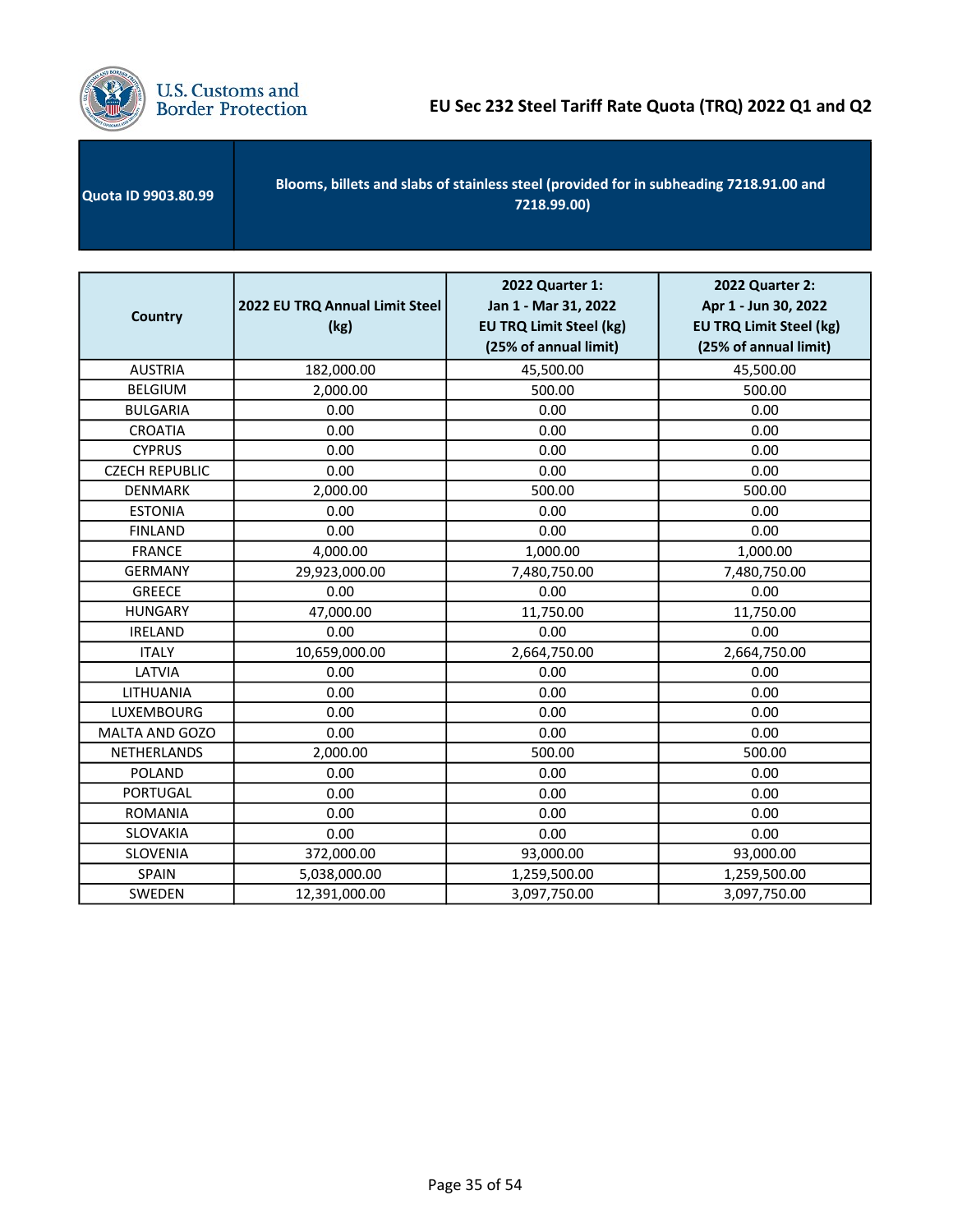

 Quota ID 9903.81.01 Oil country pipe and tube goods of stainless steel (provided for in subheading 7304.22.00, 7304.24.30, 7304.24.40, 7304.24.60, 7306.21.30, 7306.21.40 or 7306.21.80)

| <b>Country</b>        | 2022 EU TRQ Annual Limit Steel<br>(kg) | 2022 Quarter 1:<br>Jan 1 - Mar 31, 2022<br><b>EU TRQ Limit Steel (kg)</b><br>(25% of annual limit) | 2022 Quarter 2:<br>Apr 1 - Jun 30, 2022<br><b>EU TRQ Limit Steel (kg)</b><br>(25% of annual limit) |
|-----------------------|----------------------------------------|----------------------------------------------------------------------------------------------------|----------------------------------------------------------------------------------------------------|
| <b>AUSTRIA</b>        | 82,000.00                              | 20,500.00                                                                                          | 20,500.00                                                                                          |
| <b>BELGIUM</b>        | 0.00                                   | 0.00                                                                                               | 0.00                                                                                               |
| <b>BULGARIA</b>       | 0.00                                   | 0.00                                                                                               | 0.00                                                                                               |
| <b>CROATIA</b>        | 0.00                                   | 0.00                                                                                               | 0.00                                                                                               |
| <b>CYPRUS</b>         | 0.00                                   | 0.00                                                                                               | 0.00                                                                                               |
| <b>CZECH REPUBLIC</b> | 1,316,000.00                           | 329,000.00                                                                                         | 329,000.00                                                                                         |
| <b>DENMARK</b>        | 0.00                                   | 0.00                                                                                               | 0.00                                                                                               |
| <b>ESTONIA</b>        | 0.00                                   | 0.00                                                                                               | 0.00                                                                                               |
| <b>FINLAND</b>        | 2,000.00                               | 500.00                                                                                             | 500.00                                                                                             |
| <b>FRANCE</b>         | 77,000.00                              | 19,250.00                                                                                          | 19,250.00                                                                                          |
| <b>GERMANY</b>        | 137,000.00                             | 34,250.00                                                                                          | 34,250.00                                                                                          |
| <b>GREECE</b>         | 0.00                                   | 0.00                                                                                               | 0.00                                                                                               |
| <b>HUNGARY</b>        | 0.00                                   | 0.00                                                                                               | 0.00                                                                                               |
| <b>IRELAND</b>        | 2,000.00                               | 500.00                                                                                             | 500.00                                                                                             |
| <b>ITALY</b>          | 7,000.00                               | 1,750.00                                                                                           | 1,750.00                                                                                           |
| LATVIA                | 0.00                                   | 0.00                                                                                               | 0.00                                                                                               |
| LITHUANIA             | 0.00                                   | 0.00                                                                                               | 0.00                                                                                               |
| LUXEMBOURG            | 0.00                                   | 0.00                                                                                               | 0.00                                                                                               |
| MALTA AND GOZO        | 0.00                                   | 0.00                                                                                               | 0.00                                                                                               |
| NETHERLANDS           | 2,000.00                               | 500.00                                                                                             | 500.00                                                                                             |
| <b>POLAND</b>         | 0.00                                   | 0.00                                                                                               | 0.00                                                                                               |
| <b>PORTUGAL</b>       | 0.00                                   | 0.00                                                                                               | 0.00                                                                                               |
| <b>ROMANIA</b>        | 0.00                                   | 0.00                                                                                               | 0.00                                                                                               |
| SLOVAKIA              | 0.00                                   | 0.00                                                                                               | 0.00                                                                                               |
| SLOVENIA              | 0.00                                   | 0.00                                                                                               | 0.00                                                                                               |
| SPAIN                 | 84,000.00                              | 21,000.00                                                                                          | 21,000.00                                                                                          |
| SWEDEN                | 16,000.00                              | 4,000.00                                                                                           | 4,000.00                                                                                           |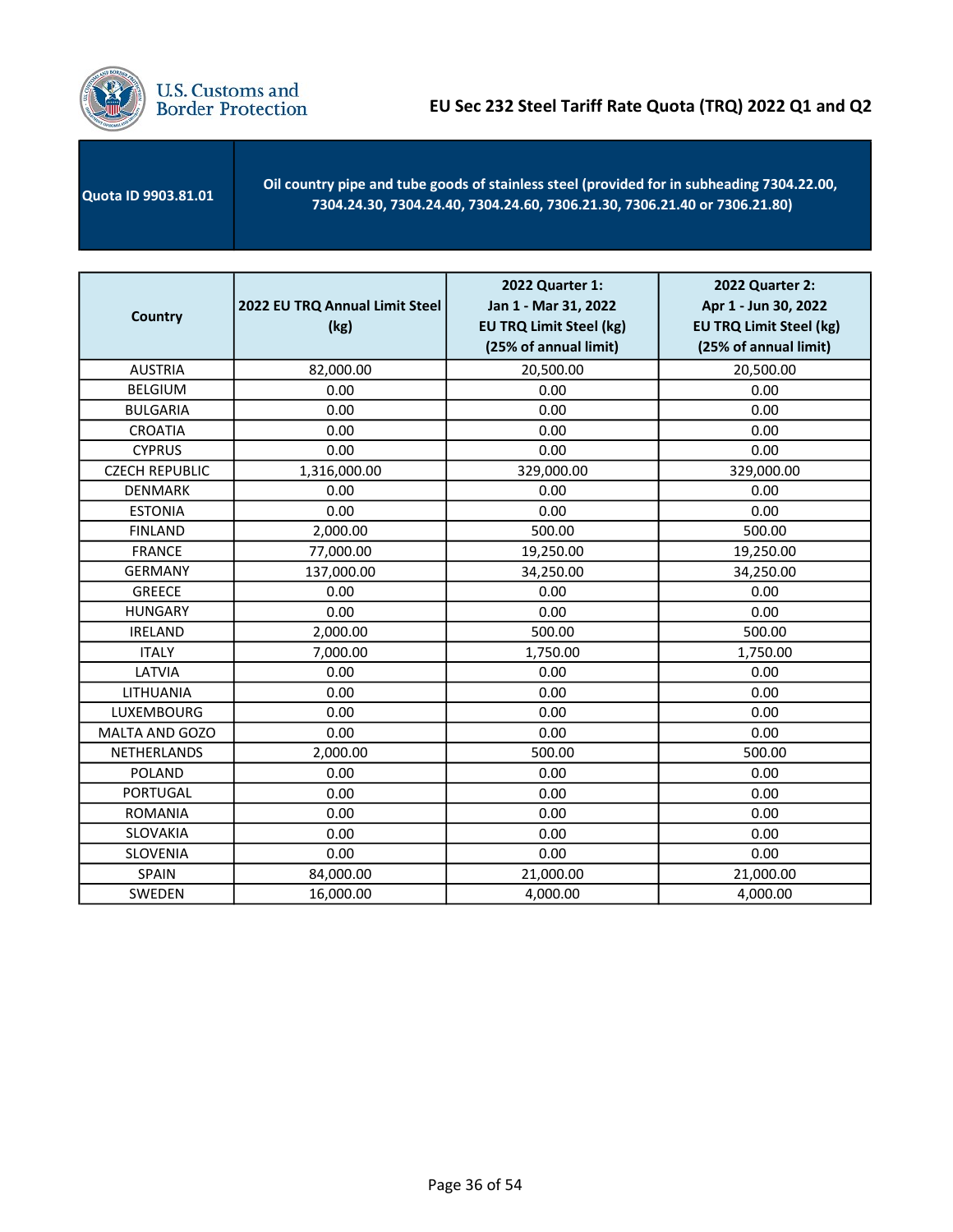

| <b>Quota ID 9903.81.02</b> | Ingot and other primary forms of stainless steel (provided for in subheading 7218.10.00) |
|----------------------------|------------------------------------------------------------------------------------------|
|                            |                                                                                          |

| <b>Country</b>        | 2022 EU TRQ Annual Limit Steel<br>(kg) | 2022 Quarter 1:<br>Jan 1 - Mar 31, 2022<br><b>EU TRQ Limit Steel (kg)</b><br>(25% of annual limit) | 2022 Quarter 2:<br>Apr 1 - Jun 30, 2022<br><b>EU TRQ Limit Steel (kg)</b><br>(25% of annual limit) |
|-----------------------|----------------------------------------|----------------------------------------------------------------------------------------------------|----------------------------------------------------------------------------------------------------|
| <b>AUSTRIA</b>        | 104,000.00                             | 26,000.00                                                                                          | 26,000.00                                                                                          |
| <b>BELGIUM</b>        | 0.00                                   | 0.00                                                                                               | 0.00                                                                                               |
| <b>BULGARIA</b>       | 0.00                                   | 0.00                                                                                               | 0.00                                                                                               |
| <b>CROATIA</b>        | 0.00                                   | 0.00                                                                                               | 0.00                                                                                               |
| <b>CYPRUS</b>         | 0.00                                   | 0.00                                                                                               | 0.00                                                                                               |
| <b>CZECH REPUBLIC</b> | 2,000.00                               | 500.00                                                                                             | 500.00                                                                                             |
| <b>DENMARK</b>        | 0.00                                   | 0.00                                                                                               | 0.00                                                                                               |
| <b>ESTONIA</b>        | 0.00                                   | 0.00                                                                                               | 0.00                                                                                               |
| <b>FINLAND</b>        | 0.00                                   | 0.00                                                                                               | 0.00                                                                                               |
| <b>FRANCE</b>         | 15,000.00                              | 3,750.00                                                                                           | 3,750.00                                                                                           |
| <b>GERMANY</b>        | 30,000.00                              | 7,500.00                                                                                           | 7,500.00                                                                                           |
| <b>GREECE</b>         | 0.00                                   | 0.00                                                                                               | 0.00                                                                                               |
| <b>HUNGARY</b>        | 0.00                                   | 0.00                                                                                               | 0.00                                                                                               |
| <b>IRELAND</b>        | 2,000.00                               | 500.00                                                                                             | 500.00                                                                                             |
| <b>ITALY</b>          | 2,366,000.00                           | 591,500.00                                                                                         | 591,500.00                                                                                         |
| LATVIA                | 0.00                                   | 0.00                                                                                               | 0.00                                                                                               |
| LITHUANIA             | 0.00                                   | 0.00                                                                                               | 0.00                                                                                               |
| <b>LUXEMBOURG</b>     | 0.00                                   | 0.00                                                                                               | 0.00                                                                                               |
| MALTA AND GOZO        | 0.00                                   | 0.00                                                                                               | 0.00                                                                                               |
| NETHERLANDS           | 0.00                                   | 0.00                                                                                               | 0.00                                                                                               |
| <b>POLAND</b>         | 0.00                                   | 0.00                                                                                               | 0.00                                                                                               |
| <b>PORTUGAL</b>       | 0.00                                   | 0.00                                                                                               | 0.00                                                                                               |
| <b>ROMANIA</b>        | 0.00                                   | 0.00                                                                                               | 0.00                                                                                               |
| SLOVAKIA              | 0.00                                   | 0.00                                                                                               | 0.00                                                                                               |
| SLOVENIA              | 0.00                                   | 0.00                                                                                               | 0.00                                                                                               |
| <b>SPAIN</b>          | 2,000.00                               | 500.00                                                                                             | 500.00                                                                                             |
| SWEDEN                | 2,000.00                               | 500.00                                                                                             | 500.00                                                                                             |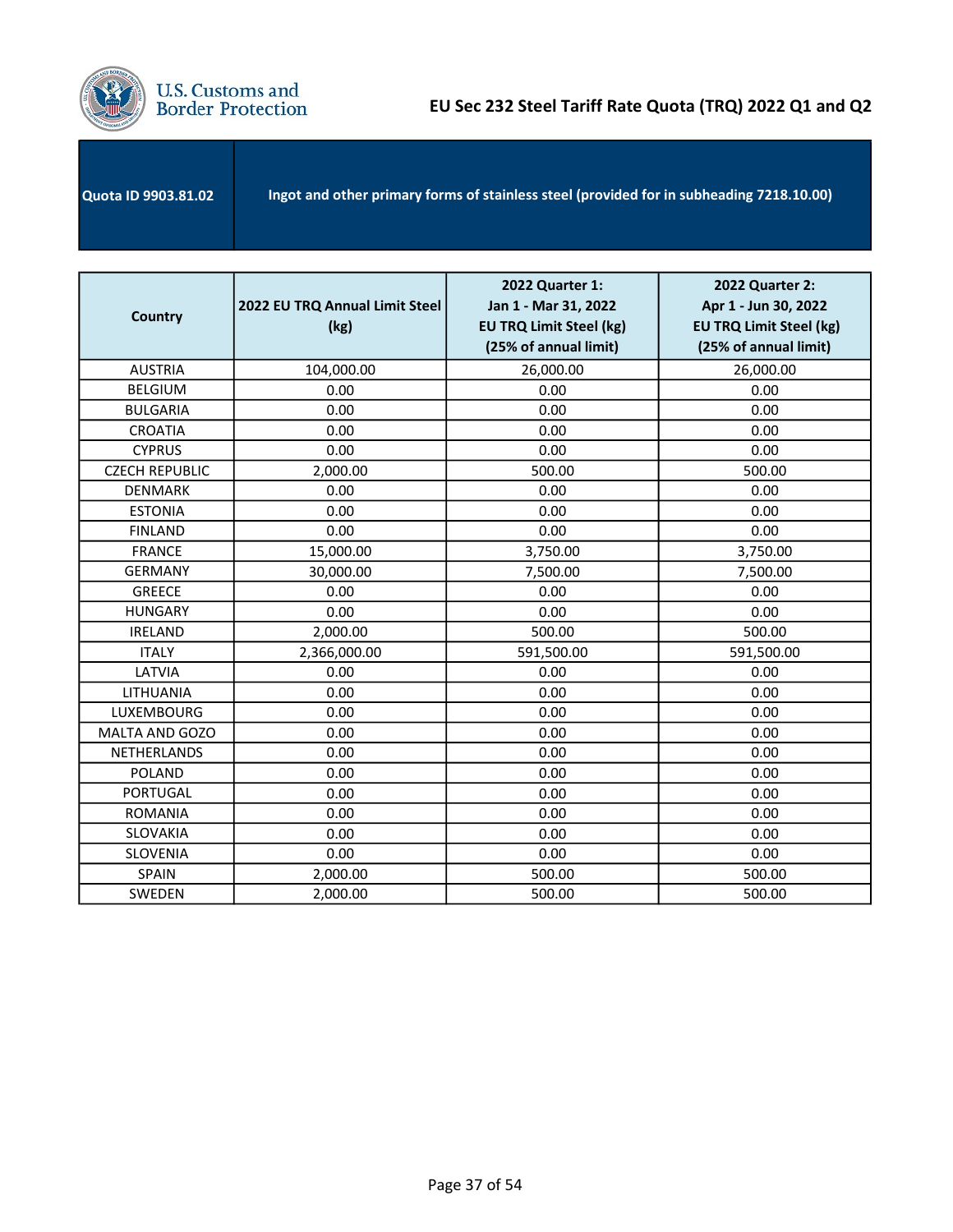

 Quota ID 9903.81.03 - Flat rolled products of stainless steel (provided for in subheading 7219.21.00, 7219.22.00, 7219.31.00 (except for statistical reporting number 7219.31.0010) or 7220.11.00)

| <b>Country</b>        | 2022 EU TRQ Annual Limit Steel<br>(kg) | 2022 Quarter 1:<br>Jan 1 - Mar 31, 2022<br><b>EU TRQ Limit Steel (kg)</b><br>(25% of annual limit) | 2022 Quarter 2:<br>Apr 1 - Jun 30, 2022<br><b>EU TRQ Limit Steel (kg)</b><br>(25% of annual limit) |
|-----------------------|----------------------------------------|----------------------------------------------------------------------------------------------------|----------------------------------------------------------------------------------------------------|
| <b>AUSTRIA</b>        | 207,000.00                             | 51,750.00                                                                                          | 51,750.00                                                                                          |
| <b>BELGIUM</b>        | 11,680,000.00                          | 2,920,000.00                                                                                       | 2,920,000.00                                                                                       |
| <b>BULGARIA</b>       | 0.00                                   | 0.00                                                                                               | 0.00                                                                                               |
| <b>CROATIA</b>        | 0.00                                   | 0.00                                                                                               | 0.00                                                                                               |
| <b>CYPRUS</b>         | 0.00                                   | 0.00                                                                                               | 0.00                                                                                               |
| <b>CZECH REPUBLIC</b> | 2,000.00                               | 500.00                                                                                             | 500.00                                                                                             |
| <b>DENMARK</b>        | 0.00                                   | 0.00                                                                                               | 0.00                                                                                               |
| <b>ESTONIA</b>        | 0.00                                   | 0.00                                                                                               | 0.00                                                                                               |
| <b>FINLAND</b>        | 175,000.00                             | 43,750.00                                                                                          | 43,750.00                                                                                          |
| <b>FRANCE</b>         | 3,275,000.00                           | 818,750.00                                                                                         | 818,750.00                                                                                         |
| <b>GERMANY</b>        | 1,540,000.00                           | 385,000.00                                                                                         | 385,000.00                                                                                         |
| <b>GREECE</b>         | 2,000.00                               | 500.00                                                                                             | 500.00                                                                                             |
| <b>HUNGARY</b>        | 0.00                                   | 0.00                                                                                               | 0.00                                                                                               |
| <b>IRELAND</b>        | 0.00                                   | 0.00                                                                                               | 0.00                                                                                               |
| <b>ITALY</b>          | 710,000.00                             | 177,500.00                                                                                         | 177,500.00                                                                                         |
| LATVIA                | 0.00                                   | 0.00                                                                                               | 0.00                                                                                               |
| LITHUANIA             | 0.00                                   | 0.00                                                                                               | 0.00                                                                                               |
| LUXEMBOURG            | 0.00                                   | 0.00                                                                                               | 0.00                                                                                               |
| MALTA AND GOZO        | 0.00                                   | 0.00                                                                                               | 0.00                                                                                               |
| <b>NETHERLANDS</b>    | 16,000.00                              | 4,000.00                                                                                           | 4,000.00                                                                                           |
| <b>POLAND</b>         | 0.00                                   | 0.00                                                                                               | 0.00                                                                                               |
| PORTUGAL              | 2,000.00                               | 500.00                                                                                             | 500.00                                                                                             |
| <b>ROMANIA</b>        | 0.00                                   | 0.00                                                                                               | 0.00                                                                                               |
| SLOVAKIA              | 0.00                                   | 0.00                                                                                               | 0.00                                                                                               |
| SLOVENIA              | 5,923,000.00                           | 1,480,750.00                                                                                       | 1,480,750.00                                                                                       |
| SPAIN                 | 15,000.00                              | 3,750.00                                                                                           | 3,750.00                                                                                           |
| <b>SWEDEN</b>         | 1,148,000.00                           | 287,000.00                                                                                         | 287,000.00                                                                                         |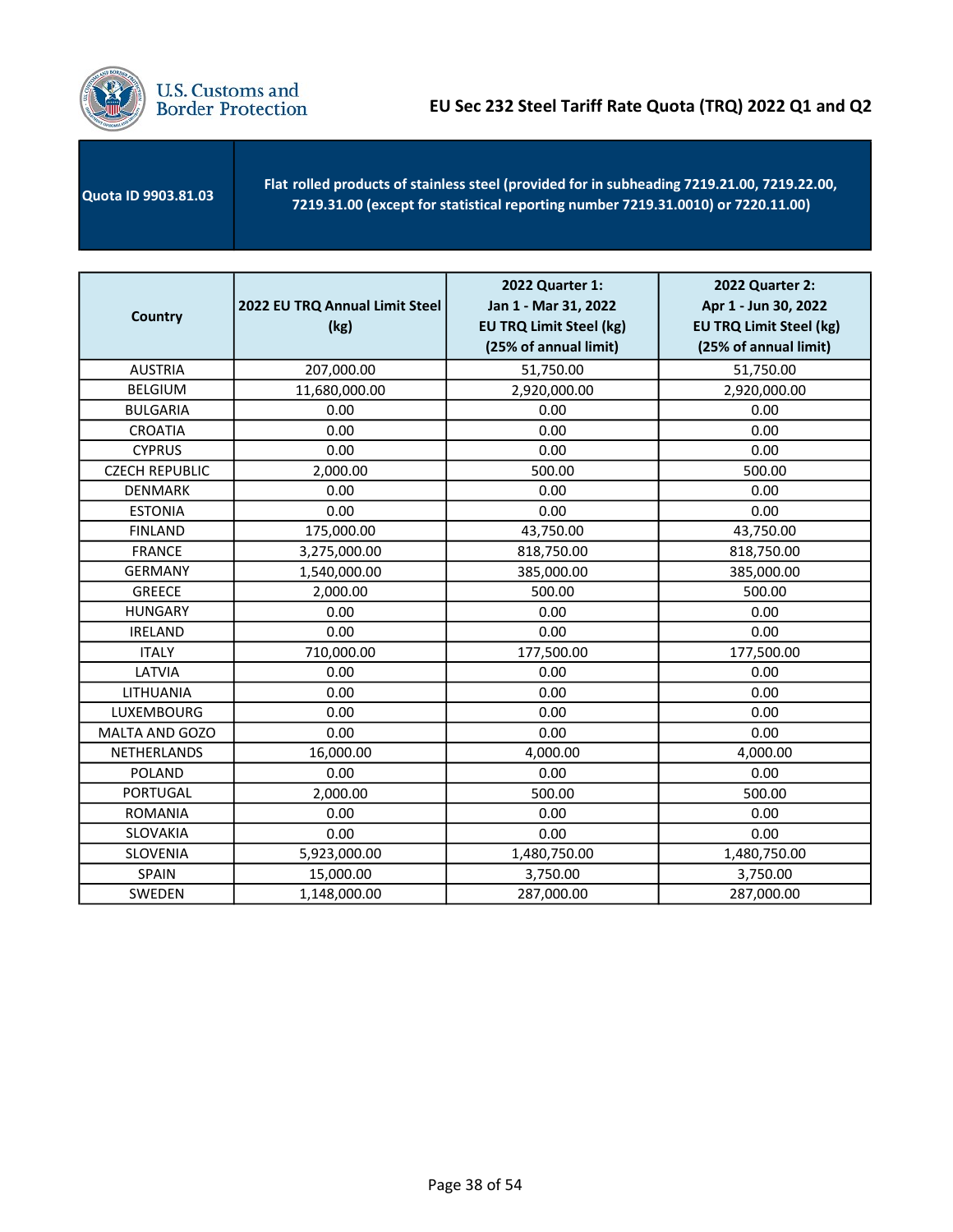

| <b>Quota ID 9903.81.04</b> | Bars and rods, hot rolled, in irregularly wound coils, of stainless steel (provided for in<br>heading 7221.00.00 (except for statistical reporting number 7221.00.0005, 7221.00.0045 or<br>7221.00.0075) |
|----------------------------|----------------------------------------------------------------------------------------------------------------------------------------------------------------------------------------------------------|
|                            |                                                                                                                                                                                                          |

| <b>Country</b>        | 2022 EU TRQ Annual Limit Steel<br>(kg) | 2022 Quarter 1:<br>Jan 1 - Mar 31, 2022<br><b>EU TRQ Limit Steel (kg)</b><br>(25% of annual limit) | 2022 Quarter 2:<br>Apr 1 - Jun 30, 2022<br><b>EU TRQ Limit Steel (kg)</b><br>(25% of annual limit) |
|-----------------------|----------------------------------------|----------------------------------------------------------------------------------------------------|----------------------------------------------------------------------------------------------------|
| <b>AUSTRIA</b>        | 3,000.00                               | 750.00                                                                                             | 750.00                                                                                             |
| <b>BELGIUM</b>        | 0.00                                   | 0.00                                                                                               | 0.00                                                                                               |
| <b>BULGARIA</b>       | 0.00                                   | 0.00                                                                                               | 0.00                                                                                               |
| <b>CROATIA</b>        | 0.00                                   | 0.00                                                                                               | 0.00                                                                                               |
| <b>CYPRUS</b>         | 0.00                                   | 0.00                                                                                               | 0.00                                                                                               |
| <b>CZECH REPUBLIC</b> | 0.00                                   | 0.00                                                                                               | 0.00                                                                                               |
| <b>DENMARK</b>        | 0.00                                   | 0.00                                                                                               | 0.00                                                                                               |
| <b>ESTONIA</b>        | 0.00                                   | 0.00                                                                                               | 0.00                                                                                               |
| <b>FINLAND</b>        | 0.00                                   | 0.00                                                                                               | 0.00                                                                                               |
| <b>FRANCE</b>         | 2,107,000.00                           | 526,750.00                                                                                         | 526,750.00                                                                                         |
| <b>GERMANY</b>        | 466,000.00                             | 116,500.00                                                                                         | 116,500.00                                                                                         |
| <b>GREECE</b>         | 0.00                                   | 0.00                                                                                               | 0.00                                                                                               |
| <b>HUNGARY</b>        | 0.00                                   | 0.00                                                                                               | 0.00                                                                                               |
| <b>IRELAND</b>        | 0.00                                   | 0.00                                                                                               | 0.00                                                                                               |
| <b>ITALY</b>          | 236,000.00                             | 59,000.00                                                                                          | 59,000.00                                                                                          |
| LATVIA                | 0.00                                   | 0.00                                                                                               | 0.00                                                                                               |
| LITHUANIA             | 0.00                                   | 0.00                                                                                               | 0.00                                                                                               |
| LUXEMBOURG            | 0.00                                   | 0.00                                                                                               | 0.00                                                                                               |
| MALTA AND GOZO        | 0.00                                   | 0.00                                                                                               | 0.00                                                                                               |
| NETHERLANDS           | 0.00                                   | 0.00                                                                                               | 0.00                                                                                               |
| <b>POLAND</b>         | 0.00                                   | 0.00                                                                                               | 0.00                                                                                               |
| <b>PORTUGAL</b>       | 0.00                                   | 0.00                                                                                               | 0.00                                                                                               |
| <b>ROMANIA</b>        | 0.00                                   | 0.00                                                                                               | 0.00                                                                                               |
| SLOVAKIA              | 0.00                                   | 0.00                                                                                               | 0.00                                                                                               |
| SLOVENIA              | 0.00                                   | 0.00                                                                                               | 0.00                                                                                               |
| SPAIN                 | 14,000.00                              | 3,500.00                                                                                           | 3,500.00                                                                                           |
| SWEDEN                | 3,166,000.00                           | 791,500.00                                                                                         | 791,500.00                                                                                         |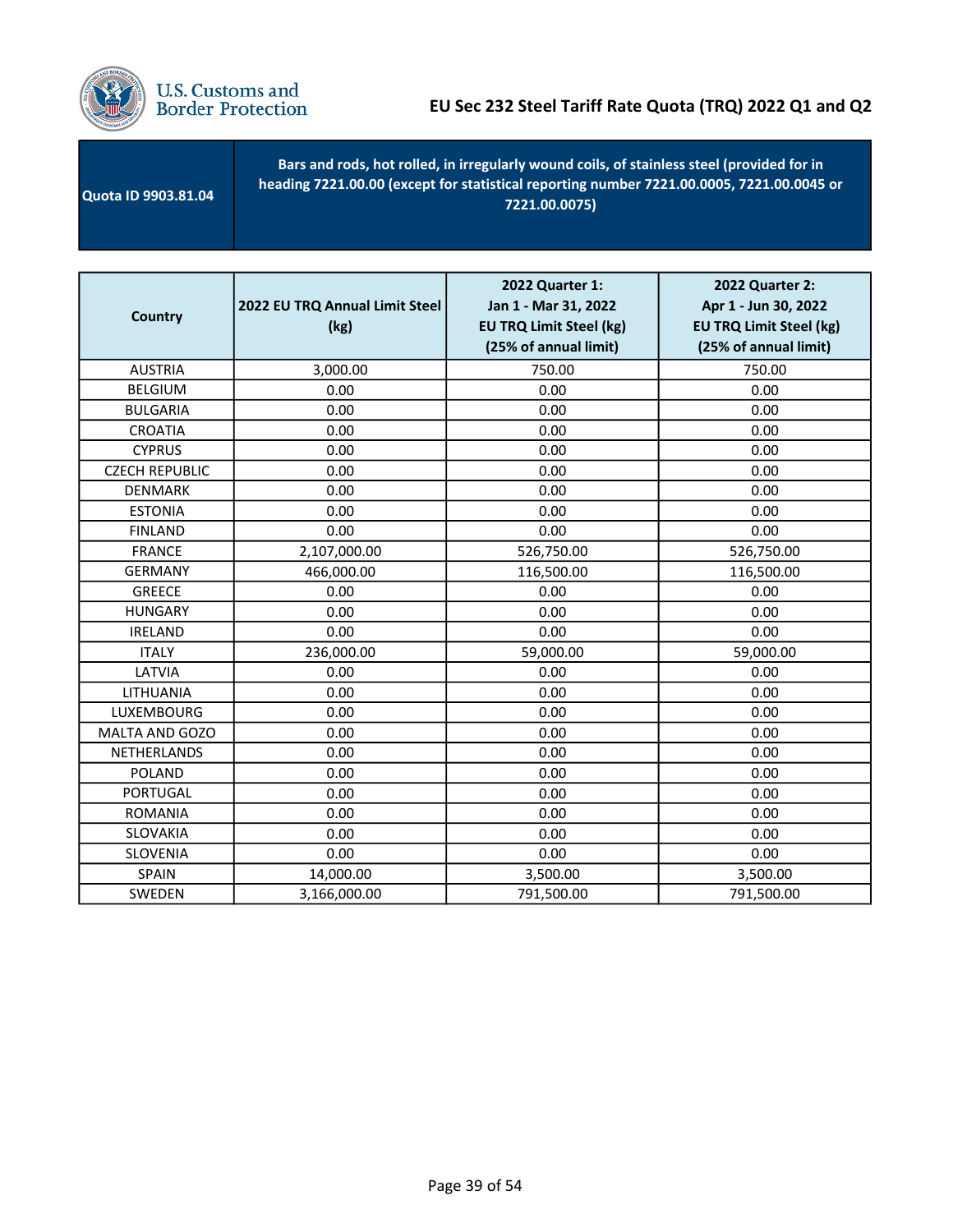

| <b>Quota ID 9903.81.05</b> | Angles, shapes and sections of stainless steel (provided for in subheading 7222.40.30 (except for<br>statistical reporting number 7222.40.3065 or 7222.40.3085) or 7222.40.60) |
|----------------------------|--------------------------------------------------------------------------------------------------------------------------------------------------------------------------------|
|                            |                                                                                                                                                                                |

| <b>Country</b>        | 2022 EU TRQ Annual Limit Steel<br>(kg) | 2022 Quarter 1:<br>Jan 1 - Mar 31, 2022<br><b>EU TRQ Limit Steel (kg)</b><br>(25% of annual limit) | 2022 Quarter 2:<br>Apr 1 - Jun 30, 2022<br><b>EU TRQ Limit Steel (kg)</b><br>(25% of annual limit) |
|-----------------------|----------------------------------------|----------------------------------------------------------------------------------------------------|----------------------------------------------------------------------------------------------------|
| <b>AUSTRIA</b>        | 19,000.00                              | 4,750.00                                                                                           | 4,750.00                                                                                           |
| <b>BELGIUM</b>        | 2,000.00                               | 500.00                                                                                             | 500.00                                                                                             |
| <b>BULGARIA</b>       | 2,000.00                               | 500.00                                                                                             | 500.00                                                                                             |
| <b>CROATIA</b>        | 0.00                                   | 0.00                                                                                               | 0.00                                                                                               |
| <b>CYPRUS</b>         | 0.00                                   | 0.00                                                                                               | 0.00                                                                                               |
| <b>CZECH REPUBLIC</b> | 2,000.00                               | 500.00                                                                                             | 500.00                                                                                             |
| <b>DENMARK</b>        | 6,000.00                               | 1,500.00                                                                                           | 1,500.00                                                                                           |
| <b>ESTONIA</b>        | 0.00                                   | 0.00                                                                                               | 0.00                                                                                               |
| <b>FINLAND</b>        | 0.00                                   | 0.00                                                                                               | 0.00                                                                                               |
| <b>FRANCE</b>         | 5,000.00                               | 1,250.00                                                                                           | 1,250.00                                                                                           |
| <b>GERMANY</b>        | 575,000.00                             | 143,750.00                                                                                         | 143,750.00                                                                                         |
| <b>GREECE</b>         | 0.00                                   | 0.00                                                                                               | 0.00                                                                                               |
| <b>HUNGARY</b>        | 0.00                                   | 0.00                                                                                               | 0.00                                                                                               |
| <b>IRELAND</b>        | 2,000.00                               | 500.00                                                                                             | 500.00                                                                                             |
| <b>ITALY</b>          | 317,000.00                             | 79,250.00                                                                                          | 79,250.00                                                                                          |
| LATVIA                | 0.00                                   | 0.00                                                                                               | 0.00                                                                                               |
| LITHUANIA             | 0.00                                   | 0.00                                                                                               | 0.00                                                                                               |
| LUXEMBOURG            | 0.00                                   | 0.00                                                                                               | 0.00                                                                                               |
| MALTA AND GOZO        | 0.00                                   | 0.00                                                                                               | 0.00                                                                                               |
| NETHERLANDS           | 7,000.00                               | 1,750.00                                                                                           | 1,750.00                                                                                           |
| <b>POLAND</b>         | 0.00                                   | 0.00                                                                                               | 0.00                                                                                               |
| <b>PORTUGAL</b>       | 2,000.00                               | 500.00                                                                                             | 500.00                                                                                             |
| <b>ROMANIA</b>        | 0.00                                   | 0.00                                                                                               | 0.00                                                                                               |
| SLOVAKIA              | 0.00                                   | 0.00                                                                                               | 0.00                                                                                               |
| <b>SLOVENIA</b>       | 0.00                                   | 0.00                                                                                               | 0.00                                                                                               |
| SPAIN                 | 149,000.00                             | 37,250.00                                                                                          | 37,250.00                                                                                          |
| SWEDEN                | 2,000.00                               | 500.00                                                                                             | 500.00                                                                                             |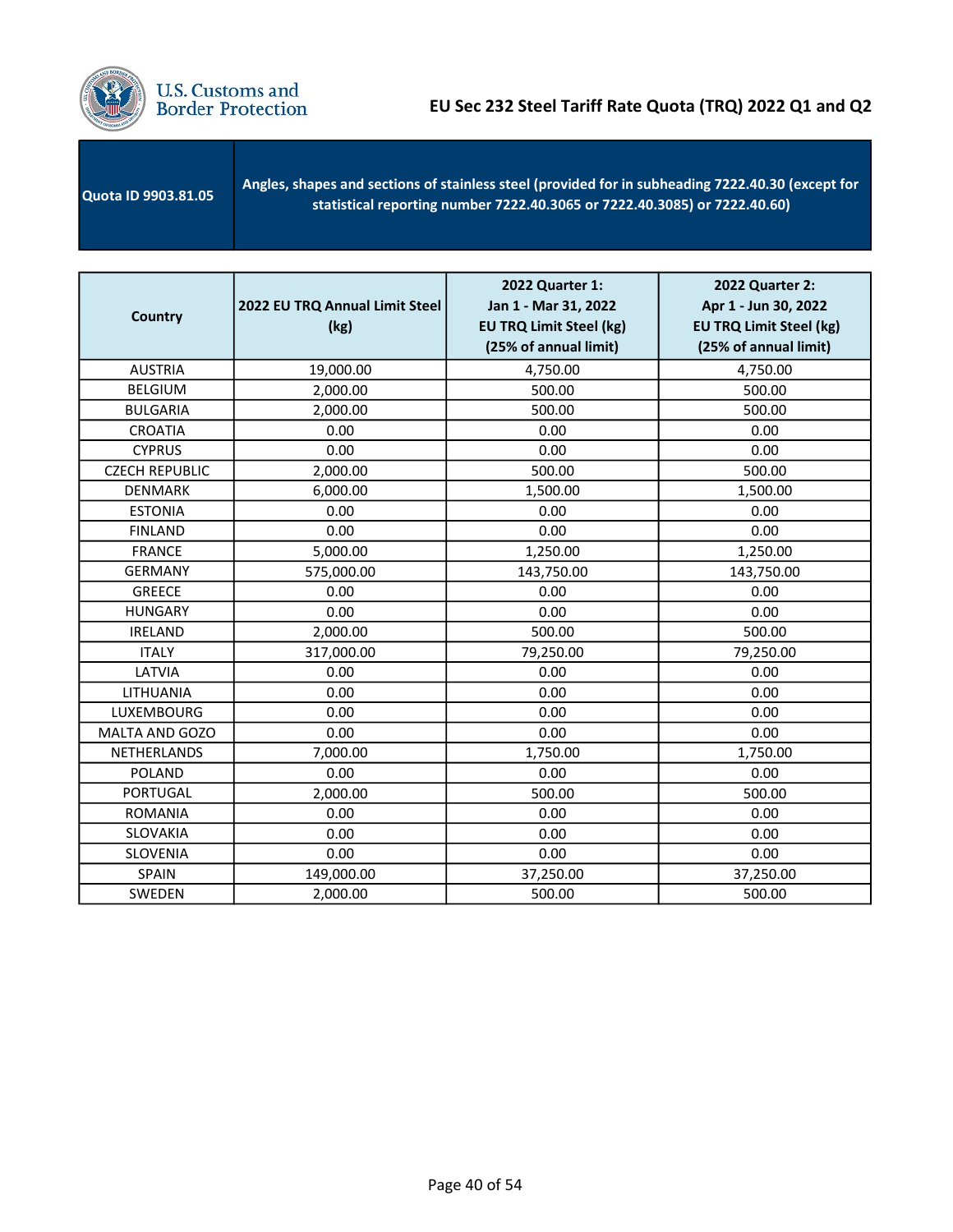

 Quota ID 9903.81.06 Angles, shapes and sections (provided for in subheading 7216.31.00, 7216.32.00, 7216.33.00, 7216.40.00, 7216.50.00, 7216.99.00, 7228.70.30 (except for statistical reporting number 7228.70.3060 or 7228.70.3081) or 7228.70.60)

| <b>Country</b>        | 2022 EU TRQ Annual Limit Steel<br>(kg) | 2022 Quarter 1:<br>Jan 1 - Mar 31, 2022<br><b>EU TRQ Limit Steel (kg)</b><br>(25% of annual limit) | <b>2022 Quarter 2:</b><br>Apr 1 - Jun 30, 2022<br><b>EU TRQ Limit Steel (kg)</b><br>(25% of annual limit) |
|-----------------------|----------------------------------------|----------------------------------------------------------------------------------------------------|-----------------------------------------------------------------------------------------------------------|
| <b>AUSTRIA</b>        | 542,000.00                             | 135,500.00                                                                                         | 135,500.00                                                                                                |
| <b>BELGIUM</b>        | 1,043,000.00                           | 260,750.00                                                                                         | 260,750.00                                                                                                |
| <b>BULGARIA</b>       | 0.00                                   | 0.00                                                                                               | 0.00                                                                                                      |
| <b>CROATIA</b>        | 0.00                                   | 0.00                                                                                               | 0.00                                                                                                      |
| <b>CYPRUS</b>         | 0.00                                   | 0.00                                                                                               | 0.00                                                                                                      |
| <b>CZECH REPUBLIC</b> | 24,000.00                              | 6,000.00                                                                                           | 6,000.00                                                                                                  |
| <b>DENMARK</b>        | 0.00                                   | 0.00                                                                                               | 0.00                                                                                                      |
| <b>ESTONIA</b>        | 0.00                                   | 0.00                                                                                               | 0.00                                                                                                      |
| <b>FINLAND</b>        | 2,000.00                               | 500.00                                                                                             | 500.00                                                                                                    |
| <b>FRANCE</b>         | 87,000.00                              | 21,750.00                                                                                          | 21,750.00                                                                                                 |
| <b>GERMANY</b>        | 39,582,000.00                          | 9,895,500.00                                                                                       | 9,895,500.00                                                                                              |
| <b>GREECE</b>         | 0.00                                   | 0.00                                                                                               | 0.00                                                                                                      |
| <b>HUNGARY</b>        | 0.00                                   | 0.00                                                                                               | 0.00                                                                                                      |
| <b>IRELAND</b>        | 2,000.00                               | 500.00                                                                                             | 500.00                                                                                                    |
| <b>ITALY</b>          | 666,000.00                             | 166,500.00                                                                                         | 166,500.00                                                                                                |
| LATVIA                | 2,000.00                               | 500.00                                                                                             | 500.00                                                                                                    |
| LITHUANIA             | 0.00                                   | 0.00                                                                                               | 0.00                                                                                                      |
| LUXEMBOURG            | 86,395,000.00                          | 21,598,750.00                                                                                      | 21,598,750.00                                                                                             |
| MALTA AND GOZO        | 0.00                                   | 0.00                                                                                               | 0.00                                                                                                      |
| <b>NETHERLANDS</b>    | 24,000.00                              | 6,000.00                                                                                           | 6,000.00                                                                                                  |
| <b>POLAND</b>         | 452,000.00                             | 113,000.00                                                                                         | 113,000.00                                                                                                |
| <b>PORTUGAL</b>       | 0.00                                   | 0.00                                                                                               | 0.00                                                                                                      |
| <b>ROMANIA</b>        | 13,000.00                              | 3,250.00                                                                                           | 3,250.00                                                                                                  |
| SLOVAKIA              | 0.00                                   | 0.00                                                                                               | 0.00                                                                                                      |
| SLOVENIA              | 0.00                                   | 0.00                                                                                               | 0.00                                                                                                      |
| <b>SPAIN</b>          | 69,335,000.00                          | 17,333,750.00                                                                                      | 17,333,750.00                                                                                             |
| SWEDEN                | 481,000.00                             | 120,250.00                                                                                         | 120,250.00                                                                                                |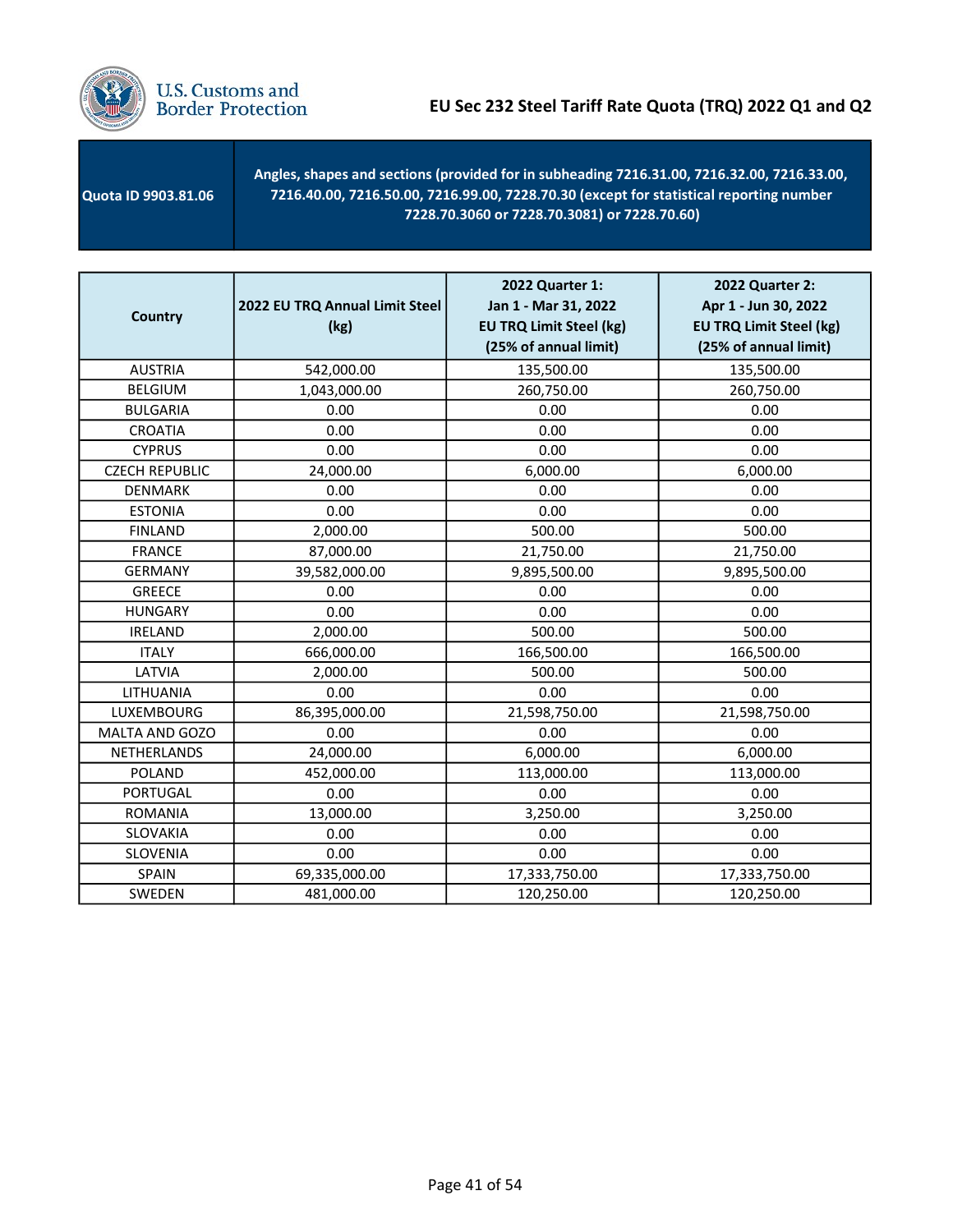

 Quota ID 9903.81.0**7** - 7213.91.45, 7213.91.60, 7213.99.00 (except for statistical reporting number 7213.99.0060), 7227.20.00 (except for statistical reporting number 7227.20.0080) or 7227.90.60 (except for Bars and rods, hot rolled, in irregularly wound coils (provided for in subheading 7213.91.30, statistical reporting number 7227.90.6005, 7227.90.6010, 7227.90.6040 or 7227.90.6090))

| <b>Country</b>        | 2022 EU TRQ Annual Limit Steel<br>(kg) | 2022 Quarter 1:<br>Jan 1 - Mar 31, 2022<br><b>EU TRQ Limit Steel (kg)</b><br>(25% of annual limit) | 2022 Quarter 2:<br>Apr 1 - Jun 30, 2022<br><b>EU TRQ Limit Steel (kg)</b><br>(25% of annual limit) |
|-----------------------|----------------------------------------|----------------------------------------------------------------------------------------------------|----------------------------------------------------------------------------------------------------|
| <b>AUSTRIA</b>        | 0.00                                   | 0.00                                                                                               | 0.00                                                                                               |
| <b>BELGIUM</b>        | 5,000.00                               | 1,250.00                                                                                           | 1,250.00                                                                                           |
| <b>BULGARIA</b>       | 0.00                                   | 0.00                                                                                               | 0.00                                                                                               |
| <b>CROATIA</b>        | 0.00                                   | 0.00                                                                                               | 0.00                                                                                               |
| <b>CYPRUS</b>         | 0.00                                   | 0.00                                                                                               | 0.00                                                                                               |
| <b>CZECH REPUBLIC</b> | 2,000.00                               | 500.00                                                                                             | 500.00                                                                                             |
| <b>DENMARK</b>        | 2,000.00                               | 500.00                                                                                             | 500.00                                                                                             |
| <b>ESTONIA</b>        | 0.00                                   | 0.00                                                                                               | 0.00                                                                                               |
| <b>FINLAND</b>        | 0.00                                   | 0.00                                                                                               | 0.00                                                                                               |
| <b>FRANCE</b>         | 212,000.00                             | 53,000.00                                                                                          | 53,000.00                                                                                          |
| <b>GERMANY</b>        | 37,565,000.00                          | 9,391,250.00                                                                                       | 9,391,250.00                                                                                       |
| <b>GREECE</b>         | 0.00                                   | 0.00                                                                                               | 0.00                                                                                               |
| <b>HUNGARY</b>        | 0.00                                   | 0.00                                                                                               | 0.00                                                                                               |
| <b>IRELAND</b>        | 0.00                                   | 0.00                                                                                               | 0.00                                                                                               |
| <b>ITALY</b>          | 14,115,000.00                          | 3,528,750.00                                                                                       | 3,528,750.00                                                                                       |
| LATVIA                | 0.00                                   | 0.00                                                                                               | 0.00                                                                                               |
| LITHUANIA             | 0.00                                   | 0.00                                                                                               | 0.00                                                                                               |
| <b>LUXEMBOURG</b>     | 0.00                                   | 0.00                                                                                               | 0.00                                                                                               |
| MALTA AND GOZO        | 0.00                                   | 0.00                                                                                               | 0.00                                                                                               |
| <b>NETHERLANDS</b>    | 26,000.00                              | 6,500.00                                                                                           | 6,500.00                                                                                           |
| <b>POLAND</b>         | 0.00                                   | 0.00                                                                                               | 0.00                                                                                               |
| <b>PORTUGAL</b>       | 0.00                                   | 0.00                                                                                               | 0.00                                                                                               |
| <b>ROMANIA</b>        | 0.00                                   | 0.00                                                                                               | 0.00                                                                                               |
| SLOVAKIA              | 0.00                                   | 0.00                                                                                               | 0.00                                                                                               |
| SLOVENIA              | 0.00                                   | 0.00                                                                                               | 0.00                                                                                               |
| <b>SPAIN</b>          | 45,497,000.00                          | 11,374,250.00                                                                                      | 11,374,250.00                                                                                      |
| SWEDEN                | 2,000.00                               | 500.00                                                                                             | 500.00                                                                                             |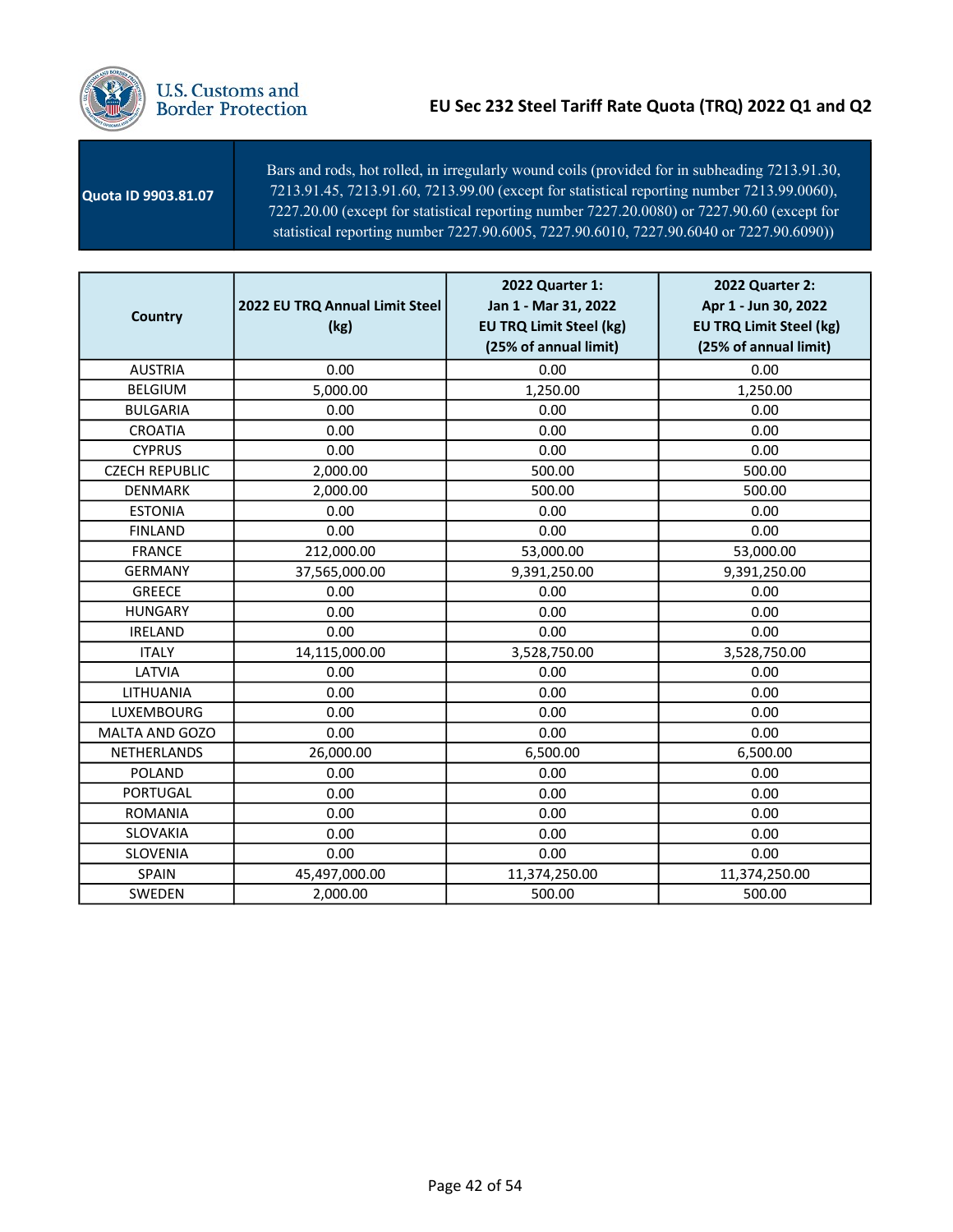

# U.S. Customs and<br>Border Protection

| 7217.30.75, 7217.90.10, 7217.90.50, 7229.20.00, 7229.90.10, 7229.90.50 or 7229.90.90) | Quota ID 9903.81.08 | Wire (other than of stainless steel) (provided for in subheading 7217.10.10, 7217.10.20,<br>7217.10.30, 7217.10.40, 7217.10.50, 7217.10.60, 7217.10.70, 7217.10.80, 7217.10.90, 7217.20.15,<br>7217.20.30, 7217.20.45, 7217.20.60, 7217.20.75, 7217.30.15, 7217.30.30, 7217.30.45, 7217.30.60, |
|---------------------------------------------------------------------------------------|---------------------|------------------------------------------------------------------------------------------------------------------------------------------------------------------------------------------------------------------------------------------------------------------------------------------------|
|---------------------------------------------------------------------------------------|---------------------|------------------------------------------------------------------------------------------------------------------------------------------------------------------------------------------------------------------------------------------------------------------------------------------------|

| <b>Country</b>        | 2022 EU TRQ Annual Limit Steel<br>(kg) | 2022 Quarter 1:<br>Jan 1 - Mar 31, 2022<br><b>EU TRQ Limit Steel (kg)</b><br>(25% of annual limit) | 2022 Quarter 2:<br>Apr 1 - Jun 30, 2022<br><b>EU TRQ Limit Steel (kg)</b><br>(25% of annual limit) |
|-----------------------|----------------------------------------|----------------------------------------------------------------------------------------------------|----------------------------------------------------------------------------------------------------|
| <b>AUSTRIA</b>        | 2,074,000.00                           | 518,500.00                                                                                         | 518,500.00                                                                                         |
| <b>BELGIUM</b>        | 773,000.00                             | 193,250.00                                                                                         | 193,250.00                                                                                         |
| <b>BULGARIA</b>       | 30,000.00                              | 7,500.00                                                                                           | 7,500.00                                                                                           |
| <b>CROATIA</b>        | 2,000.00                               | 500.00                                                                                             | 500.00                                                                                             |
| <b>CYPRUS</b>         | 0.00                                   | 0.00                                                                                               | 0.00                                                                                               |
| <b>CZECH REPUBLIC</b> | 689,000.00                             | 172,250.00                                                                                         | 172,250.00                                                                                         |
| <b>DENMARK</b>        | 2,000.00                               | 500.00                                                                                             | 500.00                                                                                             |
| <b>ESTONIA</b>        | 2,000.00                               | 500.00                                                                                             | 500.00                                                                                             |
| <b>FINLAND</b>        | 2,000.00                               | 500.00                                                                                             | 500.00                                                                                             |
| <b>FRANCE</b>         | 4,670,000.00                           | 1,167,500.00                                                                                       | 1,167,500.00                                                                                       |
| <b>GERMANY</b>        | 9,740,000.00                           | 2,435,000.00                                                                                       | 2,435,000.00                                                                                       |
| <b>GREECE</b>         | 1,833,000.00                           | 458,250.00                                                                                         | 458,250.00                                                                                         |
| <b>HUNGARY</b>        | 2,000.00                               | 500.00                                                                                             | 500.00                                                                                             |
| <b>IRELAND</b>        | 4,000.00                               | 1,000.00                                                                                           | 1,000.00                                                                                           |
| <b>ITALY</b>          | 9,147,000.00                           | 2,286,750.00                                                                                       | 2,286,750.00                                                                                       |
| LATVIA                | 0.00                                   | 0.00                                                                                               | 0.00                                                                                               |
| LITHUANIA             | 0.00                                   | 0.00                                                                                               | 0.00                                                                                               |
| LUXEMBOURG            | 229,000.00                             | 57,250.00                                                                                          | 57,250.00                                                                                          |
| MALTA AND GOZO        | 0.00                                   | 0.00                                                                                               | 0.00                                                                                               |
| NETHERLANDS           | 959,000.00                             | 239,750.00                                                                                         | 239,750.00                                                                                         |
| POLAND                | 1,176,000.00                           | 294,000.00                                                                                         | 294,000.00                                                                                         |
| <b>PORTUGAL</b>       | 1,323,000.00                           | 330,750.00                                                                                         | 330,750.00                                                                                         |
| <b>ROMANIA</b>        | 2,000.00                               | 500.00                                                                                             | 500.00                                                                                             |
| SLOVAKIA              | 917,000.00                             | 229,250.00                                                                                         | 229,250.00                                                                                         |
| SLOVENIA              | 2,000.00                               | 500.00                                                                                             | 500.00                                                                                             |
| SPAIN                 | 3,913,000.00                           | 978,250.00                                                                                         | 978,250.00                                                                                         |
| SWEDEN                | 1,171,000.00                           | 292,750.00                                                                                         | 292,750.00                                                                                         |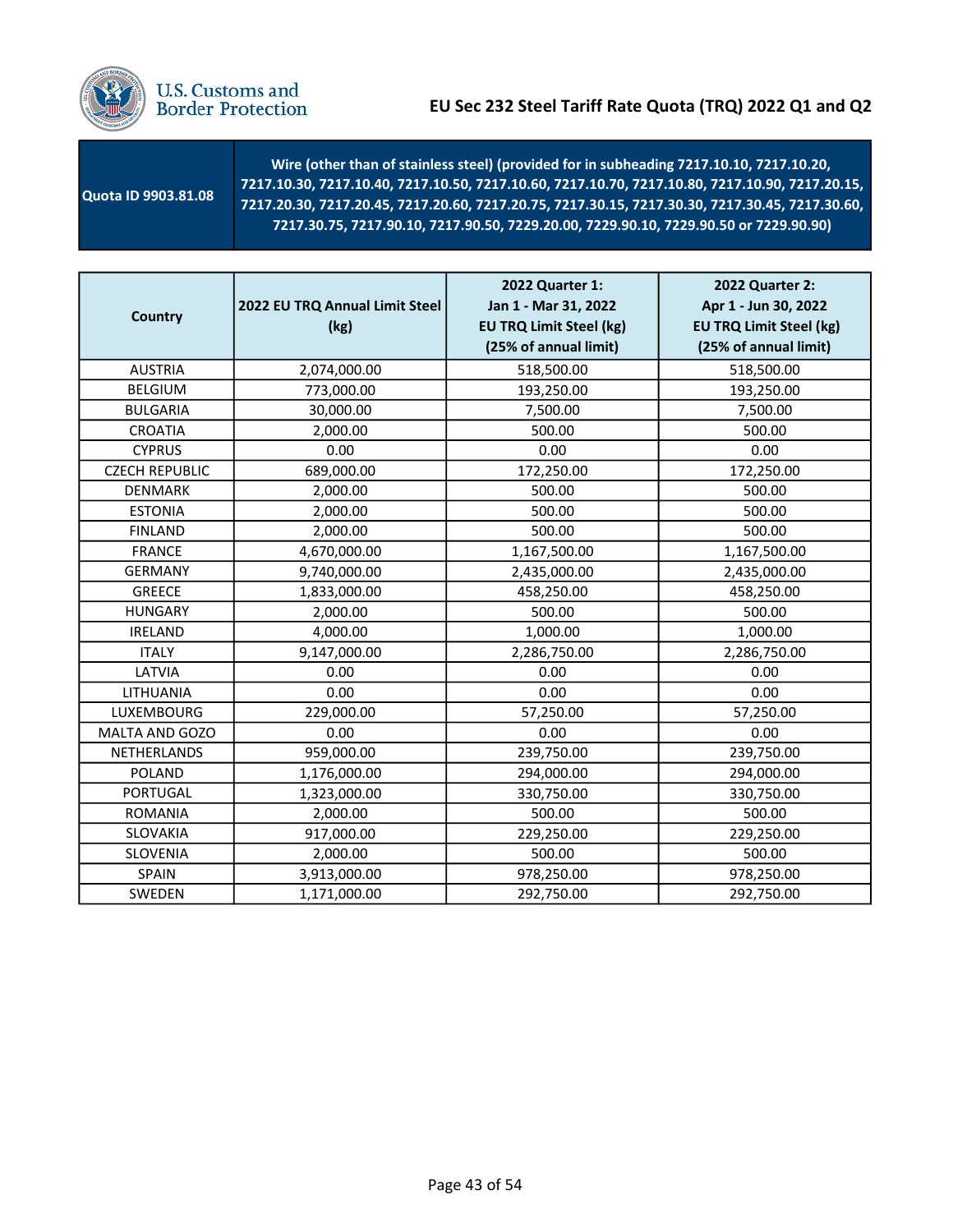

| Quota ID 9903.81.09 | Bars, hot rolled, not of stainless steel (provided for in subheading 7213.20.00, 7213.99.00 (except<br>for statistical reporting number 7213.99.0030 or 7213.99.0090), 7214.10.00, 7214.30.00,<br>7214.91.00, 7214.99.00, 7215.90.10, 7227.20.00 (except for statistical reporting number<br>7227.20.0030), 7227.90.60 (except for statistical reporting number 7227.90.6020, 7227.90.6030 or<br>7227.90.6035), 7228.20.10, 7228.30.80 (except for statistical reporting number 7228.30.8010),<br>7228.40.00, 7228.60.60 or 7228.80.00) |
|---------------------|-----------------------------------------------------------------------------------------------------------------------------------------------------------------------------------------------------------------------------------------------------------------------------------------------------------------------------------------------------------------------------------------------------------------------------------------------------------------------------------------------------------------------------------------|
|---------------------|-----------------------------------------------------------------------------------------------------------------------------------------------------------------------------------------------------------------------------------------------------------------------------------------------------------------------------------------------------------------------------------------------------------------------------------------------------------------------------------------------------------------------------------------|

| <b>Country</b>        | 2022 EU TRQ Annual Limit Steel<br>(kg) | 2022 Quarter 1:<br>Jan 1 - Mar 31, 2022<br><b>EU TRQ Limit Steel (kg)</b><br>(25% of annual limit) | 2022 Quarter 2:<br>Apr 1 - Jun 30, 2022<br><b>EU TRQ Limit Steel (kg)</b><br>(25% of annual limit) |
|-----------------------|----------------------------------------|----------------------------------------------------------------------------------------------------|----------------------------------------------------------------------------------------------------|
| <b>AUSTRIA</b>        | 233,000.00                             | 58,250.00                                                                                          | 58,250.00                                                                                          |
| <b>BELGIUM</b>        | 6,000.00                               | 1,500.00                                                                                           | 1,500.00                                                                                           |
| <b>BULGARIA</b>       | 0.00                                   | 0.00                                                                                               | 0.00                                                                                               |
| <b>CROATIA</b>        | 0.00                                   | 0.00                                                                                               | 0.00                                                                                               |
| <b>CYPRUS</b>         | 0.00                                   | 0.00                                                                                               | 0.00                                                                                               |
| <b>CZECH REPUBLIC</b> | 16,043,000.00                          | 4,010,750.00                                                                                       | 4,010,750.00                                                                                       |
| <b>DENMARK</b>        | 4,000.00                               | 1,000.00                                                                                           | 1,000.00                                                                                           |
| <b>ESTONIA</b>        | 0.00                                   | 0.00                                                                                               | 0.00                                                                                               |
| <b>FINLAND</b>        | 1,177,000.00                           | 294,250.00                                                                                         | 294,250.00                                                                                         |
| <b>FRANCE</b>         | 50,278,000.00                          | 12,569,500.00                                                                                      | 12,569,500.00                                                                                      |
| <b>GERMANY</b>        | 69,617,000.00                          | 17,404,250.00                                                                                      | 17,404,250.00                                                                                      |
| <b>GREECE</b>         | 0.00                                   | 0.00                                                                                               | 0.00                                                                                               |
| <b>HUNGARY</b>        | 5,000.00                               | 1,250.00                                                                                           | 1,250.00                                                                                           |
| <b>IRELAND</b>        | 6,000.00                               | 1,500.00                                                                                           | 1,500.00                                                                                           |
| <b>ITALY</b>          | 8,888,000.00                           | 2,222,000.00                                                                                       | 2,222,000.00                                                                                       |
| LATVIA                | 0.00                                   | 0.00                                                                                               | 0.00                                                                                               |
| LITHUANIA             | 0.00                                   | 0.00                                                                                               | 0.00                                                                                               |
| LUXEMBOURG            | 0.00                                   | 0.00                                                                                               | 0.00                                                                                               |
| MALTA AND GOZO        | 0.00                                   | 0.00                                                                                               | 0.00                                                                                               |
| NETHERLANDS           | 863,000.00                             | 215,750.00                                                                                         | 215,750.00                                                                                         |
| POLAND                | 2,297,000.00                           | 574,250.00                                                                                         | 574,250.00                                                                                         |
| <b>PORTUGAL</b>       | 540,000.00                             | 135,000.00                                                                                         | 135,000.00                                                                                         |
| <b>ROMANIA</b>        | 2,738,000.00                           | 684,500.00                                                                                         | 684,500.00                                                                                         |
| SLOVAKIA              | 0.00                                   | 0.00                                                                                               | 0.00                                                                                               |
| SLOVENIA              | 993,000.00                             | 248,250.00                                                                                         | 248,250.00                                                                                         |
| <b>SPAIN</b>          | 19,738,000.00                          | 4,934,500.00                                                                                       | 4,934,500.00                                                                                       |
| SWEDEN                | 7,642,000.00                           | 1,910,500.00                                                                                       | 1,910,500.00                                                                                       |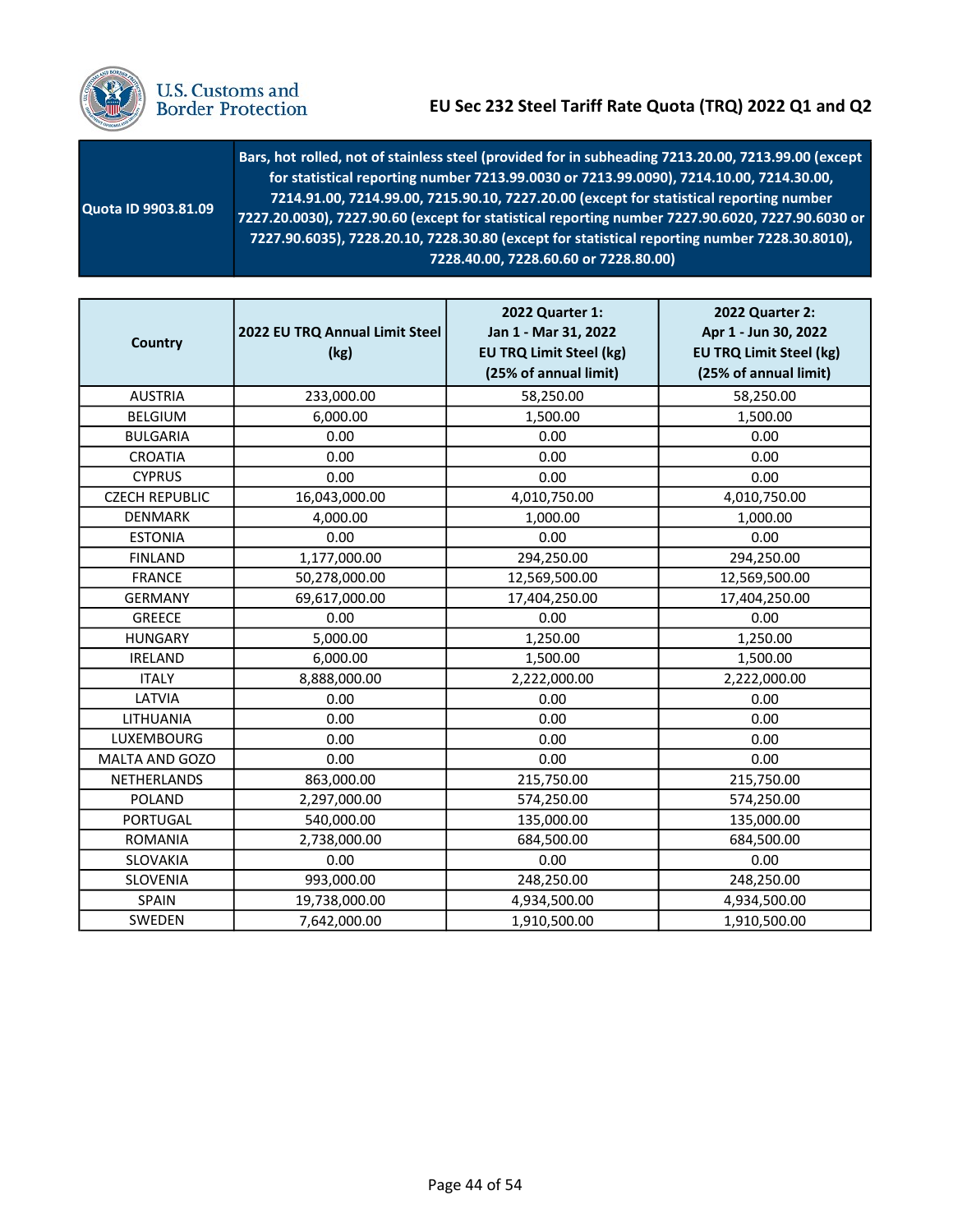

| <b>Quota ID 9903.81.10</b> | Bars, cold finished, not of stainless steel (provided for in subheading 7215.10.00, 7215.50.00,<br>7215.90.30, 7215.90.50, 7228.20.50, 7228.50.50 or 7228.60.80) |
|----------------------------|------------------------------------------------------------------------------------------------------------------------------------------------------------------|
|                            |                                                                                                                                                                  |

| <b>Country</b>        | 2022 EU TRQ Annual Limit Steel<br>(kg) | 2022 Quarter 1:<br>Jan 1 - Mar 31, 2022<br><b>EU TRQ Limit Steel (kg)</b><br>(25% of annual limit) | 2022 Quarter 2:<br>Apr 1 - Jun 30, 2022<br><b>EU TRQ Limit Steel (kg)</b><br>(25% of annual limit) |
|-----------------------|----------------------------------------|----------------------------------------------------------------------------------------------------|----------------------------------------------------------------------------------------------------|
| <b>AUSTRIA</b>        | 1,564,000.00                           | 391,000.00                                                                                         | 391,000.00                                                                                         |
| <b>BELGIUM</b>        | 15,000.00                              | 3,750.00                                                                                           | 3,750.00                                                                                           |
| <b>BULGARIA</b>       | 0.00                                   | 0.00                                                                                               | 0.00                                                                                               |
| <b>CROATIA</b>        | 0.00                                   | 0.00                                                                                               | 0.00                                                                                               |
| <b>CYPRUS</b>         | 2,000.00                               | 500.00                                                                                             | 500.00                                                                                             |
| <b>CZECH REPUBLIC</b> | 217,000.00                             | 54,250.00                                                                                          | 54,250.00                                                                                          |
| <b>DENMARK</b>        | 2,000.00                               | 500.00                                                                                             | 500.00                                                                                             |
| <b>ESTONIA</b>        | 0.00                                   | 0.00                                                                                               | 0.00                                                                                               |
| <b>FINLAND</b>        | 339,000.00                             | 84,750.00                                                                                          | 84,750.00                                                                                          |
| <b>FRANCE</b>         | 4,707,000.00                           | 1,176,750.00                                                                                       | 1,176,750.00                                                                                       |
| <b>GERMANY</b>        | 26,933,000.00                          | 6,733,250.00                                                                                       | 6,733,250.00                                                                                       |
| <b>GREECE</b>         | 0.00                                   | 0.00                                                                                               | 0.00                                                                                               |
| <b>HUNGARY</b>        | 2,000.00                               | 500.00                                                                                             | 500.00                                                                                             |
| <b>IRELAND</b>        | 6,000.00                               | 1,500.00                                                                                           | 1,500.00                                                                                           |
| <b>ITALY</b>          | 13,169,000.00                          | 3,292,250.00                                                                                       | 3,292,250.00                                                                                       |
| LATVIA                | 0.00                                   | 0.00                                                                                               | 0.00                                                                                               |
| LITHUANIA             | 0.00                                   | 0.00                                                                                               | 0.00                                                                                               |
| <b>LUXEMBOURG</b>     | 0.00                                   | 0.00                                                                                               | 0.00                                                                                               |
| MALTA AND GOZO        | 0.00                                   | 0.00                                                                                               | 0.00                                                                                               |
| NETHERLANDS           | 119,000.00                             | 29,750.00                                                                                          | 29,750.00                                                                                          |
| <b>POLAND</b>         | 6,000.00                               | 1,500.00                                                                                           | 1,500.00                                                                                           |
| <b>PORTUGAL</b>       | 3,000.00                               | 750.00                                                                                             | 750.00                                                                                             |
| <b>ROMANIA</b>        | 569,000.00                             | 142,250.00                                                                                         | 142,250.00                                                                                         |
| SLOVAKIA              | 6,000.00                               | 1,500.00                                                                                           | 1,500.00                                                                                           |
| SLOVENIA              | 5,747,000.00                           | 1,436,750.00                                                                                       | 1,436,750.00                                                                                       |
| SPAIN                 | 10,320,000.00                          | 2,580,000.00                                                                                       | 2,580,000.00                                                                                       |
| SWEDEN                | 844,000.00                             | 211,000.00                                                                                         | 211,000.00                                                                                         |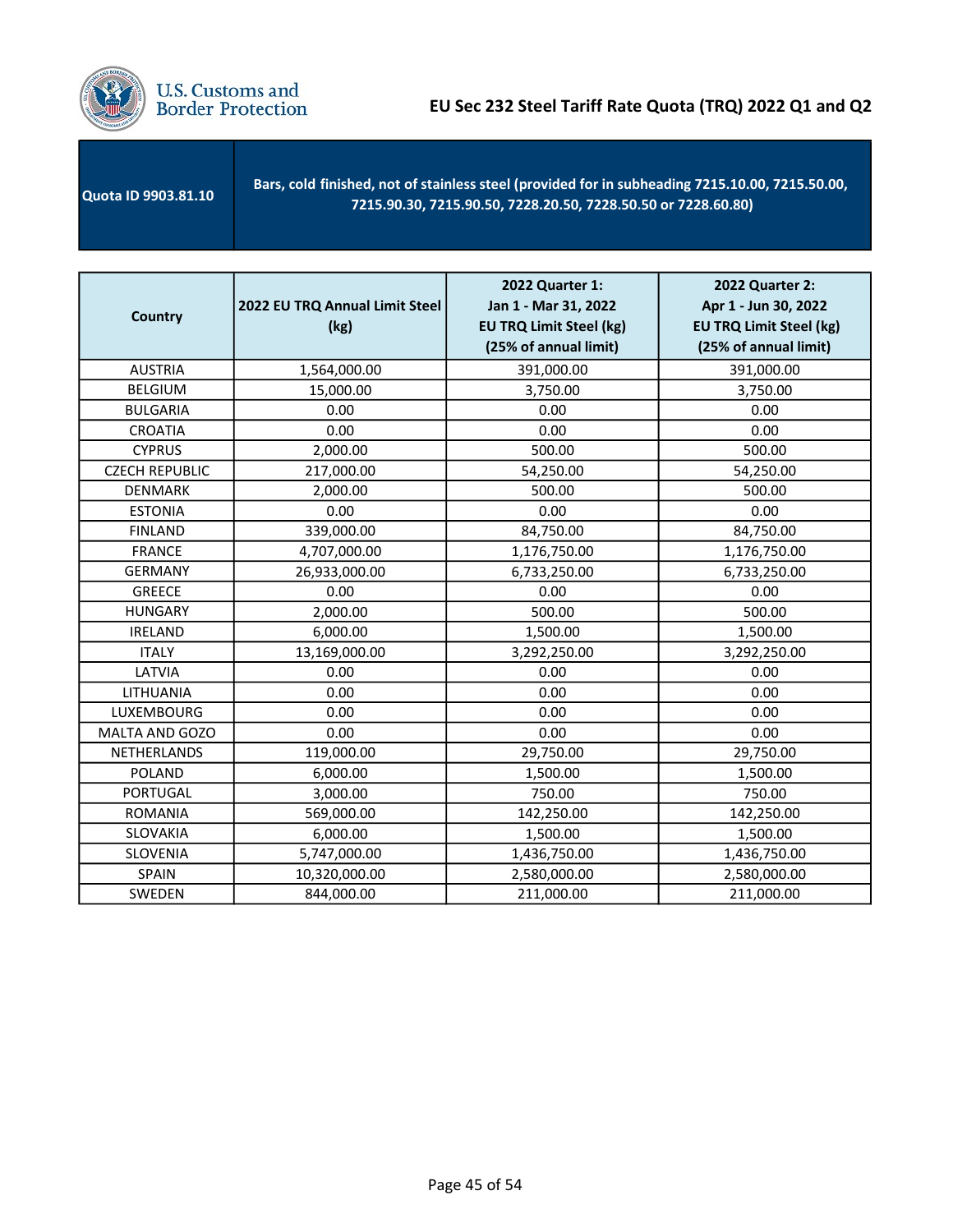

 Quota ID 9903.81.11 - Angles, shapes and sections of a type known as "light shaped bars" (provided for in subheading 7216.10.00, 7216.21.00, 7216.22.00 or 7228.70.30 (except for statistical reporting number 7228.70.3010, 7228.70.3020 or 7228.70.3041))

| <b>Country</b>        | 2022 EU TRQ Annual Limit Steel<br>(kg) | 2022 Quarter 1:<br>Jan 1 - Mar 31, 2022<br><b>EU TRQ Limit Steel (kg)</b><br>(25% of annual limit) | 2022 Quarter 2:<br>Apr 1 - Jun 30, 2022<br><b>EU TRQ Limit Steel (kg)</b><br>(25% of annual limit) |
|-----------------------|----------------------------------------|----------------------------------------------------------------------------------------------------|----------------------------------------------------------------------------------------------------|
| <b>AUSTRIA</b>        | 14,000.00                              | 3,500.00                                                                                           | 3,500.00                                                                                           |
| <b>BELGIUM</b>        | 8,000.00                               | 2,000.00                                                                                           | 2,000.00                                                                                           |
| <b>BULGARIA</b>       | 0.00                                   | 0.00                                                                                               | 0.00                                                                                               |
| <b>CROATIA</b>        | 0.00                                   | 0.00                                                                                               | 0.00                                                                                               |
| <b>CYPRUS</b>         | 0.00                                   | 0.00                                                                                               | 0.00                                                                                               |
| <b>CZECH REPUBLIC</b> | 4,000.00                               | 1,000.00                                                                                           | 1,000.00                                                                                           |
| <b>DENMARK</b>        | 0.00                                   | 0.00                                                                                               | 0.00                                                                                               |
| <b>ESTONIA</b>        | 0.00                                   | 0.00                                                                                               | 0.00                                                                                               |
| <b>FINLAND</b>        | 2,000.00                               | 500.00                                                                                             | 500.00                                                                                             |
| <b>FRANCE</b>         | 8,000.00                               | 2,000.00                                                                                           | 2,000.00                                                                                           |
| <b>GERMANY</b>        | 38,000.00                              | 9,500.00                                                                                           | 9,500.00                                                                                           |
| <b>GREECE</b>         | 0.00                                   | 0.00                                                                                               | 0.00                                                                                               |
| <b>HUNGARY</b>        | 0.00                                   | 0.00                                                                                               | 0.00                                                                                               |
| <b>IRELAND</b>        | 0.00                                   | 0.00                                                                                               | 0.00                                                                                               |
| <b>ITALY</b>          | 494,000.00                             | 123,500.00                                                                                         | 123,500.00                                                                                         |
| LATVIA                | 0.00                                   | 0.00                                                                                               | 0.00                                                                                               |
| LITHUANIA             | 0.00                                   | 0.00                                                                                               | 0.00                                                                                               |
| LUXEMBOURG            | 31,000.00                              | 7,750.00                                                                                           | 7,750.00                                                                                           |
| MALTA AND GOZO        | 0.00                                   | 0.00                                                                                               | 0.00                                                                                               |
| <b>NETHERLANDS</b>    | 3,000.00                               | 750.00                                                                                             | 750.00                                                                                             |
| <b>POLAND</b>         | 0.00                                   | 0.00                                                                                               | 0.00                                                                                               |
| <b>PORTUGAL</b>       | 0.00                                   | 0.00                                                                                               | 0.00                                                                                               |
| <b>ROMANIA</b>        | 0.00                                   | 0.00                                                                                               | 0.00                                                                                               |
| SLOVAKIA              | 0.00                                   | 0.00                                                                                               | 0.00                                                                                               |
| SLOVENIA              | 0.00                                   | 0.00                                                                                               | 0.00                                                                                               |
| SPAIN                 | 11,000.00                              | 2,750.00                                                                                           | 2,750.00                                                                                           |
| SWEDEN                | 15,000.00                              | 3,750.00                                                                                           | 3,750.00                                                                                           |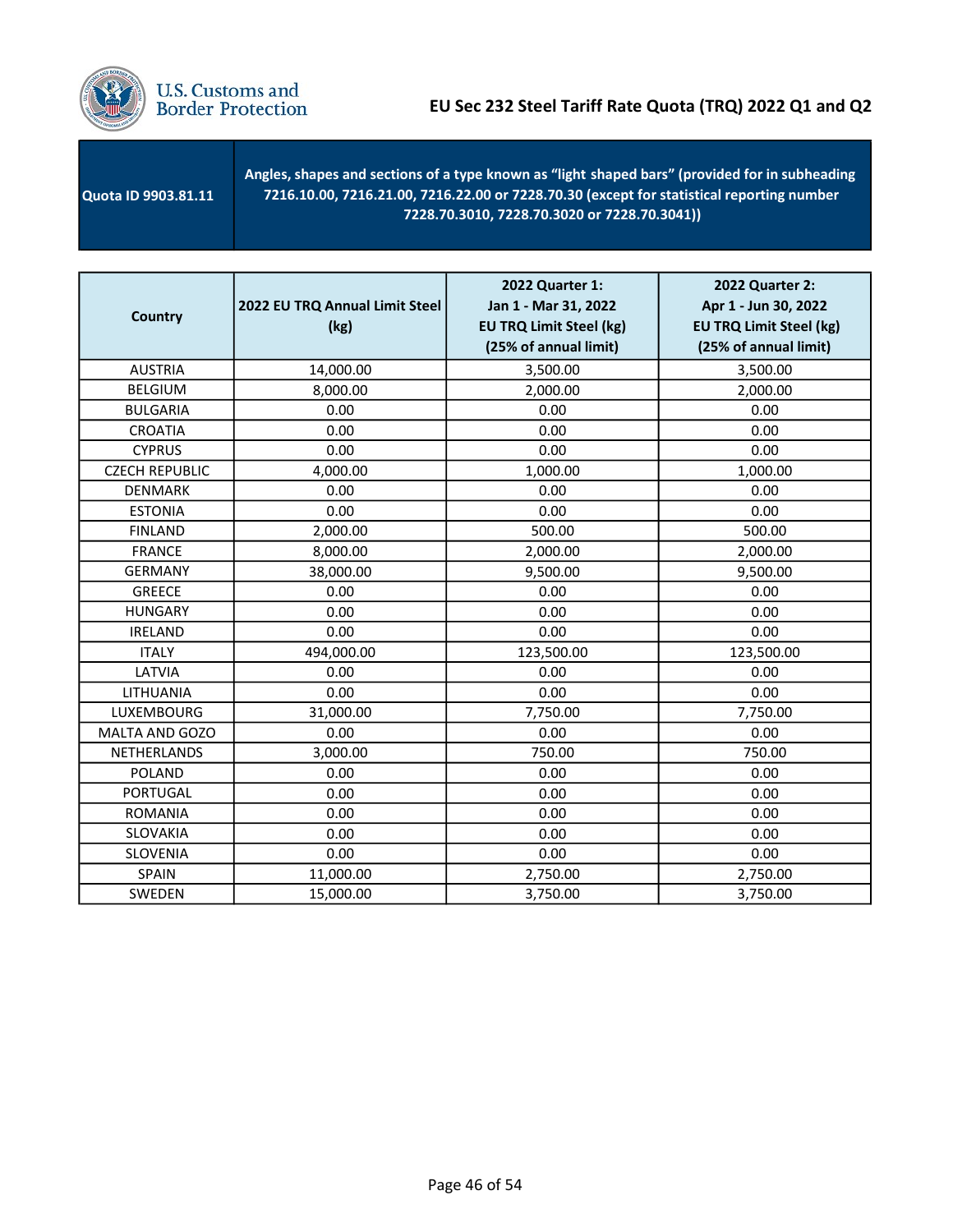

| <b>Quota ID 9903.81.12</b> | Reinforcing bars (provided for in subheading 7213.10.00, 7214.20.00 or 7228.30.80 (except for<br>statistical reporting number 7228.30.8005, 7228.30.8015, 7228.30.8041, 7228.30.8045 or<br>7228.30.8070)) |
|----------------------------|-----------------------------------------------------------------------------------------------------------------------------------------------------------------------------------------------------------|
|----------------------------|-----------------------------------------------------------------------------------------------------------------------------------------------------------------------------------------------------------|

| Country               | 2022 EU TRQ Annual Limit Steel<br>(kg) | 2022 Quarter 1:<br>Jan 1 - Mar 31, 2022<br><b>EU TRQ Limit Steel (kg)</b><br>(25% of annual limit) | 2022 Quarter 2:<br>Apr 1 - Jun 30, 2022<br><b>EU TRQ Limit Steel (kg)</b><br>(25% of annual limit) |
|-----------------------|----------------------------------------|----------------------------------------------------------------------------------------------------|----------------------------------------------------------------------------------------------------|
| <b>AUSTRIA</b>        | 10,000.00                              | 2,500.00                                                                                           | 2,500.00                                                                                           |
| <b>BELGIUM</b>        | 70,000.00                              | 17,500.00                                                                                          | 17,500.00                                                                                          |
| <b>BULGARIA</b>       | 0.00                                   | 0.00                                                                                               | 0.00                                                                                               |
| <b>CROATIA</b>        | 0.00                                   | 0.00                                                                                               | 0.00                                                                                               |
| <b>CYPRUS</b>         | 0.00                                   | 0.00                                                                                               | 0.00                                                                                               |
| <b>CZECH REPUBLIC</b> | 80,000.00                              | 20,000.00                                                                                          | 20,000.00                                                                                          |
| <b>DENMARK</b>        | 0.00                                   | 0.00                                                                                               | 0.00                                                                                               |
| <b>ESTONIA</b>        | 0.00                                   | 0.00                                                                                               | 0.00                                                                                               |
| <b>FINLAND</b>        | 0.00                                   | 0.00                                                                                               | 0.00                                                                                               |
| <b>FRANCE</b>         | 0.00                                   | 0.00                                                                                               | 0.00                                                                                               |
| <b>GERMANY</b>        | 4,727,000.00                           | 1,181,750.00                                                                                       | 1,181,750.00                                                                                       |
| <b>GREECE</b>         | 0.00                                   | 0.00                                                                                               | 0.00                                                                                               |
| <b>HUNGARY</b>        | 0.00                                   | 0.00                                                                                               | 0.00                                                                                               |
| <b>IRELAND</b>        | 0.00                                   | 0.00                                                                                               | 0.00                                                                                               |
| <b>ITALY</b>          | 12,624,000.00                          | 3,156,000.00                                                                                       | 3,156,000.00                                                                                       |
| LATVIA                | 0.00                                   | 0.00                                                                                               | 0.00                                                                                               |
| LITHUANIA             | 0.00                                   | 0.00                                                                                               | 0.00                                                                                               |
| LUXEMBOURG            | 57,000.00                              | 14,250.00                                                                                          | 14,250.00                                                                                          |
| MALTA AND GOZO        | 0.00                                   | 0.00                                                                                               | 0.00                                                                                               |
| NETHERLANDS           | 3,000.00                               | 750.00                                                                                             | 750.00                                                                                             |
| <b>POLAND</b>         | 368,000.00                             | 92,000.00                                                                                          | 92,000.00                                                                                          |
| <b>PORTUGAL</b>       | 26,286,000.00                          | 6,571,500.00                                                                                       | 6,571,500.00                                                                                       |
| <b>ROMANIA</b>        | 0.00                                   | 0.00                                                                                               | 0.00                                                                                               |
| SLOVAKIA              | 0.00                                   | 0.00                                                                                               | 0.00                                                                                               |
| SLOVENIA              | 35,000.00                              | 8,750.00                                                                                           | 8,750.00                                                                                           |
| <b>SPAIN</b>          | 22,501,000.00                          | 5,625,250.00                                                                                       | 5,625,250.00                                                                                       |
| SWEDEN                | 11,000.00                              | 2,750.00                                                                                           | 2,750.00                                                                                           |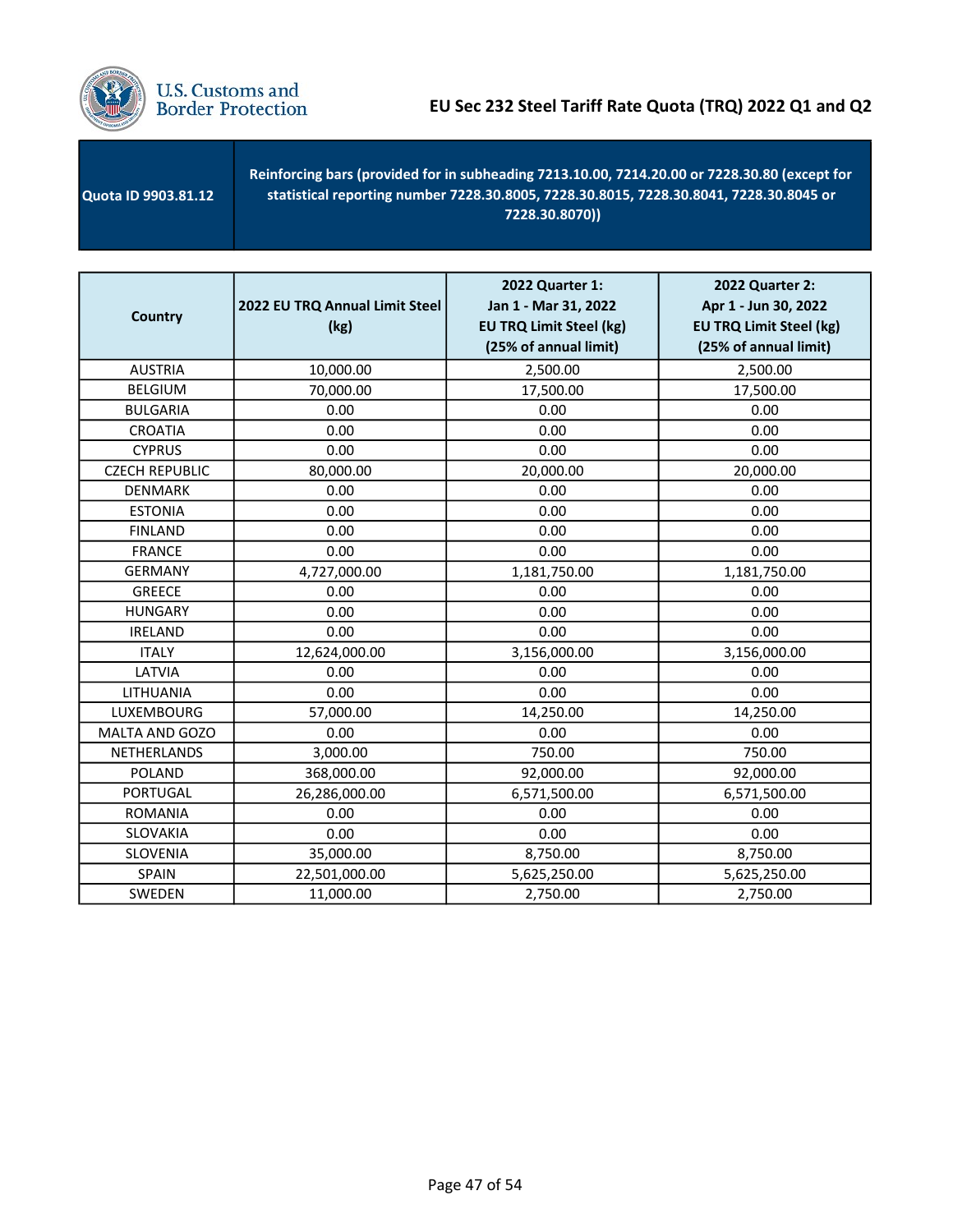

| Quota ID 9903.81.13 | Sheet piling (provided for in subheading 7301.10.00) |
|---------------------|------------------------------------------------------|
|---------------------|------------------------------------------------------|

| <b>Country</b>        | 2022 EU TRQ Annual Limit Steel<br>(kg) | 2022 Quarter 1:<br>Jan 1 - Mar 31, 2022<br><b>EU TRQ Limit Steel (kg)</b><br>(25% of annual limit) | 2022 Quarter 2:<br>Apr 1 - Jun 30, 2022<br><b>EU TRQ Limit Steel (kg)</b><br>(25% of annual limit) |
|-----------------------|----------------------------------------|----------------------------------------------------------------------------------------------------|----------------------------------------------------------------------------------------------------|
| <b>AUSTRIA</b>        | 0.00                                   | 0.00                                                                                               | 0.00                                                                                               |
| <b>BELGIUM</b>        | 1,951,000.00                           | 487,750.00                                                                                         | 487,750.00                                                                                         |
| <b>BULGARIA</b>       | 0.00                                   | 0.00                                                                                               | 0.00                                                                                               |
| <b>CROATIA</b>        | 0.00                                   | 0.00                                                                                               | 0.00                                                                                               |
| <b>CYPRUS</b>         | 0.00                                   | 0.00                                                                                               | 0.00                                                                                               |
| <b>CZECH REPUBLIC</b> | 0.00                                   | 0.00                                                                                               | 0.00                                                                                               |
| <b>DENMARK</b>        | 0.00                                   | 0.00                                                                                               | 0.00                                                                                               |
| <b>ESTONIA</b>        | 0.00                                   | 0.00                                                                                               | 0.00                                                                                               |
| <b>FINLAND</b>        | 0.00                                   | 0.00                                                                                               | 0.00                                                                                               |
| <b>FRANCE</b>         | 6,000.00                               | 1,500.00                                                                                           | 1,500.00                                                                                           |
| <b>GERMANY</b>        | 16,589,000.00                          | 4,147,250.00                                                                                       | 4,147,250.00                                                                                       |
| <b>GREECE</b>         | 0.00                                   | 0.00                                                                                               | 0.00                                                                                               |
| <b>HUNGARY</b>        | 0.00                                   | 0.00                                                                                               | 0.00                                                                                               |
| <b>IRELAND</b>        | 0.00                                   | 0.00                                                                                               | 0.00                                                                                               |
| <b>ITALY</b>          | 9,000.00                               | 2,250.00                                                                                           | 2,250.00                                                                                           |
| LATVIA                | 0.00                                   | 0.00                                                                                               | 0.00                                                                                               |
| LITHUANIA             | 0.00                                   | 0.00                                                                                               | 0.00                                                                                               |
| LUXEMBOURG            | 38,016,000.00                          | 9,504,000.00                                                                                       | 9,504,000.00                                                                                       |
| <b>MALTA AND GOZO</b> | 0.00                                   | 0.00                                                                                               | 0.00                                                                                               |
| NETHERLANDS           | 133,000.00                             | 33,250.00                                                                                          | 33,250.00                                                                                          |
| <b>POLAND</b>         | 0.00                                   | 0.00                                                                                               | 0.00                                                                                               |
| <b>PORTUGAL</b>       | 0.00                                   | 0.00                                                                                               | 0.00                                                                                               |
| <b>ROMANIA</b>        | 0.00                                   | 0.00                                                                                               | 0.00                                                                                               |
| SLOVAKIA              | 0.00                                   | 0.00                                                                                               | 0.00                                                                                               |
| SLOVENIA              | 0.00                                   | 0.00                                                                                               | 0.00                                                                                               |
| <b>SPAIN</b>          | 8,000.00                               | 2,000.00                                                                                           | 2,000.00                                                                                           |
| SWEDEN                | 0.00                                   | 0.00                                                                                               | 0.00                                                                                               |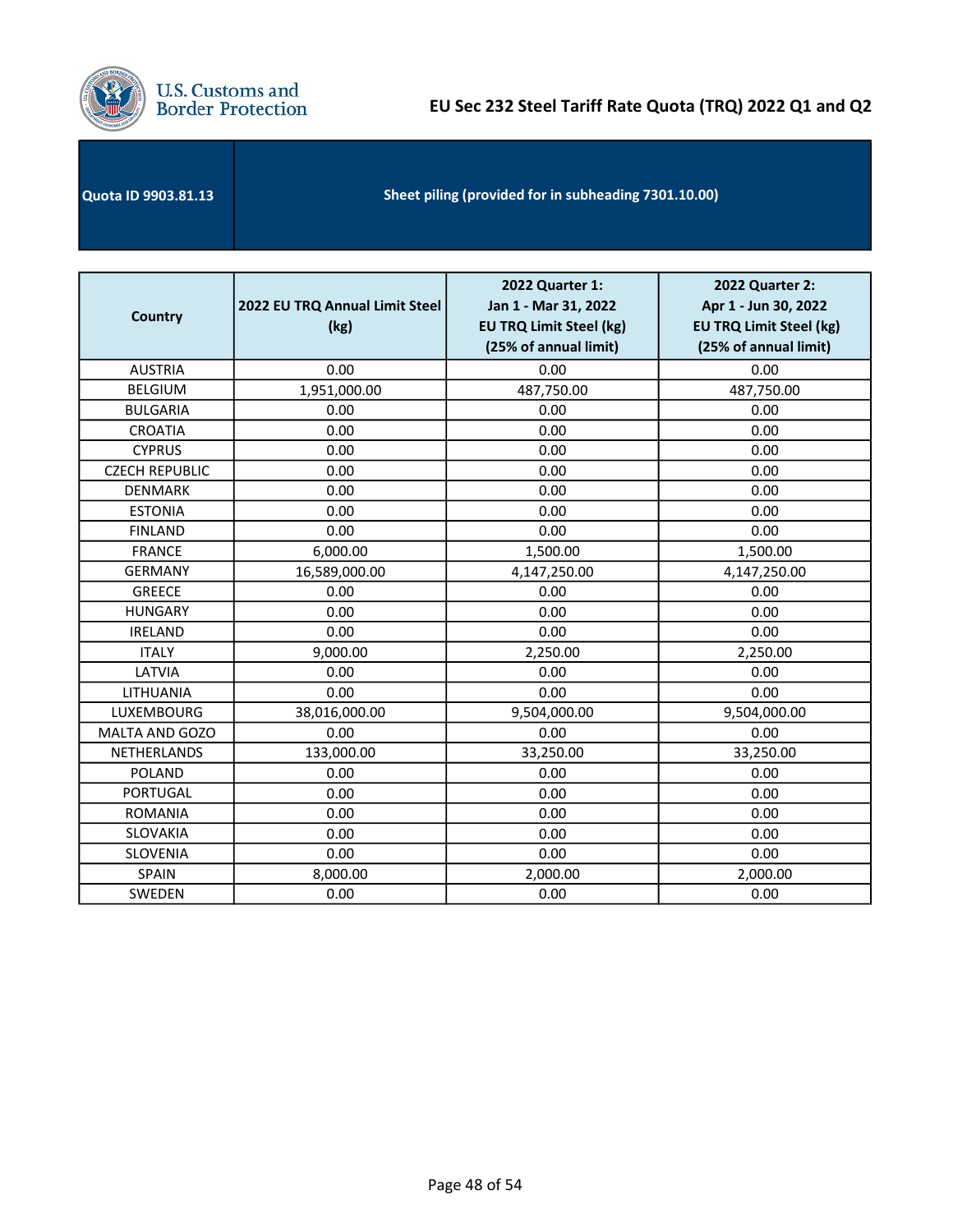

| <b>Quota ID 9903.81.14</b> | Nonumerated railroad good (provided for in subheading 7302.40.00, 7302.90.10 or 7302.90.90) |
|----------------------------|---------------------------------------------------------------------------------------------|
|                            |                                                                                             |

| <b>Country</b>        | 2022 EU TRQ Annual Limit Steel<br>(kg) | <b>2022 Quarter 1:</b><br>Jan 1 - Mar 31, 2022<br><b>EU TRQ Limit Steel (kg)</b><br>(25% of annual limit) | <b>2022 Quarter 2:</b><br>Apr 1 - Jun 30, 2022<br><b>EU TRQ Limit Steel (kg)</b><br>(25% of annual limit) |
|-----------------------|----------------------------------------|-----------------------------------------------------------------------------------------------------------|-----------------------------------------------------------------------------------------------------------|
| <b>AUSTRIA</b>        | 2,000.00                               | 500.00                                                                                                    | 500.00                                                                                                    |
| <b>BELGIUM</b>        | 17,000.00                              | 4,250.00                                                                                                  | 4,250.00                                                                                                  |
| <b>BULGARIA</b>       | 0.00                                   | 0.00                                                                                                      | 0.00                                                                                                      |
| <b>CROATIA</b>        | 0.00                                   | 0.00                                                                                                      | 0.00                                                                                                      |
| <b>CYPRUS</b>         | 0.00                                   | 0.00                                                                                                      | 0.00                                                                                                      |
| <b>CZECH REPUBLIC</b> | 485,000.00                             | 121,250.00                                                                                                | 121,250.00                                                                                                |
| <b>DENMARK</b>        | 0.00                                   | 0.00                                                                                                      | 0.00                                                                                                      |
| <b>ESTONIA</b>        | 0.00                                   | 0.00                                                                                                      | 0.00                                                                                                      |
| <b>FINLAND</b>        | 0.00                                   | 0.00                                                                                                      | 0.00                                                                                                      |
| <b>FRANCE</b>         | 9,000.00                               | 2,250.00                                                                                                  | 2,250.00                                                                                                  |
| <b>GERMANY</b>        | 791,000.00                             | 197,750.00                                                                                                | 197,750.00                                                                                                |
| <b>GREECE</b>         | 0.00                                   | 0.00                                                                                                      | 0.00                                                                                                      |
| <b>HUNGARY</b>        | 0.00                                   | 0.00                                                                                                      | 0.00                                                                                                      |
| <b>IRELAND</b>        | 0.00                                   | 0.00                                                                                                      | 0.00                                                                                                      |
| <b>ITALY</b>          | 4,000.00                               | 1,000.00                                                                                                  | 1,000.00                                                                                                  |
| LATVIA                | 0.00                                   | 0.00                                                                                                      | 0.00                                                                                                      |
| LITHUANIA             | 0.00                                   | 0.00                                                                                                      | 0.00                                                                                                      |
| LUXEMBOURG            | 2,000.00                               | 500.00                                                                                                    | 500.00                                                                                                    |
| <b>MALTA AND GOZO</b> | 0.00                                   | 0.00                                                                                                      | 0.00                                                                                                      |
| NETHERLANDS           | 4,000.00                               | 1,000.00                                                                                                  | 1,000.00                                                                                                  |
| <b>POLAND</b>         | 0.00                                   | 0.00                                                                                                      | 0.00                                                                                                      |
| PORTUGAL              | 0.00                                   | 0.00                                                                                                      | 0.00                                                                                                      |
| <b>ROMANIA</b>        | 0.00                                   | 0.00                                                                                                      | 0.00                                                                                                      |
| SLOVAKIA              | 0.00                                   | 0.00                                                                                                      | 0.00                                                                                                      |
| SLOVENIA              | 0.00                                   | 0.00                                                                                                      | 0.00                                                                                                      |
| <b>SPAIN</b>          | 2,000.00                               | 500.00                                                                                                    | 500.00                                                                                                    |
| SWEDEN                | 0.00                                   | 0.00                                                                                                      | 0.00                                                                                                      |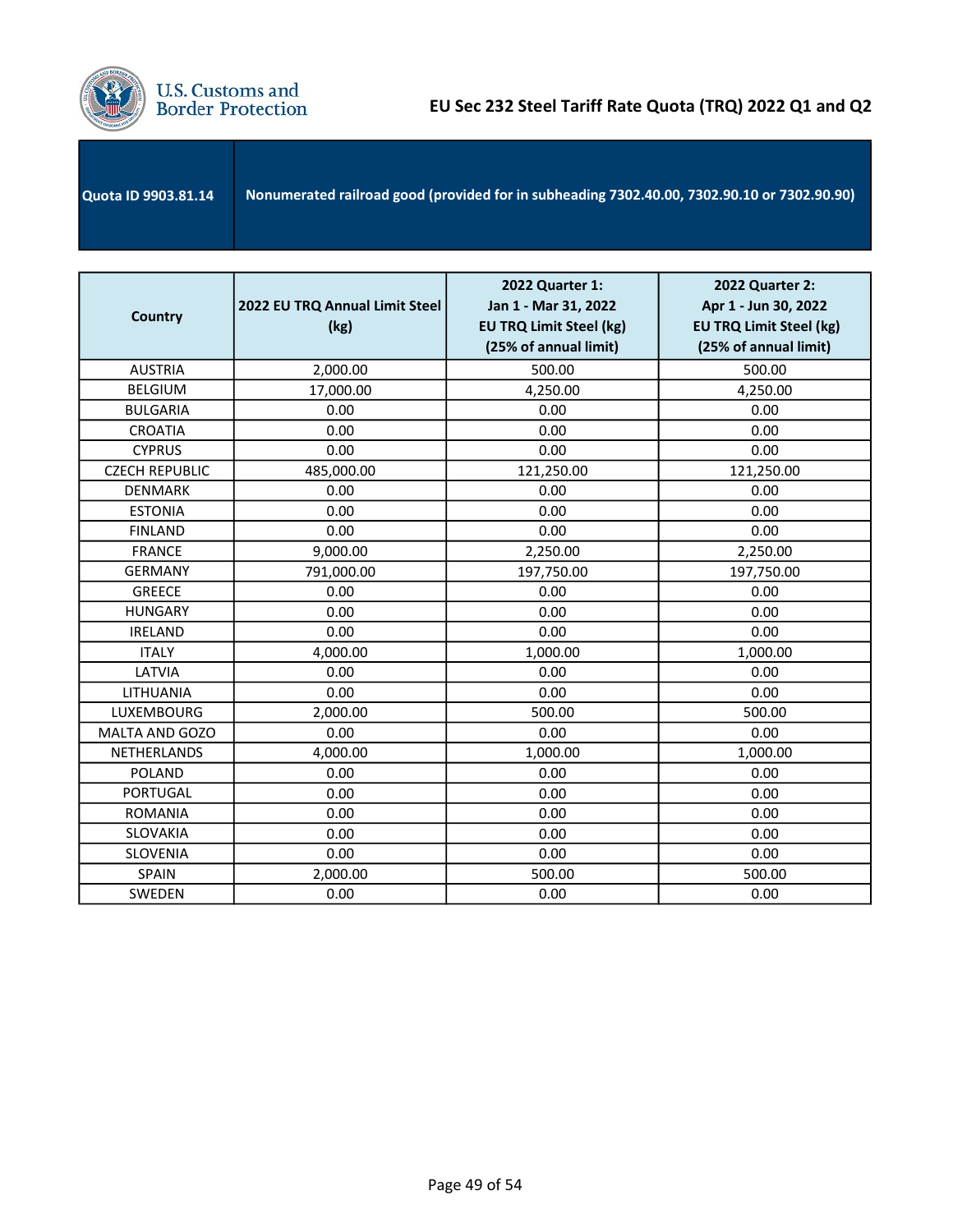

| Rails other than those known as "standard rails" (provided for in subheading 7302.10.10 (except<br>Quota ID 9903.81.15<br>for statistical reporting number 7302.10.1010, 7302.10.1035, 7302.10.1065 or 7302.10.1075) |
|----------------------------------------------------------------------------------------------------------------------------------------------------------------------------------------------------------------------|
|----------------------------------------------------------------------------------------------------------------------------------------------------------------------------------------------------------------------|

| <b>Country</b>        | 2022 EU TRQ Annual Limit Steel<br>(kg) | 2022 Quarter 1:<br>Jan 1 - Mar 31, 2022<br><b>EU TRQ Limit Steel (kg)</b><br>(25% of annual limit) | 2022 Quarter 2:<br>Apr 1 - Jun 30, 2022<br><b>EU TRQ Limit Steel (kg)</b><br>(25% of annual limit) |
|-----------------------|----------------------------------------|----------------------------------------------------------------------------------------------------|----------------------------------------------------------------------------------------------------|
| <b>AUSTRIA</b>        | 556,000.00                             | 139,000.00                                                                                         | 139,000.00                                                                                         |
| <b>BELGIUM</b>        | 2,000.00                               | 500.00                                                                                             | 500.00                                                                                             |
| <b>BULGARIA</b>       | 0.00                                   | 0.00                                                                                               | 0.00                                                                                               |
| <b>CROATIA</b>        | 0.00                                   | 0.00                                                                                               | 0.00                                                                                               |
| <b>CYPRUS</b>         | 0.00                                   | 0.00                                                                                               | 0.00                                                                                               |
| <b>CZECH REPUBLIC</b> | 399,000.00                             | 99,750.00                                                                                          | 99,750.00                                                                                          |
| <b>DENMARK</b>        | 0.00                                   | 0.00                                                                                               | 0.00                                                                                               |
| <b>ESTONIA</b>        | 0.00                                   | 0.00                                                                                               | 0.00                                                                                               |
| <b>FINLAND</b>        | 0.00                                   | 0.00                                                                                               | 0.00                                                                                               |
| <b>FRANCE</b>         | 30,000.00                              | 7,500.00                                                                                           | 7,500.00                                                                                           |
| <b>GERMANY</b>        | 43,000.00                              | 10,750.00                                                                                          | 10,750.00                                                                                          |
| <b>GREECE</b>         | 0.00                                   | 0.00                                                                                               | 0.00                                                                                               |
| <b>HUNGARY</b>        | 0.00                                   | 0.00                                                                                               | 0.00                                                                                               |
| <b>IRELAND</b>        | 0.00                                   | 0.00                                                                                               | 0.00                                                                                               |
| <b>ITALY</b>          | 8,906,000.00                           | 2,226,500.00                                                                                       | 2,226,500.00                                                                                       |
| LATVIA                | 0.00                                   | 0.00                                                                                               | 0.00                                                                                               |
| LITHUANIA             | 0.00                                   | 0.00                                                                                               | 0.00                                                                                               |
| <b>LUXEMBOURG</b>     | 818,000.00                             | 204,500.00                                                                                         | 204,500.00                                                                                         |
| MALTA AND GOZO        | 0.00                                   | 0.00                                                                                               | 0.00                                                                                               |
| NETHERLANDS           | 2,000.00                               | 500.00                                                                                             | 500.00                                                                                             |
| <b>POLAND</b>         | 259,000.00                             | 64,750.00                                                                                          | 64,750.00                                                                                          |
| <b>PORTUGAL</b>       | 0.00                                   | 0.00                                                                                               | 0.00                                                                                               |
| <b>ROMANIA</b>        | 0.00                                   | 0.00                                                                                               | 0.00                                                                                               |
| SLOVAKIA              | 0.00                                   | 0.00                                                                                               | 0.00                                                                                               |
| SLOVENIA              | 0.00                                   | 0.00                                                                                               | 0.00                                                                                               |
| <b>SPAIN</b>          | 326,000.00                             | 81,500.00                                                                                          | 81,500.00                                                                                          |
| SWEDEN                | 0.00                                   | 0.00                                                                                               | 0.00                                                                                               |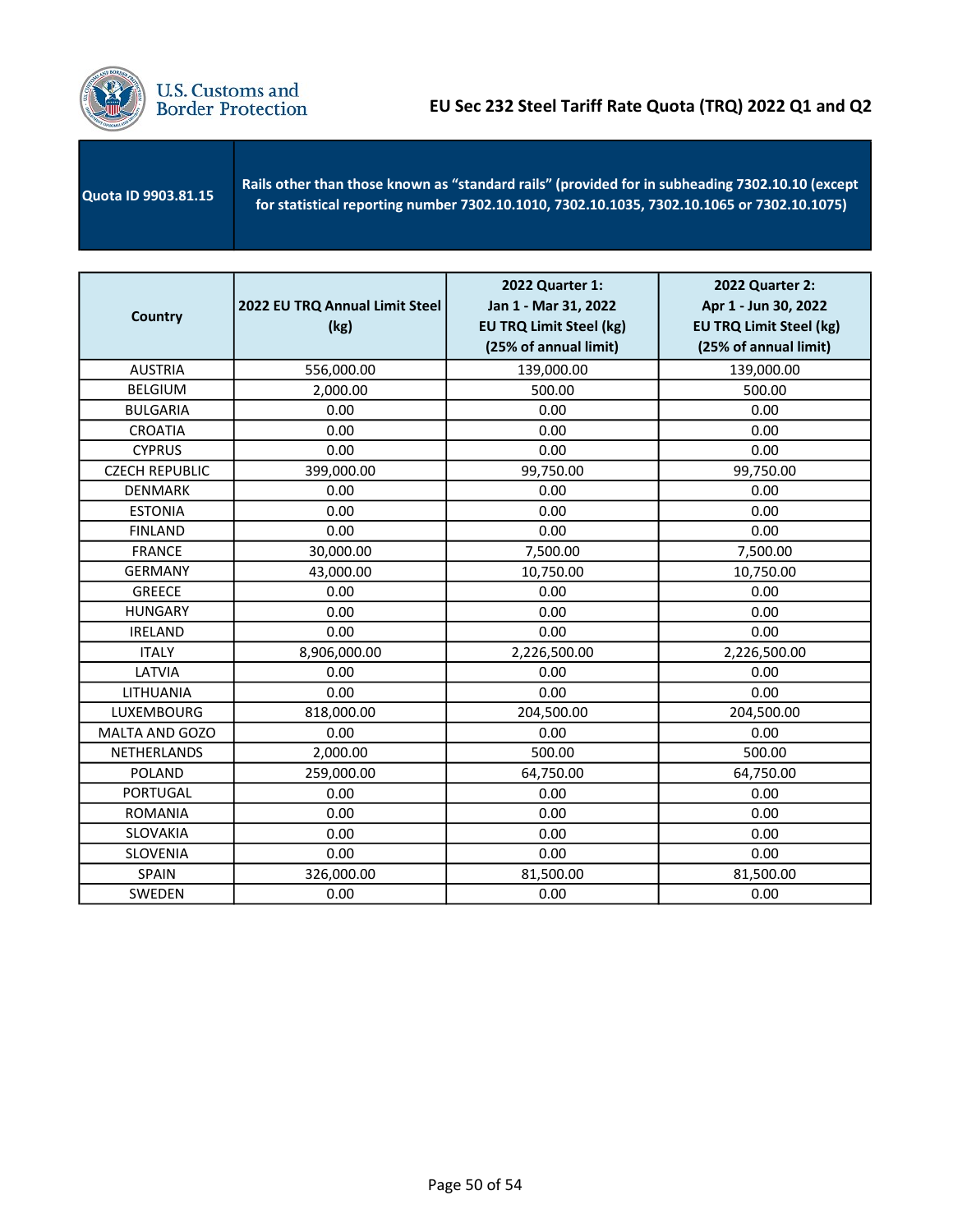

 Quota ID 9903.81.16 Rails known as "standard rails" (provided for in subheading 7302.10.10 (except for statistical reporting number 7302.10.1015, 7302.10.1025, 7302.10.1045 or 7302.10.1055) or 7302.10.50)

| <b>Country</b>        | 2022 EU TRQ Annual Limit Steel<br>(kg) | 2022 Quarter 1:<br>Jan 1 - Mar 31, 2022<br><b>EU TRQ Limit Steel (kg)</b><br>(25% of annual limit) | <b>2022 Quarter 2:</b><br>Apr 1 - Jun 30, 2022<br><b>EU TRQ Limit Steel (kg)</b><br>(25% of annual limit) |
|-----------------------|----------------------------------------|----------------------------------------------------------------------------------------------------|-----------------------------------------------------------------------------------------------------------|
| <b>AUSTRIA</b>        | 590,000.00                             | 147,500.00                                                                                         | 147,500.00                                                                                                |
| <b>BELGIUM</b>        | 67,000.00                              | 16,750.00                                                                                          | 16,750.00                                                                                                 |
| <b>BULGARIA</b>       | 0.00                                   | 0.00                                                                                               | 0.00                                                                                                      |
| <b>CROATIA</b>        | 0.00                                   | 0.00                                                                                               | 0.00                                                                                                      |
| <b>CYPRUS</b>         | 0.00                                   | 0.00                                                                                               | 0.00                                                                                                      |
| <b>CZECH REPUBLIC</b> | 28,741,000.00                          | 7,185,250.00                                                                                       | 7,185,250.00                                                                                              |
| <b>DENMARK</b>        | 0.00                                   | 0.00                                                                                               | 0.00                                                                                                      |
| <b>ESTONIA</b>        | 0.00                                   | 0.00                                                                                               | 0.00                                                                                                      |
| <b>FINLAND</b>        | 0.00                                   | 0.00                                                                                               | 0.00                                                                                                      |
| <b>FRANCE</b>         | 112,000.00                             | 28,000.00                                                                                          | 28,000.00                                                                                                 |
| <b>GERMANY</b>        | 158,000.00                             | 39,500.00                                                                                          | 39,500.00                                                                                                 |
| <b>GREECE</b>         | 0.00                                   | 0.00                                                                                               | 0.00                                                                                                      |
| <b>HUNGARY</b>        | 0.00                                   | 0.00                                                                                               | 0.00                                                                                                      |
| <b>IRELAND</b>        | 0.00                                   | 0.00                                                                                               | 0.00                                                                                                      |
| <b>ITALY</b>          | 70,000.00                              | 17,500.00                                                                                          | 17,500.00                                                                                                 |
| LATVIA                | 0.00                                   | 0.00                                                                                               | 0.00                                                                                                      |
| LITHUANIA             | 0.00                                   | 0.00                                                                                               | 0.00                                                                                                      |
| LUXEMBOURG            | 1,225,000.00                           | 306,250.00                                                                                         | 306,250.00                                                                                                |
| MALTA AND GOZO        | 0.00                                   | 0.00                                                                                               | 0.00                                                                                                      |
| NETHERLANDS           | 39,000.00                              | 9,750.00                                                                                           | 9,750.00                                                                                                  |
| <b>POLAND</b>         | 6,000.00                               | 1,500.00                                                                                           | 1,500.00                                                                                                  |
| <b>PORTUGAL</b>       | 0.00                                   | 0.00                                                                                               | 0.00                                                                                                      |
| <b>ROMANIA</b>        | 0.00                                   | 0.00                                                                                               | 0.00                                                                                                      |
| <b>SLOVAKIA</b>       | 0.00                                   | 0.00                                                                                               | 0.00                                                                                                      |
| SLOVENIA              | 0.00                                   | 0.00                                                                                               | 0.00                                                                                                      |
| <b>SPAIN</b>          | 1,814,000.00                           | 453,500.00                                                                                         | 453,500.00                                                                                                |
| SWEDEN                | 0.00                                   | 0.00                                                                                               | 0.00                                                                                                      |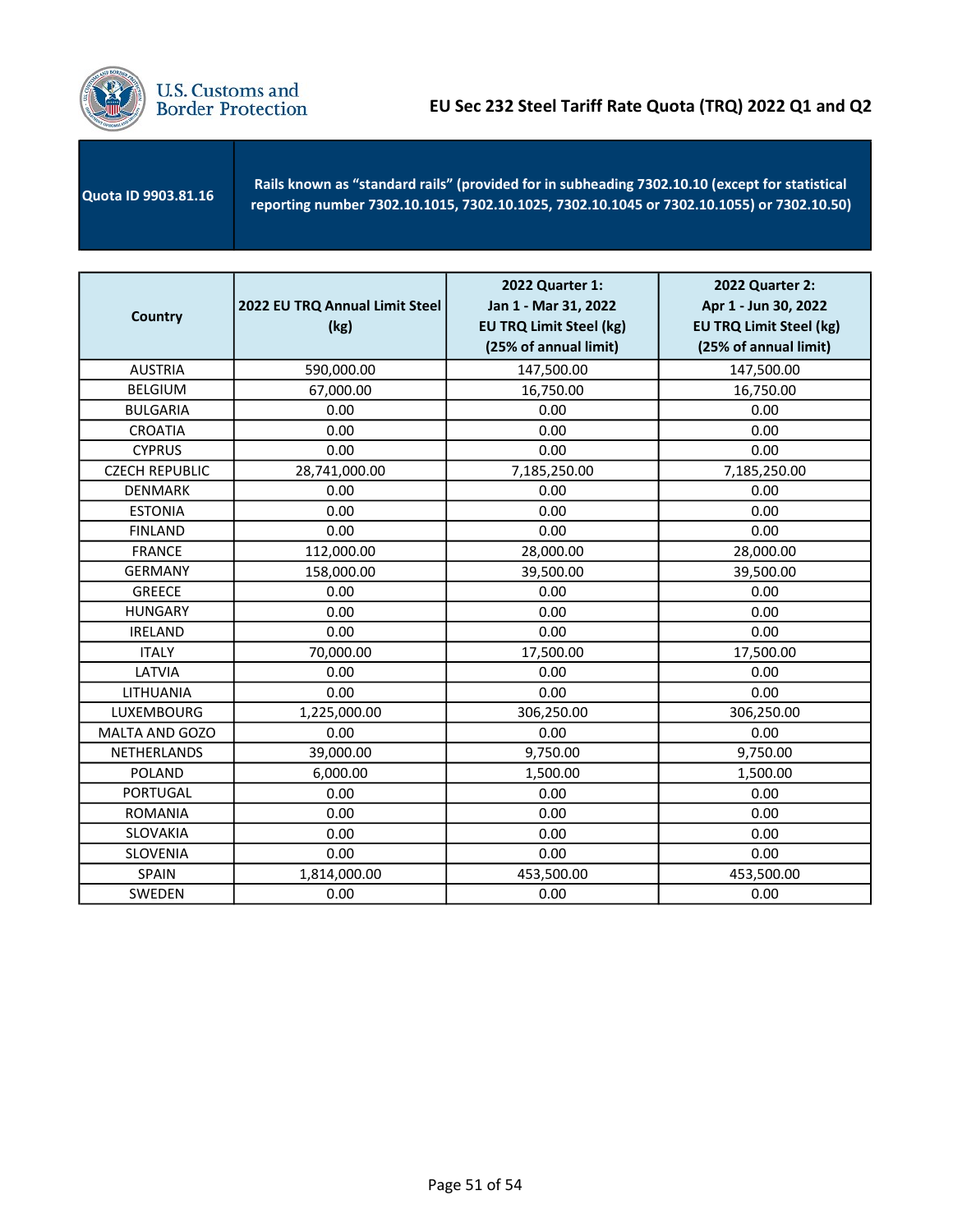

| Quota ID 9903.81.17 | Products of tool steel (provided for in subheading 7224.10.00 (except for statistical reporting<br>number 7224.10.0005 or 7224.10.0075), 7224.90.00 (except for statistical reporting number<br>7224.90.0005, 7224.90.0045, 7224.90.0055, 7224.90.0065 or 7224.90.0075), 7225.30.11,<br>7225.30.51, 7225.40.11, 7225.40.51, 7225.50.11, 7226.20.00, 7226.91.05, 7226.91.15, 7226.91.25, |
|---------------------|-----------------------------------------------------------------------------------------------------------------------------------------------------------------------------------------------------------------------------------------------------------------------------------------------------------------------------------------------------------------------------------------|
|                     | 7226.92.10, 7226.92.30, 7227.10.00, 7227.90.10, 7227.90.20, 7228.10.00, 7228.30.20, 7228.30.40,                                                                                                                                                                                                                                                                                         |
|                     | 7228.30.60, 7228.50.10, 7228.60.10 or 7229.90.05)                                                                                                                                                                                                                                                                                                                                       |

| <b>Country</b>        | 2022 EU TRQ Annual Limit Steel<br>(kg) | 2022 Quarter 1:<br>Jan 1 - Mar 31, 2022<br><b>EU TRQ Limit Steel (kg)</b><br>(25% of annual limit) | 2022 Quarter 2:<br>Apr 1 - Jun 30, 2022<br><b>EU TRQ Limit Steel (kg)</b><br>(25% of annual limit) |
|-----------------------|----------------------------------------|----------------------------------------------------------------------------------------------------|----------------------------------------------------------------------------------------------------|
| <b>AUSTRIA</b>        | 5,318,000.00                           | 1,329,500.00                                                                                       | 1,329,500.00                                                                                       |
| <b>BELGIUM</b>        | 46,000.00                              | 11,500.00                                                                                          | 11,500.00                                                                                          |
| <b>BULGARIA</b>       | 0.00                                   | 0.00                                                                                               | 0.00                                                                                               |
| <b>CROATIA</b>        | 0.00                                   | 0.00                                                                                               | 0.00                                                                                               |
| <b>CYPRUS</b>         | 0.00                                   | 0.00                                                                                               | 0.00                                                                                               |
| <b>CZECH REPUBLIC</b> | 158,000.00                             | 39,500.00                                                                                          | 39,500.00                                                                                          |
| <b>DENMARK</b>        | 0.00                                   | 0.00                                                                                               | 0.00                                                                                               |
| <b>ESTONIA</b>        | 0.00                                   | 0.00                                                                                               | 0.00                                                                                               |
| <b>FINLAND</b>        | 112,000.00                             | 28,000.00                                                                                          | 28,000.00                                                                                          |
| <b>FRANCE</b>         | 4,201,000.00                           | 1,050,250.00                                                                                       | 1,050,250.00                                                                                       |
| <b>GERMANY</b>        | 14,518,000.00                          | 3,629,500.00                                                                                       | 3,629,500.00                                                                                       |
| <b>GREECE</b>         | 0.00                                   | 0.00                                                                                               | 0.00                                                                                               |
| <b>HUNGARY</b>        | 0.00                                   | 0.00                                                                                               | 0.00                                                                                               |
| <b>IRELAND</b>        | 10,000.00                              | 2,500.00                                                                                           | 2,500.00                                                                                           |
| <b>ITALY</b>          | 2,000,000.00                           | 500,000.00                                                                                         | 500,000.00                                                                                         |
| LATVIA                | 0.00                                   | 0.00                                                                                               | 0.00                                                                                               |
| LITHUANIA             | 0.00                                   | 0.00                                                                                               | 0.00                                                                                               |
| LUXEMBOURG            | 2,000.00                               | 500.00                                                                                             | 500.00                                                                                             |
| MALTA AND GOZO        | 0.00                                   | 0.00                                                                                               | 0.00                                                                                               |
| NETHERLANDS           | 17,000.00                              | 4,250.00                                                                                           | 4,250.00                                                                                           |
| <b>POLAND</b>         | 4,000.00                               | 1,000.00                                                                                           | 1,000.00                                                                                           |
| PORTUGAL              | 0.00                                   | 0.00                                                                                               | 0.00                                                                                               |
| <b>ROMANIA</b>        | 2,000.00                               | 500.00                                                                                             | 500.00                                                                                             |
| SLOVAKIA              | 0.00                                   | 0.00                                                                                               | 0.00                                                                                               |
| <b>SLOVENIA</b>       | 482,000.00                             | 120,500.00                                                                                         | 120,500.00                                                                                         |
| SPAIN                 | 552,000.00                             | 138,000.00                                                                                         | 138,000.00                                                                                         |
| SWEDEN                | 7,446,000.00                           | 1,861,500.00                                                                                       | 1,861,500.00                                                                                       |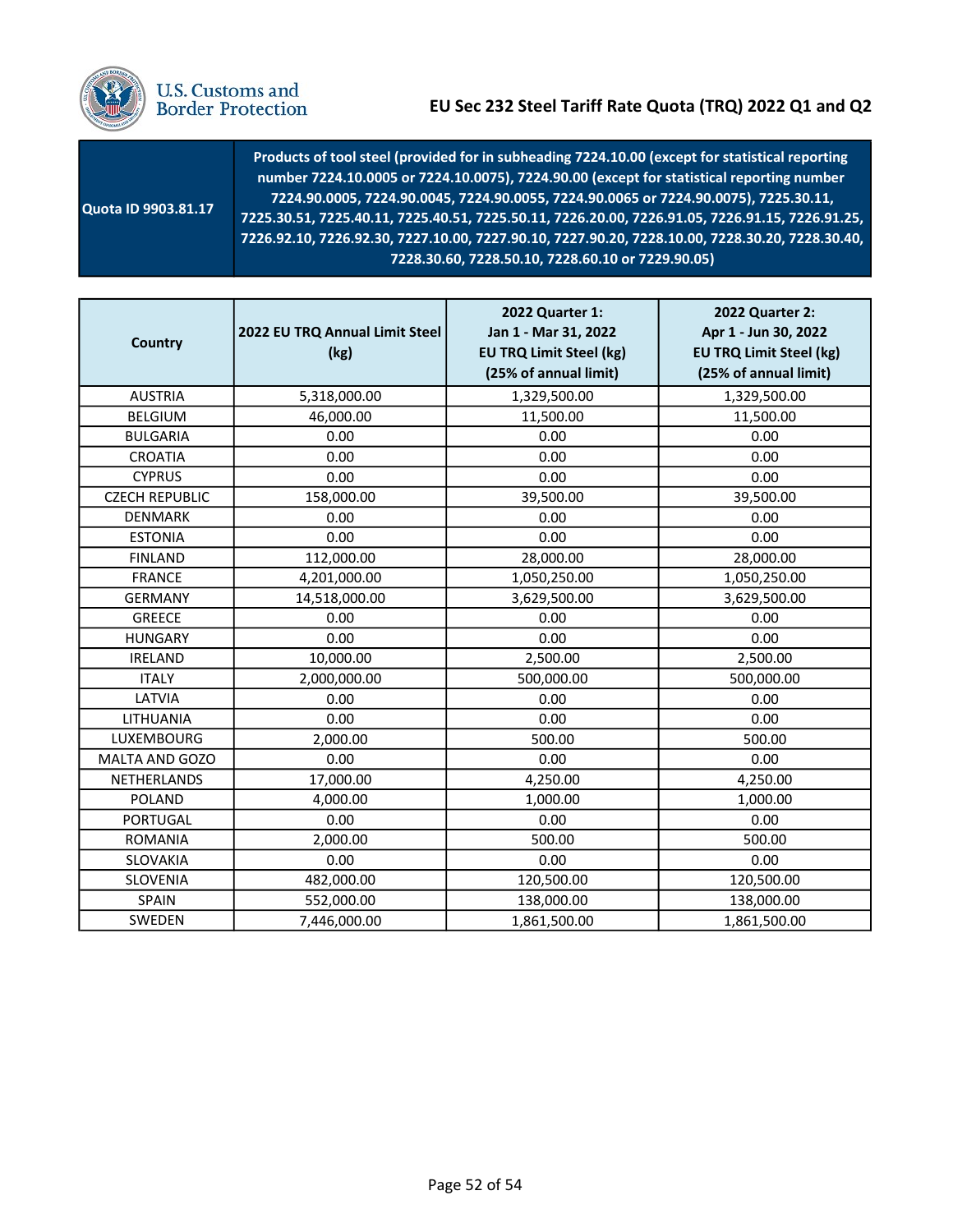

 Quota ID 9903.81.18 - Blooms, billets and slabs, semi finished (provided for in subheading 7207.11.00, 7207.12.00, 7207.19.00, 7207.20.00 or 7224.90.00 (except for statistical reporting number 7224.90.0015, 7224.90.0025 or 7224.90.0035))

| <b>Country</b>        | 2022 EU TRQ Annual Limit Steel<br>(kg) | 2022 Quarter 1:<br>Jan 1 - Mar 31, 2022<br><b>EU TRQ Limit Steel (kg)</b><br>(25% of annual limit) | 2022 Quarter 2:<br>Apr 1 - Jun 30, 2022<br><b>EU TRQ Limit Steel (kg)</b><br>(25% of annual limit) |
|-----------------------|----------------------------------------|----------------------------------------------------------------------------------------------------|----------------------------------------------------------------------------------------------------|
| <b>AUSTRIA</b>        | 30,000.00                              | 7,500.00                                                                                           | 7,500.00                                                                                           |
| <b>BELGIUM</b>        | 0.00                                   | 0.00                                                                                               | 0.00                                                                                               |
| <b>BULGARIA</b>       | 0.00                                   | 0.00                                                                                               | 0.00                                                                                               |
| <b>CROATIA</b>        | 124,000.00                             | 31,000.00                                                                                          | 31,000.00                                                                                          |
| <b>CYPRUS</b>         | 0.00                                   | 0.00                                                                                               | 0.00                                                                                               |
| <b>CZECH REPUBLIC</b> | 2,000.00                               | 500.00                                                                                             | 500.00                                                                                             |
| <b>DENMARK</b>        | 2,000.00                               | 500.00                                                                                             | 500.00                                                                                             |
| <b>ESTONIA</b>        | 0.00                                   | 0.00                                                                                               | 0.00                                                                                               |
| <b>FINLAND</b>        | 5,000.00                               | 1,250.00                                                                                           | 1,250.00                                                                                           |
| <b>FRANCE</b>         | 487,000.00                             | 121,750.00                                                                                         | 121,750.00                                                                                         |
| <b>GERMANY</b>        | 14,759,000.00                          | 3,689,750.00                                                                                       | 3,689,750.00                                                                                       |
| <b>GREECE</b>         | 0.00                                   | 0.00                                                                                               | 0.00                                                                                               |
| <b>HUNGARY</b>        | 2,000.00                               | 500.00                                                                                             | 500.00                                                                                             |
| <b>IRELAND</b>        | 0.00                                   | 0.00                                                                                               | 0.00                                                                                               |
| <b>ITALY</b>          | 16,633,000.00                          | 4,158,250.00                                                                                       | 4,158,250.00                                                                                       |
| LATVIA                | 0.00                                   | 0.00                                                                                               | 0.00                                                                                               |
| LITHUANIA             | 0.00                                   | 0.00                                                                                               | 0.00                                                                                               |
| LUXEMBOURG            | 0.00                                   | 0.00                                                                                               | 0.00                                                                                               |
| MALTA AND GOZO        | 0.00                                   | 0.00                                                                                               | 0.00                                                                                               |
| NETHERLANDS           | 9,963,000.00                           | 2,490,750.00                                                                                       | 2,490,750.00                                                                                       |
| <b>POLAND</b>         | 13,000.00                              | 3,250.00                                                                                           | 3,250.00                                                                                           |
| <b>PORTUGAL</b>       | 0.00                                   | 0.00                                                                                               | 0.00                                                                                               |
| <b>ROMANIA</b>        | 398,000.00                             | 99,500.00                                                                                          | 99,500.00                                                                                          |
| <b>SLOVAKIA</b>       | 10,456,000.00                          | 2,614,000.00                                                                                       | 2,614,000.00                                                                                       |
| SLOVENIA              | 225,000.00                             | 56,250.00                                                                                          | 56,250.00                                                                                          |
| <b>SPAIN</b>          | 142,000.00                             | 35,500.00                                                                                          | 35,500.00                                                                                          |
| SWEDEN                | 18,000.00                              | 4,500.00                                                                                           | 4,500.00                                                                                           |